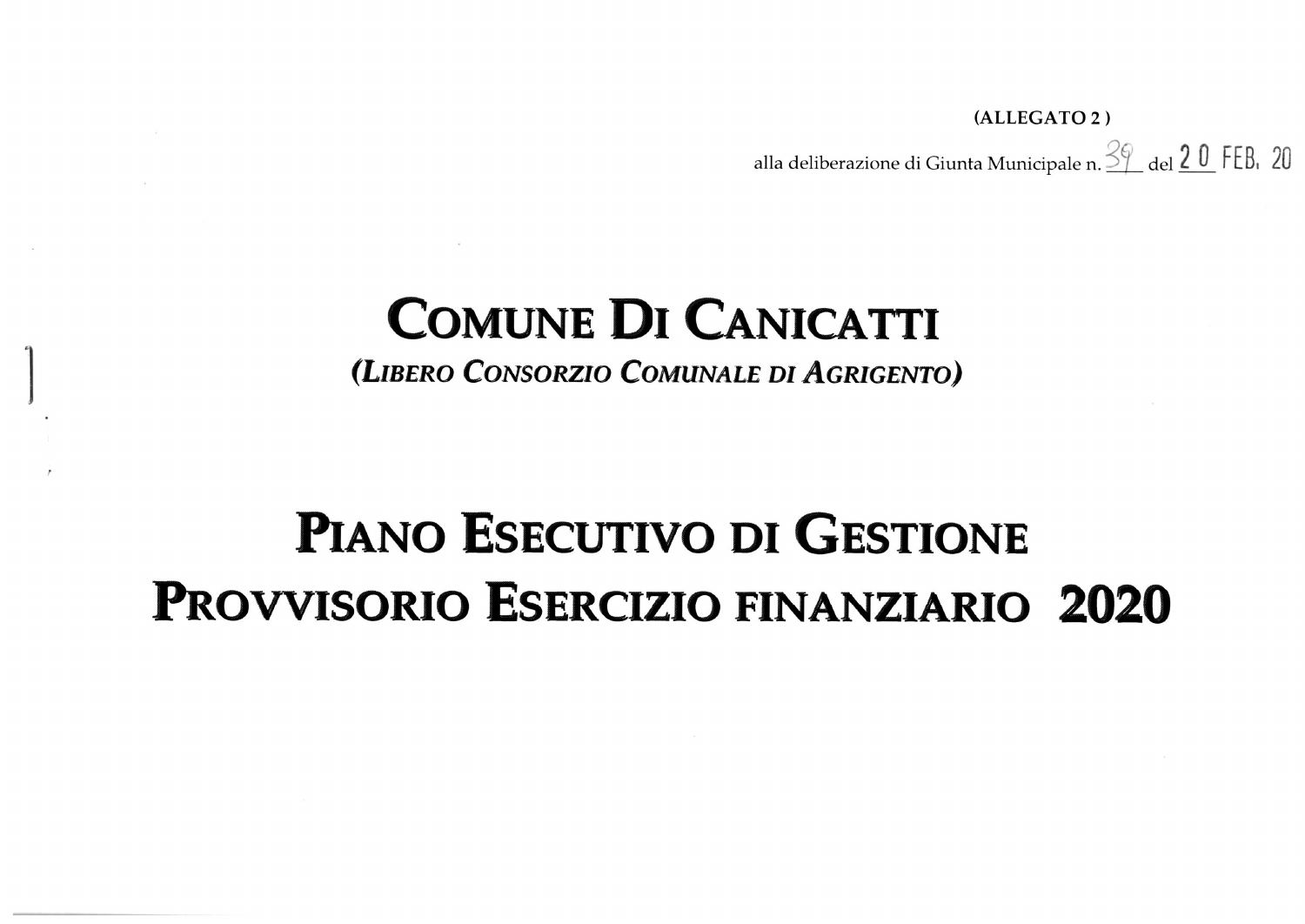| <b>CODICE TI.L2.L3.L4</b> | <b>ENTRATE - OGGETTO</b>                                                                                        | <b>PREVISIONI ATTUALI</b> | <b>ACCERTAMENTI</b> | <b>PRENOTAZIONI</b> | <b>DIFFERENZA</b> | <b>REVERSALI</b> |
|---------------------------|-----------------------------------------------------------------------------------------------------------------|---------------------------|---------------------|---------------------|-------------------|------------------|
|                           | <b>TITOLO I - ENTRATE TRIBUTARIE</b>                                                                            |                           |                     |                     |                   |                  |
|                           | SETT. 7 DIR. TRIBUTI PO N.3                                                                                     |                           |                     |                     |                   |                  |
|                           | 01.01.01.06   CAP.90.000 IMU                                                                                    | 5.529.076,94              | 3.000.000,00        | 0,00                | 2.529.076.94      | 0,00             |
|                           | 01.01.01.06   CAP.91.000 MAGGIORE ACCERTAMENTO ICI                                                              | 2.500.000,00              | 100.000,00          | 0,00                | 2.400.000,00      | 0,00             |
|                           | 01.01.01.53 CAP.300.000 IMPOSTA COMUNALE SULLA<br>PUBBLICITA'                                                   | 137.000,00                | 50.000,00           | 0,00                | 87.000,00         | 4.682,54         |
|                           | 01.01.01.16   CAP.304.000 ADDIZIONALE IRPEF COMUNALE.*                                                          | 1.600.000,00              | 500.000,00          | 0,00                | 1.100.000,00      | 9.932,41         |
|                           | 01.01.01.52 CAP.500.000 TASSA PER L'OCCUPAZIONE DI SPAZI<br>ED AREE PUBBLICHE E PASSI CARRABILI.                | 270.000,00                | 50.000,00           | 0,00                | 220.000,00        | 1.773,46         |
|                           | 01.01.01.51 CAP.800.000 TARI                                                                                    | 6.711.286,72              | 0,00                | 0,00                | 6.711.286,72      | 0,00             |
|                           | 01.01.01.51 CAP.801.000 TASSA PER LO SMALTIMENTO SEI<br>RIFIUTI SOLIDI URBANI INTERNI MAGGIORI<br>ACCERTAMENTI. | 830.000.00                | 50.000.00           | 0,00                | 780.000.00        | 0,00             |
|                           | 01.01.01.51 CAP.802.000 ADD. PROVINCIALE SU TARI VEDI CAP.<br>USCITA 400                                        | 332.885,32                | 0,00                | 0,00                | 332.885,32        | 0,00             |
|                           | 01.01.01.76   CAP.804.000 TASSA SU SERVIZI INDIVISIBILI (TASI)-<br><b>RECUPERO EVASIVO</b>                      | 10.000,00                 | 0,00                | 0,00                | 10.000,00         | 0,00             |
|                           | 01.01.01.53 CAP.1000.000 DIRITTI SULLE PUBBLICHE<br><b>AFFISSIONI</b>                                           | 4.000,00                  | 500,00              | 0,00                | 3.500,00          | 0,00             |
|                           | SETT. 7 DIR. TRIBUTI PO N.3                                                                                     | 17.924.248,98             | 3.750.500,00        | 0,00                | 14.173.748,98     | 16.388,41        |
|                           | <b>TOTALE TITOLO I</b>                                                                                          | 17.924.248,98             | 3.750.500,00        | 0,00                | 14.173.748.98     | 16.388,41        |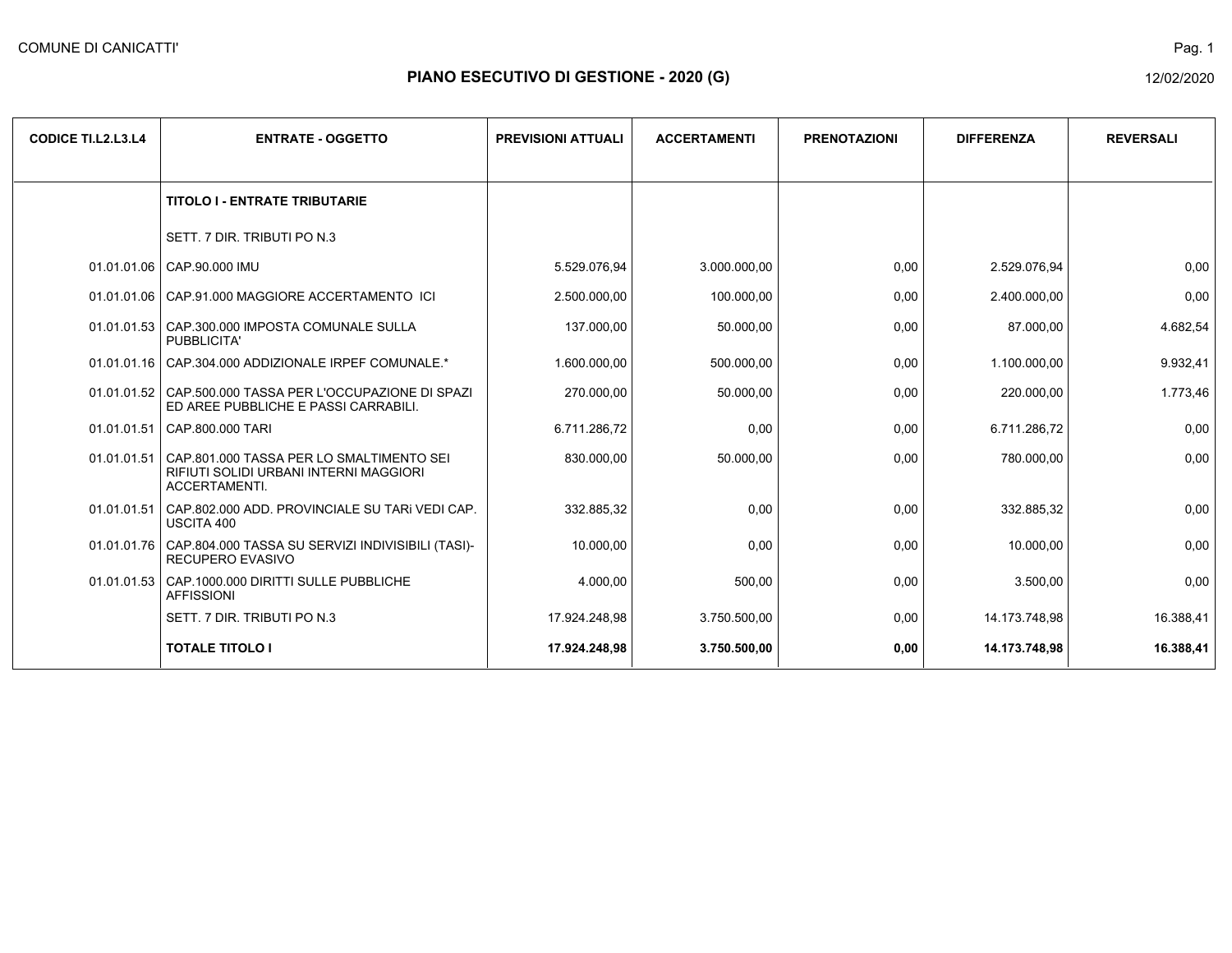| <b>CODICE TI.L2.L3.L4</b> | <b>ENTRATE - OGGETTO</b>                                                                                                                                                                                                | <b>PREVISIONI ATTUALI</b> | <b>ACCERTAMENTI</b> | <b>PRENOTAZIONI</b> | <b>DIFFERENZA</b> | <b>REVERSALI</b> |
|---------------------------|-------------------------------------------------------------------------------------------------------------------------------------------------------------------------------------------------------------------------|---------------------------|---------------------|---------------------|-------------------|------------------|
|                           | TITOLO II - ENTRATE DERIVANTI DA TRASFE-<br><b>RIMENTI DELLO STATO, DELLE REGIONI E DI</b><br>ALTRI ENTI DEL SETTORE PUBBLICO ANCHE IN<br><b>RAPPORTO ALL' ESERCIZIO DI FUNZIONI DE-</b><br><b>LEGATE DALLA REGIONE</b> |                           |                     |                     |                   |                  |
|                           | SETT. 1 AFF. GEN. LEG.RIS. UMANE PO N. 1                                                                                                                                                                                |                           |                     |                     |                   |                  |
|                           | 02.01.01.01   CAP.1708.000 TRASFERIMENTO PER ELEZIONI<br>REGIONALI E STATALI E EUROPEE                                                                                                                                  | 89.000,00                 | 0,00                | 0,00                | 89.000,00         | 0,00             |
|                           | SETT. 1 AFF. GENER., LEG. RIS. UMANE PO N.1                                                                                                                                                                             | 89.000,00                 | 0,00                | 0,00                | 89.000,00         | 0,00             |
|                           | SETT. 2 SERVIZI FINANZIARI PO N.2                                                                                                                                                                                       |                           |                     |                     |                   |                  |
| 02.01.01.01               | CAP.1300.001 ORDINARIO FONDO DI SOLIDARIETA'                                                                                                                                                                            | 2.352.978,99              | 0,00                | 0,00                | 2.352.978,99      | 0,00             |
|                           | 02.01.01.01 CAP.1300.002 ALTRI EROGAZIONI DI RISORSE CHE<br>NON COSTITUISCONO TRASFERIMENTI ERARIALI                                                                                                                    | 604.108.14                | 0,00                | 0,00                | 604.108.14        | 0,00             |
| 02.01.01.01               | CAP.1300.003 PER LO SVILUPPO DEGLI<br>INVESTIMENTI RELATIVO A MUTUI CONTRATTI                                                                                                                                           | 551.617,15                | 0,00                | 0,00                | 551.617,15        | 0,00             |
| 02.01.01.01               | CAP.1300.005 ALTRI CONTRIBUTI                                                                                                                                                                                           | 314.249,54                | 0,00                | 0,00                | 314.249,54        | 0,00             |
|                           | 02.01.01.02   CAP.1700.000 TRASFERIMENTO DELLA REGIONE                                                                                                                                                                  | 780.447,81                | 0,00                | 0,00                | 780.447,81        | 0,00             |
|                           | SETT. 2 SERVIZI FINANZIARI PO N. 2                                                                                                                                                                                      | 4.603.401,63              | 0,00                | 0,00                | 4.603.401,63      | 0,00             |
|                           | SETT. 3 UFFICIO TECNICO PO N.5                                                                                                                                                                                          |                           |                     |                     |                   |                  |
| 04.03.10.02               | CAP.4203.000 ENTRATE FINANZIAMENTI REGIONALI<br>PER INVESTIMENTI SPESA 2638                                                                                                                                             | 600.000,00                | 0,00                | 0.00                | 600.000,00        | 0.00             |
|                           | SETT. 3 UFFICIO TECNICO PO N.5                                                                                                                                                                                          | 600.000,00                | 0,00                | 0,00                | 600.000,00        | 0,00             |
|                           | SETT. 4 SERVIZI ALLA CITTA' PO N. 6                                                                                                                                                                                     |                           |                     |                     |                   |                  |
|                           | 02.01.01.02 CAP.1404.000 ENTRATE DERIVANTI DA CONTRIBUTI<br>E TRASF. COR. PAC SERVIZI DI CURA ANZIANI NEL<br>D.S. SANITARIO D/3 STATALE S. 1693                                                                         | 1.000.000,00              | 0,00                | 0,00                | 1.000.000,00      | 0,00             |
|                           | 02.01.01.02 CAP.1405.000 ENTRATE DERIVANTI DA CONTRIBUTI<br>E/O TRASFERIMENTI CORRENTI PAC SERV. DI<br>CURA PER LA PRIMA INFANZIA D.SOCIO SANITARIO<br>D/3 SPESA CAP. 1694                                              | 1.000.000,00              | 0,00                | 0,00                | 1.000.000,00      | 0,00             |
|                           | 02.01.01.02 CAP.1406.000 ENTRATE DERIVANTI DA CONTRIBUTI<br>O TRASFERIMENTI PER SERV. SOCIO SANITARI                                                                                                                    | 50.000,00                 | 0,00                | 0,00                | 50.000.00         | 0,00             |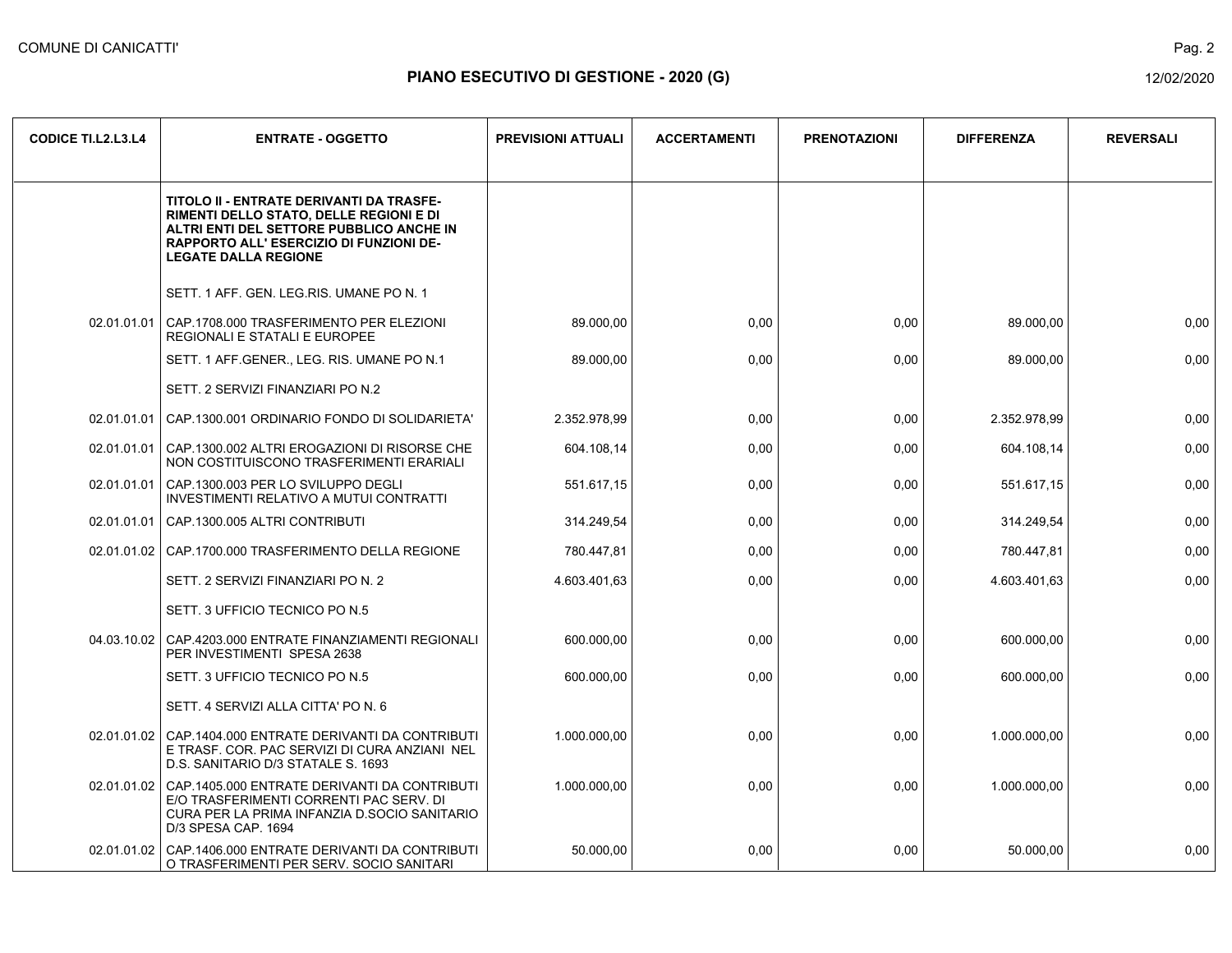| <b>CODICE TI.L2.L3.L4</b> | <b>ENTRATE - OGGETTO</b>                                                                                                              | <b>PREVISIONI ATTUALI</b> | <b>ACCERTAMENTI</b> | <b>PRENOTAZIONI</b> | <b>DIFFERENZA</b> | <b>REVERSALI</b> |
|---------------------------|---------------------------------------------------------------------------------------------------------------------------------------|---------------------------|---------------------|---------------------|-------------------|------------------|
|                           | <b>VEDI S. 1696</b>                                                                                                                   |                           |                     |                     |                   |                  |
| 02.01.01.01               | CAP.1407.000 ENTRATE DERIVANTI DA CONTRIBUTI<br>O TRASF. PER SERV. DI ACCOGLIENZA INT. MINORI<br>STRANIERI NON ACCOMP. VEDI CAP. 1695 | 1.300.000.00              | 0,00                | 0,00                | 1.300.000.00      | 0,00             |
|                           | 02.01.01.02   CAP.1701.000 TRASFERIMENTO REGIONALE PER<br>RICOVERI MINORI CONVITTI E SEMICONVITTI                                     | 300.000.00                | 0,00                | 0,00                | 300.000,00        | 0,00             |
|                           | 02.01.01.02 CAP.1703.000 ASSEGNAZIONE REGIONALE BORSE<br>DI STUDIO CAP. USCITA' 1077                                                  | 80.000,00                 | 0,00                | 0,00                | 80.000,00         | 0,00             |
| 02.01.01.02               | CAP.1704.000 ASSEGNAZIONE STATALE<br>PROGRAMMA OPERATIVO NAZ. PON<br>"INCLUSIONE"(CAP.USCITA 1078)                                    | 637.998,67                | 0,00                | 0,00                | 637.998,67        | 0,00             |
| 02.01.01.02               | CAP.1705.000 ASSEGNAZIONE BONUS NASCITA'<br>FIGLIO VEDI CAP. USCITA' 1683                                                             | 15.000,00                 | 0,00                | 0,00                | 15.000,00         | 0,00             |
|                           | 02.01.01.02   CAP.1706.000 ASSEGNAZIONE REG. FAMIGLIE<br>NUMEROSE VEDI CAP. USCITA' 1684                                              | 50.000,00                 | 0,00                | 0,00                | 50.000,00         | 0,00             |
| 02.01.01.02               | CAP.1707.000 ASSEGNAZIONE REG. SOSTEGNO<br>ECONOMICO ABITAZIONE IN LOCAZIONE U. 1685                                                  | 30.000,00                 | 0,00                | 0,00                | 30.000,00         | 0,00             |
| 02.01.01.02               | CAP.1709.000 FONDO NAZIONALE INTEGRATO DI<br>EDUCAZIONEW DL64/2017 CAP.USCITA 957.                                                    | 41.560,30                 | 0,00                | 0,00                | 41.560,30         | 0,00             |
| 02.01.01.01               | CAP.1710.000 TRASFERIMENTO SOMME<br>FORNITURA GRATUITA E SEMIGRATUITA LIBRI DI<br>TESTO LEGGE 448/98 CAP. S. 1072                     | 200.000,00                | 0,00                | 0,00                | 200.000,00        | 0,00             |
| 02.01.01.02               | CAP.1711.000 CONTRIBUTO REGIONALE PER<br>ELIMINAZIONE BARRIERE ARCHITETTONICHE<br>NEGLI EDIFICI PRIVATI VEDI CAP USC. 1701            | 5.470,00                  | 0,00                | 0,00                | 5.470,00          | 0,00             |
| 02.01.01.02               | CAP.2021.000 ASSEGNAZIONE DI SOMME PER<br>TRASPORTO INTERURBANO ALUNNI SCUOLE<br>MEDIE SUPERIORI CAP.USCITA. 1070                     | 35.000,00                 | 0,00                | 0,00                | 35.000,00         | 0,00             |
|                           | 02.01.01.02   CAP.2100.000 ASSEGNAZIONE SOMME REGIONALI<br>PER FUNZIONAMENTO BIBLIOTECA VEDI CAP. U.<br>1172                          | 3.450,00                  | 0,00                | 0,00                | 3.450,00          | 0,00             |
|                           | 02.01.01.02   CAP.2101.000 ASSEGNAZIONE REGIONALE<br>NASCITA' PRIMO FIGLIO LEGGE REG. 10/2003 VEDI<br>CAP. 1704                       | 8.000,00                  | 0,00                | 0,00                | 8.000,00          | 0,00             |
| 02.01.01.01               | CAP.2102.000 CONTRIBUTO PER SERVIZIO<br>TRASPORTO ALUNNI PORTATORI DI HANDICAP<br><b>GRAVE FREQ. IST. SUPERIORI. PROVINCIA</b>        | 1.698,00                  | 0,00                | 0,00                | 1.698,00          | 0,00             |
| 02.01.01.02               | CAP.2104.000 ASSEGNAZIONE REGIONALE per la 3<br>LINEA URBANA. U. 1263                                                                 | 130.000,00                | 0,00                | 0,00                | 130.000.00        | 0,00             |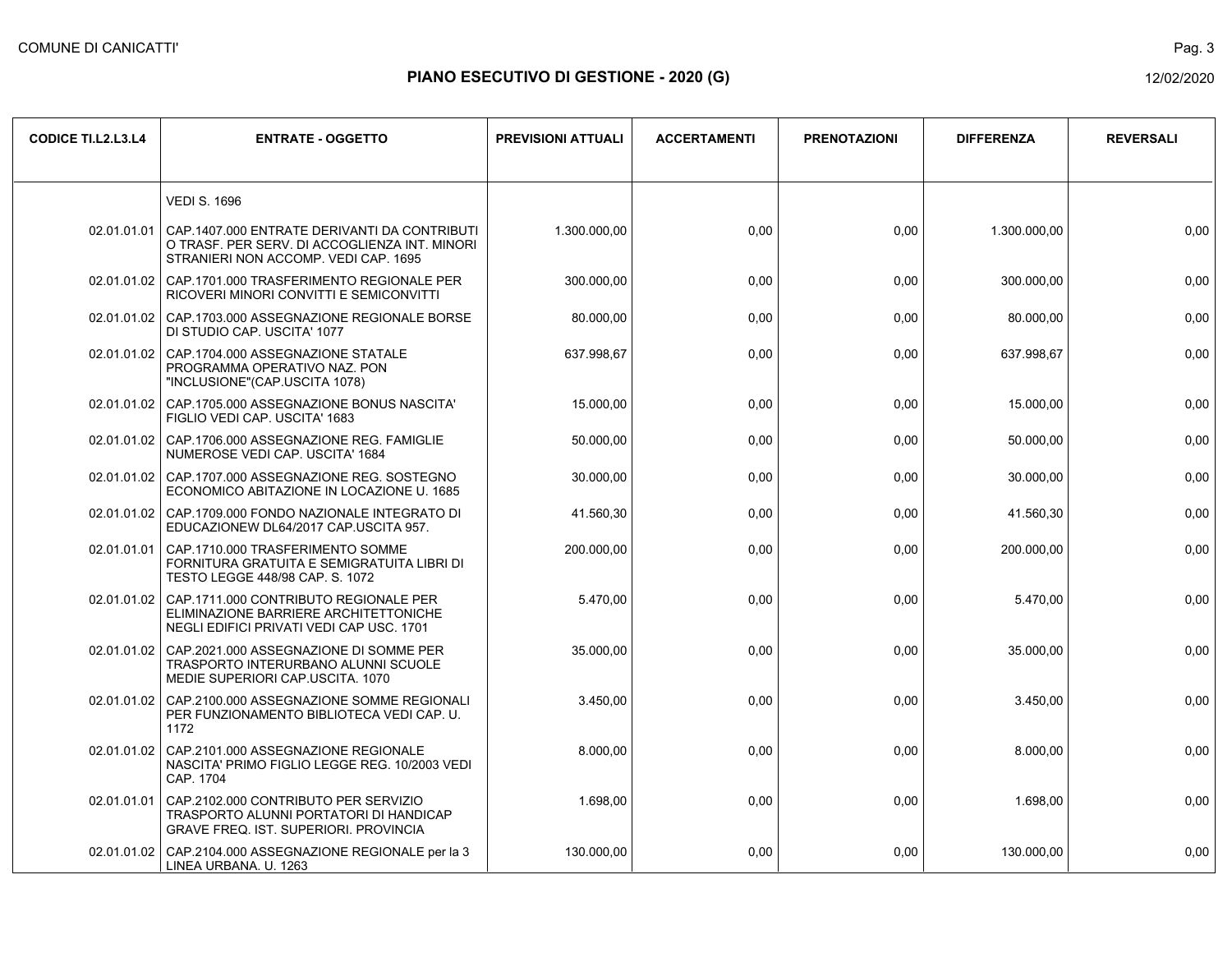|--|

| <b>CODICE TI.L2.L3.L4</b> | <b>ENTRATE - OGGETTO</b>                                                                                                                                                                      | <b>PREVISIONI ATTUALI</b> | <b>ACCERTAMENTI</b> | <b>PRENOTAZIONI</b> | <b>DIFFERENZA</b> | <b>REVERSALI</b> |
|---------------------------|-----------------------------------------------------------------------------------------------------------------------------------------------------------------------------------------------|---------------------------|---------------------|---------------------|-------------------|------------------|
|                           | 02.01.01.02   CAP.2106.000 ASSEGNAZIONE REG. BONUS SOCIO<br>SANITARIO VEDI CAP. 1681                                                                                                          | 750.000,00                | 0,00                | 0,00                | 750.000,00        | 0,00             |
|                           | 02.01.01.02 CAP.2108.000 TRASFERIMENTI AD ALTRI COMUNI<br>LEGGE 328/2000 VEDI CAP. USCITA 1686                                                                                                | 500.000,00                | 0,00                | 0,00                | 500.000,00        | 0,00             |
|                           | 02.01.01.02 CAP.2109.000 TRASFERIMENTO DALLA REGIONE<br>LEGGE 328/2000 ANNO 2001 USCITA CAP. 1687<br>TRENNIO 2010/2012                                                                        | 742.586,00                | 0,00                | 0,00                | 742.586,00        | 0,00             |
|                           | 02.01.01.02   CAP.2110.000 TRASFERIMENTO DELLA REGIONE<br>LEGGE 328/2000 TRIENNIO 2013/2015 USCITA CAP.<br>1688                                                                               | 449.740.28                | 0,00                | 0,00                | 449.740,28        | 0,00             |
|                           | 02.01.01.01   CAP.2113.000 ENTRATE DA CONTRIBUTI E/O<br>TRASF.TI STATALI PER PROGETTI SPERIM.LI DI<br>VITA INDIPENDENTE ED INCLUSIONE SOCIALE<br>DELLE PERS. DISABILI D3 VEDI CAP. spesa 1697 | 88.000.00                 | 0,00                | 0.00                | 88.000.00         | 0.00             |
|                           | 02.01.01.02 CAP.2114.000 ENTRATE DERIVANTI DA CONTRIBUTI<br>E/O TRASF. REGIONALI PER PROGETTI P.I.P.P.<br>DISTERRO D/3 VEDI CAP. U.1698                                                       | 80.000,00                 | 0,00                | 0,00                | 80.000,00         | 0,00             |
|                           | 02.01.01.02   CAP.2116.000 tTRASFERIMENTO DALLA REGIONE<br>PER ATTIVAZIONE CANTIERI DI SERVIZIO VEDI<br>CAP. SPESA 1699                                                                       | 340.043,32                | 0,00                | 0,00                | 340.043,32        | 0,00             |
|                           | 02.01.01.02 CAP.2118.000 CONTRIBUTO MAGGIORI ONERI PER<br>PROC SGATE                                                                                                                          | 17.484.48                 | 0,00                | 0,00                | 17.484,48         | 0,00             |
|                           | SETT. 4 SERVIZI ALLA CITTA' PO. N.6                                                                                                                                                           | 7.856.031.05              | 0,00                | 0.00                | 7.856.031.05      | 0.00             |
|                           | SETT. 5 POLIZIA URBANA                                                                                                                                                                        |                           |                     |                     |                   |                  |
|                           | 02.01.01.02 CAP.1702.000 TRASFERIMENTI REGIONALI<br>ADDIZIONALE ACCISA SULL'ENERGIA ELETTRICA                                                                                                 | 355.351,30                | 0,00                | 0,00                | 355.351,30        | 0,00             |
|                           | <b>SETT. 5 POLIZIA URBANA</b>                                                                                                                                                                 | 355.351,30                | 0,00                | 0,00                | 355.351,30        | 0,00             |
|                           | <b>TOTALE TITOLO II</b>                                                                                                                                                                       | 13.503.783,98             | 0,00                | 0,00                | 13.503.783,98     | 0,00             |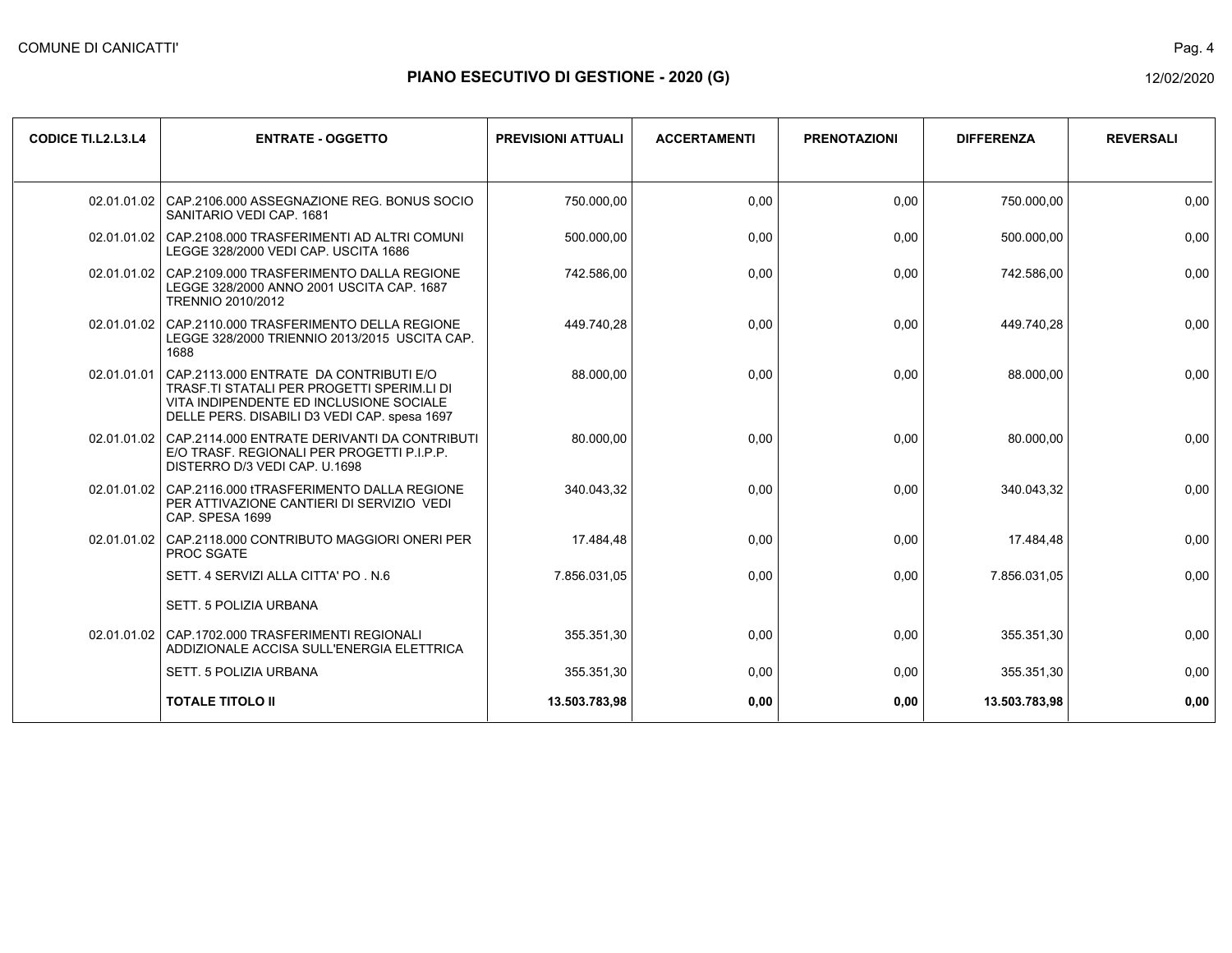| <b>CODICE TI.L2.L3.L4</b> | <b>ENTRATE - OGGETTO</b>                                                                                                          | <b>PREVISIONI ATTUALI</b> | <b>ACCERTAMENTI</b> | <b>PRENOTAZIONI</b> | <b>DIFFERENZA</b> | <b>REVERSALI</b> |
|---------------------------|-----------------------------------------------------------------------------------------------------------------------------------|---------------------------|---------------------|---------------------|-------------------|------------------|
|                           | <b>TITOLO III - ENTRATE EXTRA-TRIBUTARIE</b>                                                                                      |                           |                     |                     |                   |                  |
|                           | SETT. 1 AFF. GEN. LEG. RIS. UMANE PO N. 1                                                                                         |                           |                     |                     |                   |                  |
|                           | 03.05.99.99   CAP.2200.000 DIRITTI DI SEGRETERIA                                                                                  | 100.000,00                | 31.000,00           | 0,00                | 69.000,00         | 3.552,06         |
| 03.05.99.99               | CAP.2400.000 DIRITTI PER IL RILASCIO DELLE<br><b>CARTE DI IDENTITA'</b>                                                           | 70.000,00                 | 21.000,00           | 0,00                | 49.000,00         | 8.063,96         |
| 03.01.02.01               | CAP.3750.000 CONCORSO NELLA SPESA PER IL<br>FUNZIONAMENTO DELLA COMMISSIONE<br>ELETTORALE CIRCON= DARIALE E<br>SOTTOCOMMISSIONE.- | 35.000,00                 | 0,00                | 0,00                | 35.000,00         | 0,00             |
|                           | SETT. 1 AFF. GENER., LEG. RIS. UMANE PO N.1                                                                                       | 205.000,00                | 52.000,00           | 0,00                | 153.000,00        | 11.616.02        |
|                           | SETT. 2 SERVIZI FINANZIARI PO N.2                                                                                                 |                           |                     |                     |                   |                  |
|                           | 03.03.03.99   CAP.3500.000 INTERESSI ATTIVI SULLE GIACENZE<br>DI CASSA                                                            | 1.000.00                  | 0.00                | 0.00                | 1.000.00          | 0.00             |
| 03.03.03.03               | CAP.3703.000 INTERESSI ATTIVI SULLE GIACENZE<br>PRESSO LA TESORERIA PROVINCIALE DELLO<br><b>STATO</b>                             | 1.000,00                  | 0,00                | 0,00                | 1.000,00          | 0,00             |
| 03.01.02.01               | CAP.3800.000 INTROITI E RIMBORSI DIVERSI                                                                                          | 374.225,37                | 25.610,56           | 0,00                | 348.614,81        | 1.916,13         |
|                           | SETT. 2 SERVIZI FINANZIARI PO N. 2                                                                                                | 376.225,37                | 25.610,56           | 0,00                | 350.614,81        | 1.916,13         |
|                           | SETT. 3 UFFICIO TECNICO PO N.5                                                                                                    |                           |                     |                     |                   |                  |
|                           | 03.01.02.01   CAP.1103.000 DIRITTI SUAP                                                                                           | 24.000,00                 | 1.000,00            | 0,00                | 23.000,00         | 250,00           |
| 03.01.02.01               | CAP.2800.000 PROVENTI DI SERVIZI DI TRASPORTO<br>E POMPE FUNEBRI E DI SERVIZI FUNEBRI DIVERSI<br><b>USCITA CAPITOLO 1807</b>      | 27.000,00                 | 15.000,00           | 0,00                | 12.000,00         | 0,00             |
| 03.01.02.01               | CAP.3000.000 PROVENTI DI SERVIZI CIMITERIALI                                                                                      | 30.000,00                 | 10.000,00           | 0,00                | 20.000,00         | 0,00             |
| 03.01.02.01               | CAP.3102.000 PROVENTI SPORTELLO CATASTALE                                                                                         | 3.500,00                  | 1.000,00            | 0,00                | 2.500,00          | 180,00           |
| 03.01.02.01               | CAP.3301.000 PROVENTI DERIVANTI DA<br>CONTRIBUZIONE SPESE PER GARE DI APPALTO<br><b>VEDI S. 577</b>                               | 2.000,00                  | 0,00                | 0,00                | 2.000,00          | 0,00             |
| 03.05.02.03               | CAP 3302.000 PROVENTI INDENNITA' D'ESPROPRIO<br>DELLE COOP. VEDI CAP. U 578                                                       | 100.000,00                | 0,00                | 0,00                | 100.000,00        | 0,00             |
| 03.01.02.01               | CAP.3755.000 APPLICAZIONE REGOL. DISCIPLINA<br><b>USO ASCENSORI</b>                                                               | 500,00                    | 0,00                | 0,00                | 500,00            | 0,00             |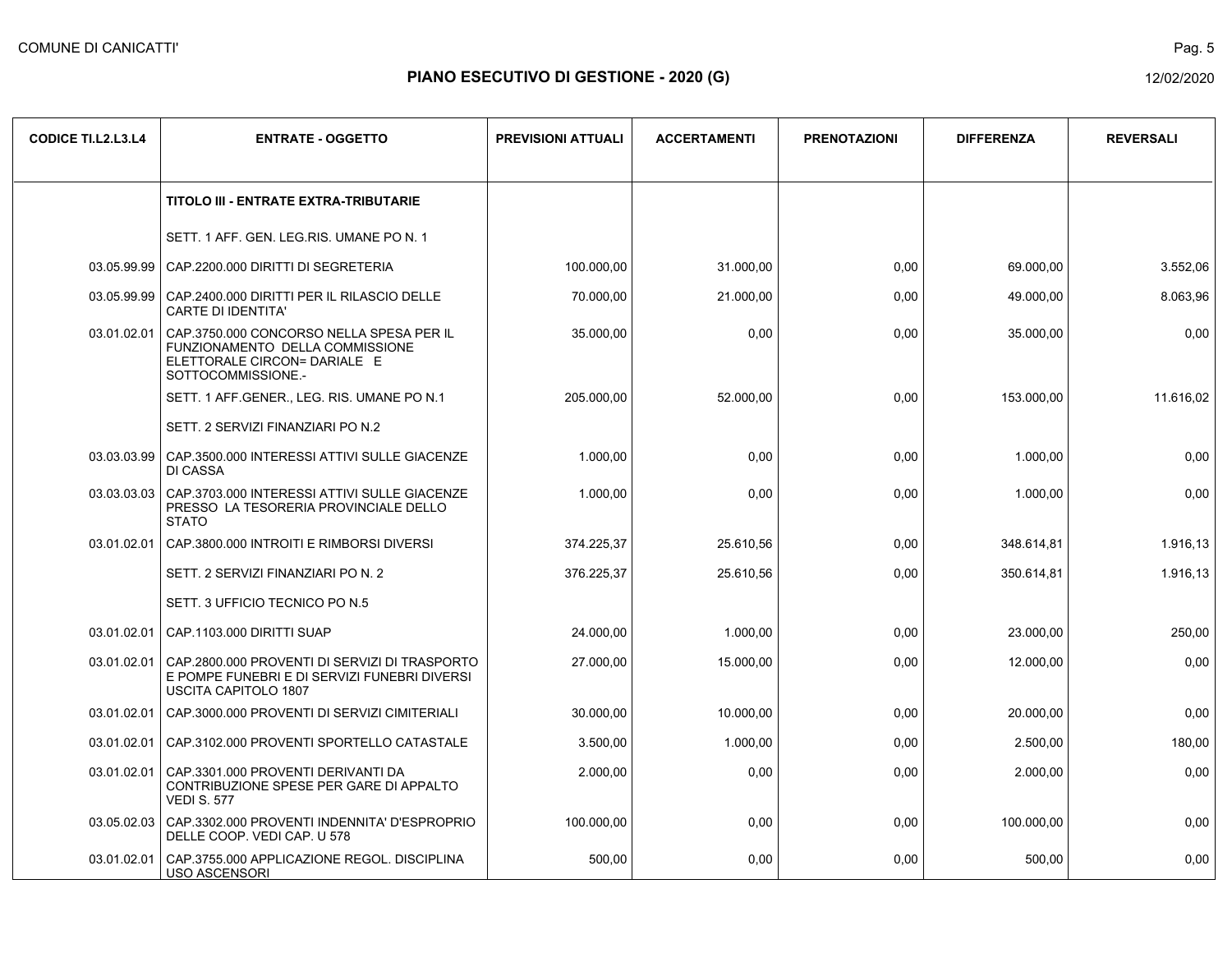Pag. 6

| <b>CODICE TI.L2.L3.L4</b> | <b>ENTRATE - OGGETTO</b>                                                                                                            | <b>PREVISIONI ATTUALI</b> | <b>ACCERTAMENTI</b> | <b>PRENOTAZIONI</b> | <b>DIFFERENZA</b> | <b>REVERSALI</b> |
|---------------------------|-------------------------------------------------------------------------------------------------------------------------------------|---------------------------|---------------------|---------------------|-------------------|------------------|
| 03.01.02.01               | CAP.3805.000 DIRITTI SCRITTURAZIONE CONTRATTI                                                                                       | 1.000,00                  | 0.00                | 0,00                | 1.000,00          | 0,00             |
|                           | SETT. 3 UFFICIO TECNICO PO N.5                                                                                                      | 188.000,00                | 27.000,00           | 0,00                | 161.000,00        | 430,00           |
|                           | SETT. 4 SERVIZI ALLA CITTA' PO N. 6                                                                                                 |                           |                     |                     |                   |                  |
|                           | 03.01.02.01   CAP.2299.000 PROVENTI DA IMPIANTI SPORTIVI:<br>STADIO COMUNALE - PALAZZO DELLO SPORT -<br>ALTRI IMPIANTI VEDI U. 1233 | 6.779,88                  | 1.500,00            | 0,00                | 5.279,88          | 464,97           |
|                           | 03.01.02.01   CAP.3011.000 CANONE DI CONCESSIONE ASILO<br>NIDO VEDI CAP. 1724                                                       | 46.680,00                 | 10.000,00           | 0,00                | 36.680,00         | 0,00             |
|                           | 03.01.02.01   CAP.3300.000 PROVENTI DA ATTIVITA' TEATRALI<br>VEDI CAP. 1198 DELLA SPESA                                             | 10.000,00                 | 0,00                | 0,00                | 10.000,00         | 0,00             |
|                           | 03.01.02.01   CAP.3303.000 ENTRATE DA SPONSORAZIONI<br>ATTIVITA' TEATRALI, CONCERTISTICA E CULTURALI<br>CAP. USC.1173               | 1.000,00                  | 0,00                | 0,00                | 1.000,00          | 0,00             |
| 03.01.02.01               | CAP.3304.000 ENTRATE A SOSTEGNO ATTIVITA'<br>COMMERCIALE VEDI CAP. USC. 1902                                                        | 5.000,00                  | 0,00                | 0,00                | 5.000,00          | 0,00             |
| 03.01.02.01               | CAP.3810.000 QUOTE DI COMPARTECIPAZIONE<br>RETTE RICOVERO ANZIANI E INABILI E DISABILI<br><b>PSICHICII</b>                          | 100.000,00                | 40.000,00           | 0,00                | 60.000,00         | 600,00           |
|                           | SETT. 4 SERVIZI ALLA CITTA' PO. N.6                                                                                                 | 169.459,88                | 51.500,00           | 0,00                | 117.959,88        | 1.064.97         |
|                           | SETT. 5 POLIZIA URBANA                                                                                                              |                           |                     |                     |                   |                  |
| 03.02.01.01               | CAP.2600.000 SANZIONI AMMINISTRATIVE IN<br>MATERIA DI CIRCOLAZIONE STRADALE                                                         | 360.000,00                | 55.000.00           | 0.00                | 305.000.00        | 277,49           |
|                           | 03.01.02.01   CAP.2610.000 CANONE ANNUO CONCESSIONE<br><b>SOSTA A PAGAMENTO</b>                                                     | 90.999,00                 | 90.999,00           | 0,00                | 0,00              | 0,00             |
|                           | 03.02.02.01   CAP.2611.000 SANZIONI AMMINISTRATIVE<br>VIOLAZIONE REGOLAMENTI, ORDINANZE, NORME<br><b>LEGGI</b>                      | 1.000,00                  | 1.000,00            | 0,00                | 0,00              | 0,00             |
| 03.02.02.01               | CAP.2613.000 PROVENTI DERIVANTI DERIVANTI DAL<br>PAGAMENTO DELLE SANZIONI AMMINISTRATIVE<br>PER VIOLAZIONE DEL D.DL. 14/17          | 4.000,00                  | 0,00                | 0,00                | 4.000,00          | 0.00             |
|                           | <b>SETT. 5 POLIZIA URBANA</b>                                                                                                       | 455.999,00                | 146.999.00          | 0,00                | 309.000,00        | 277,49           |
|                           | SETT. O UFF. DI DIRETTA COLL. SEGR. GENERALE                                                                                        |                           |                     |                     |                   |                  |
|                           | 03.02.02.01   CAP.2612.000 SANZIONE AMMINISTRATIVE VEDI<br>CAO. USC. 377                                                            | 10.000,00                 | 0,00                | 0,00                | 10.000,00         | 0,00             |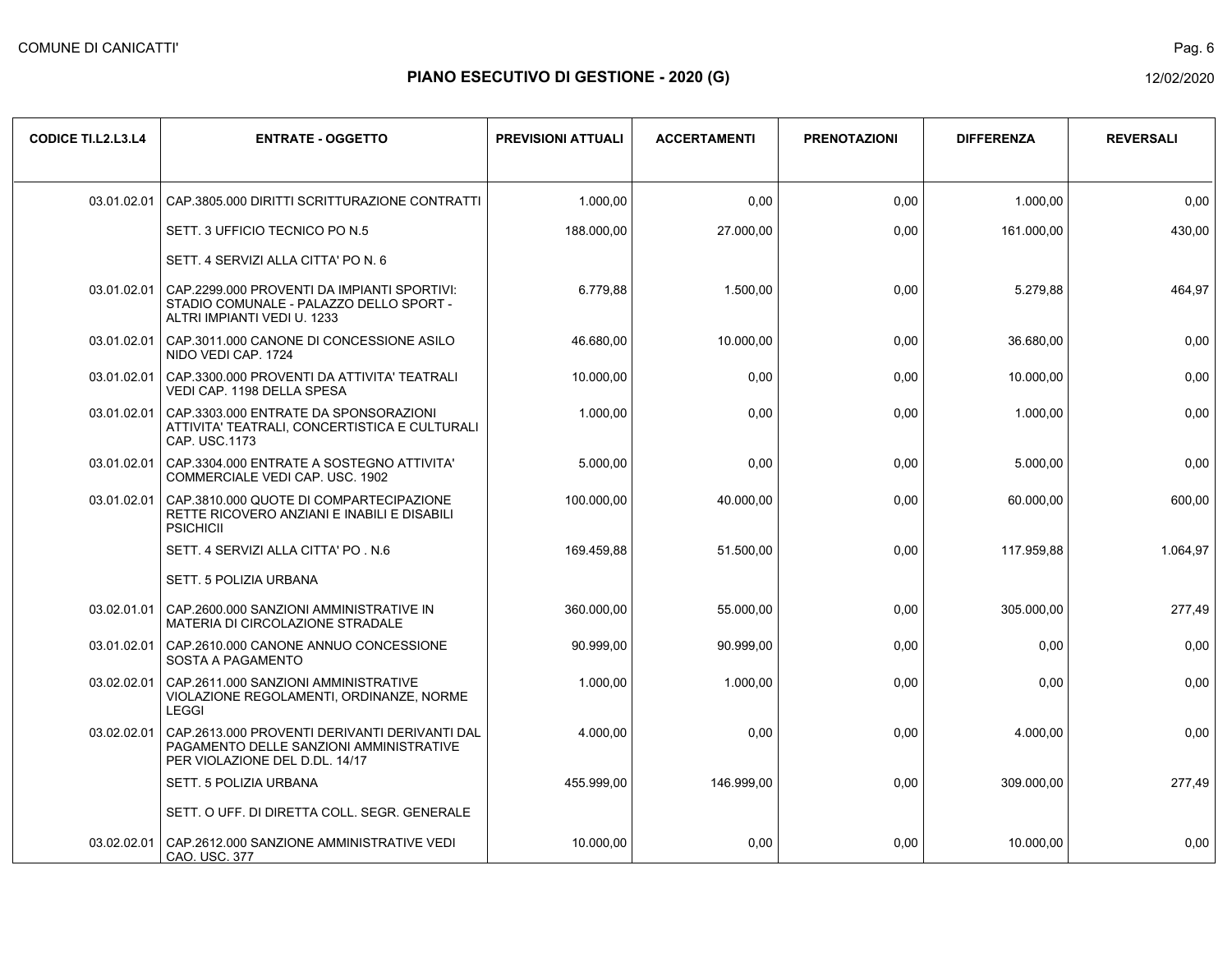| <b>CODICE TI.L2.L3.L4</b> | <b>ENTRATE - OGGETTO</b>                                                              | <b>PREVISIONI ATTUALI</b> | <b>ACCERTAMENTI</b> | <b>PRENOTAZIONI</b> | <b>DIFFERENZA</b> | <b>REVERSALI</b> |
|---------------------------|---------------------------------------------------------------------------------------|---------------------------|---------------------|---------------------|-------------------|------------------|
|                           |                                                                                       |                           |                     |                     |                   |                  |
|                           | SETT. O UFF. DI DIRETTA COLL. SEGR. GENERALE                                          | 10.000,00                 | 0,00                | 0,00                | 10.000,00         | 0,00             |
|                           | SETT. 7 DIR. TRIBUTI PO N.3                                                           |                           |                     |                     |                   |                  |
| 03.01.01.01               | CAP.3100.000 PROVENTI SERVIZIO IDRICO<br><b>INTEGRATO</b>                             | 30.000,00                 | 0,00                | 0,00                | 30.000,00         | 0,00             |
| 03.01.01.01               | CAP.3110.000 IVA SERVIZIO IDRICO INTEGRATO.                                           | 3.000,00                  | 0,00                | 0,00                | 3.000,00          | 0,00             |
|                           | SETT. 7 DIR. TRIBUTI PO N.3                                                           | 33.000,00                 | 0,00                | 0,00                | 33.000,00         | 0,00             |
|                           | SETT. 8 SERV. TUTELA AMBIENTALE PO N.7                                                |                           |                     |                     |                   |                  |
|                           | 03.01.01.01 CAP.3801.000 ENTRATE DERIVANTI DALLA VENDITA<br>DEI RIFIUTI DIFFERENZIATI | 623.839,63                | 0,00                | 0,00                | 623.839,63        | 0,00             |
| 03.01.01.01               | CAP.3802.000 IVA ENTRATE DERIVANTI DALLA<br>VENDITA DEI RIFIUTI DIFFERENZIATI         | 62.383,00                 | 0,00                | 0,00                | 62.383,00         | 0,00             |
|                           | SETT, 8 SERV, TUTELA AMBIENTALE PO N 7                                                | 686.222,63                | 0,00                | 0.00                | 686.222,63        | 0,00             |
|                           | SETT. 9 PATRIMONIO PO N. 4                                                            |                           |                     |                     |                   |                  |
| 03.02.03.99               | CAP.3200.000 ENTRATE DERIVANTI DA LOCAZIONE<br><b>IMMOBILI CONFISCATI</b>             | 50.000,00                 | 40.000,00           | 0,00                | 10.000,00         | 0,00             |
| 03.01.03.02               | CAP.3400.000 FITTI REALI DI FABBRICATI                                                | 18.000,00                 | 2.000,00            | 0,00                | 16.000,00         | 1.259,00         |
| 03.01.02.01               | CAP.3704.000 UTILE FARMACIA COMUNALE.                                                 | 182.000,00                | 100.000,00          | 0,00                | 82.000,00         | 0,00             |
| 03.01.02.01               | CAP.3751.000 CONCORSO SPESE PER FITTO<br><b>LOCALI SCICA</b>                          | 14.000,00                 | 10.000,00           | 0,00                | 4.000,00          | 0,00             |
|                           | SETT. 9 PATRIMONIO PO N. 4                                                            | 264.000,00                | 152.000,00          | 0,00                | 112.000,00        | 1.259,00         |
|                           | <b>TOTALE TITOLO III</b>                                                              | 2.387.906,88              | 455.109,56          | 0,00                | 1.932.797,32      | 16.563,61        |

Pag. 7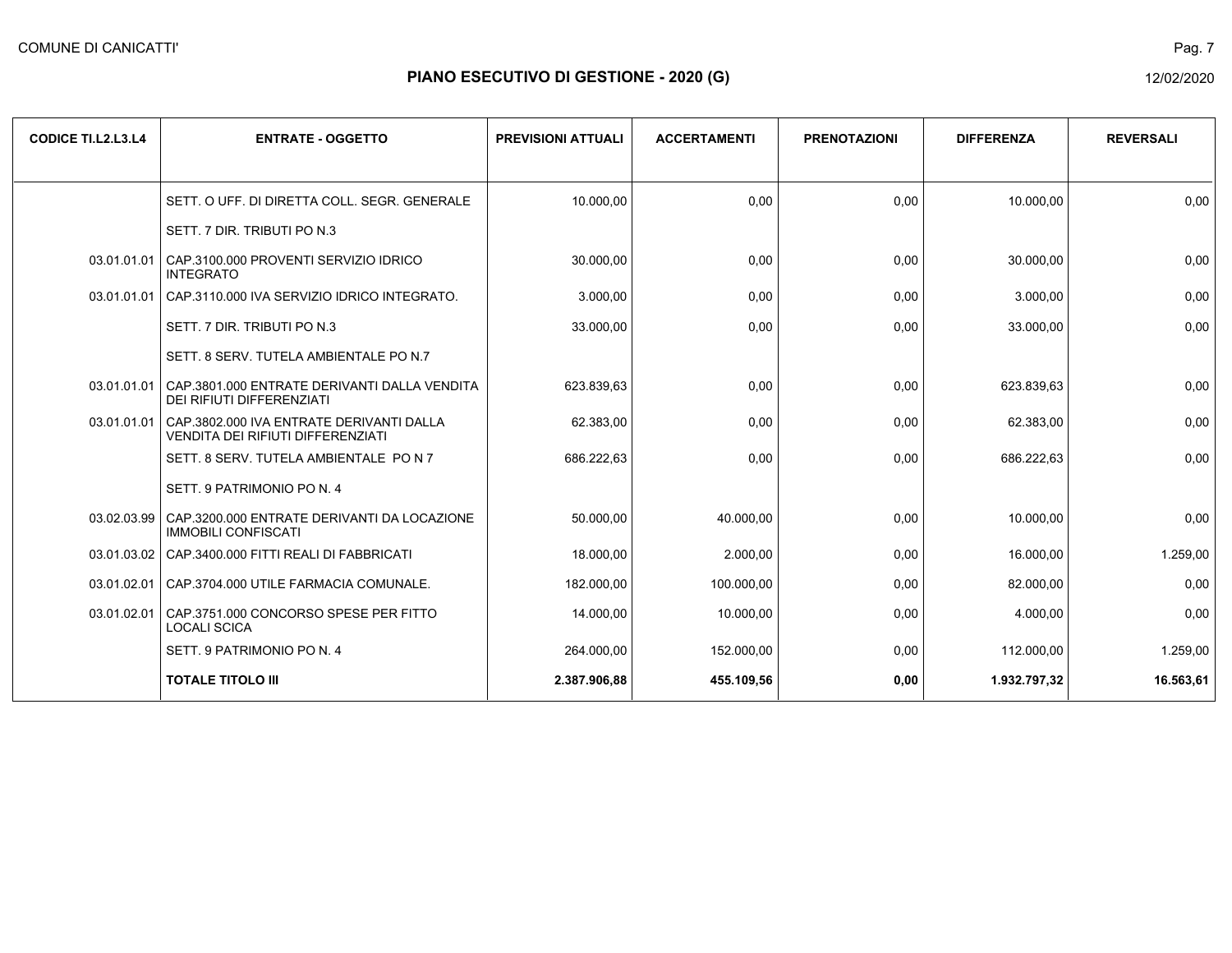| <b>CODICE TI.L2.L3.L4</b> | <b>ENTRATE - OGGETTO</b>                                                                                                                                     | <b>PREVISIONI ATTUALI</b> | <b>ACCERTAMENTI</b> | <b>PRENOTAZIONI</b> | <b>DIFFERENZA</b> | <b>REVERSALI</b> |
|---------------------------|--------------------------------------------------------------------------------------------------------------------------------------------------------------|---------------------------|---------------------|---------------------|-------------------|------------------|
|                           | TITOLO IV - ENTRATE PER ALIENAZIONE E<br>AMMORTAMENTO DI BENI PATRIMONIALI, PER<br><b>TRASFERIMENTO DI CAPITALI E PER RISCOS-</b><br><b>SIONE DI CREDITI</b> |                           |                     |                     |                   |                  |
|                           | SETT. 2 SERVIZI FINANZIARI PO N.2                                                                                                                            |                           |                     |                     |                   |                  |
|                           | 04.02.01.02   CAP.4205.000 CONTRIBUTO REGIONALE<br>ORDINARIO PPER INVESTIMENTO                                                                               | 419.589,92                | 0,00                | 0,00                | 419.589,92        | 0,00             |
|                           | SETT. 2 SERVIZI FINANZIARI PO N. 2                                                                                                                           | 419.589,92                | 0,00                | 0,00                | 419.589,92        | 0,00             |
|                           | SETT. 3 UFFICIO TECNICO PO N.5                                                                                                                               |                           |                     |                     |                   |                  |
| 04.01.01.01               | CAP.1101.000 LEGGE 24.11.03 NR. 326 QUOTA<br>PARTE CONDONO EDILIZIO (D.L.269/03 ART. 32<br>COMMA 41)                                                         | 124.524,52                | 20.000,00           | 0,00                | 104.524,52        | 11.811,53        |
| 04.05.04.99               | CAP.4199.000 RECUPERO SOMME DEMOLIZIONI E/O<br><b>MESSA IN SICUREZZA</b>                                                                                     | 100.000.00                | 0,00                | 0.00                | 100.000,00        | 0.00             |
| 04.04.01.99               | CAP.4200.000 PROVENTI DI CONCESSIONI<br>CIMITERIALI AREE, LOCULI, COLOMBARI, CAPPELLE<br>ETC CAP. U. 2680                                                    | 150.000,00                | 100.000,00          | 0,00                | 50.000,00         | 6.901,00         |
| 04.05.04.99               | CAP.4201.000 FONDO EUROPEO DI SVILUPPO<br><b>FESR</b>                                                                                                        | 5.503.579,00              | 0,00                | 0,00                | 5.503.579,00      | 0,00             |
| 04.05.01.01               | CAP 4202.000 PROVENTI DERIVANTI DALLE<br>CONCESSIONI EDILIZIE E DALLE SANZIONI<br>PREVISTE DALLA DISCIPLINA URBANISTICA                                      | 1.022.672,00              | 300.000,00          | 0,00                | 722.672,00        | 25.652,57        |
| 04.05.01.01               | CAP.4206.000 PROVENTI DERIVANTI DA SOMME<br>VERSATE A TITOLO DI ONERI PER LA SANATORIA<br><b>DEGLI ABUSI EDILIZI</b>                                         | 81.000,00                 | 20.000,00           | 0,00                | 61.000,00         | 9.584,92         |
| 04.05.03.04               | CAP.4207.000 ENTRATE DERIVANTI DALLA<br>RESTITUZIONE DI SOMME PER ESPROPRIAZIONI DI<br>AREE PER LE COOP VE ED ALTRI SOGGETTI VEDI<br>U. 2631                 | 50.000,00                 | 10.000,00           | 0,00                | 40.000,00         | 859,35           |
|                           | SETT. 3 UFFICIO TECNICO PO N.5                                                                                                                               | 7.031.775,52              | 450.000,00          | 0,00                | 6.581.775.52      | 54.809.37        |
|                           | SETT. 9 PATRIMONIO PO N. 4                                                                                                                                   |                           |                     |                     |                   |                  |
| 04.04.01.08               | CAP.4190.000 ENTRATE DERIVANTI DA VENDITA DI<br>IMMOBILI COMUNALI ED AREE COMUNALI PIP                                                                       | 544.129,50                | 0,00                | 0,00                | 544.129,50        | 0,00             |
|                           | SETT. 9 PATRIMONIO PO N. 4                                                                                                                                   | 544.129,50                | 0,00                | 0,00                | 544.129,50        | 0,00             |
|                           | <b>TOTALE TITOLO IV</b>                                                                                                                                      | 7.995.494,94              | 450.000,00          | 0,00                | 7.545.494,94      | 54.809,37        |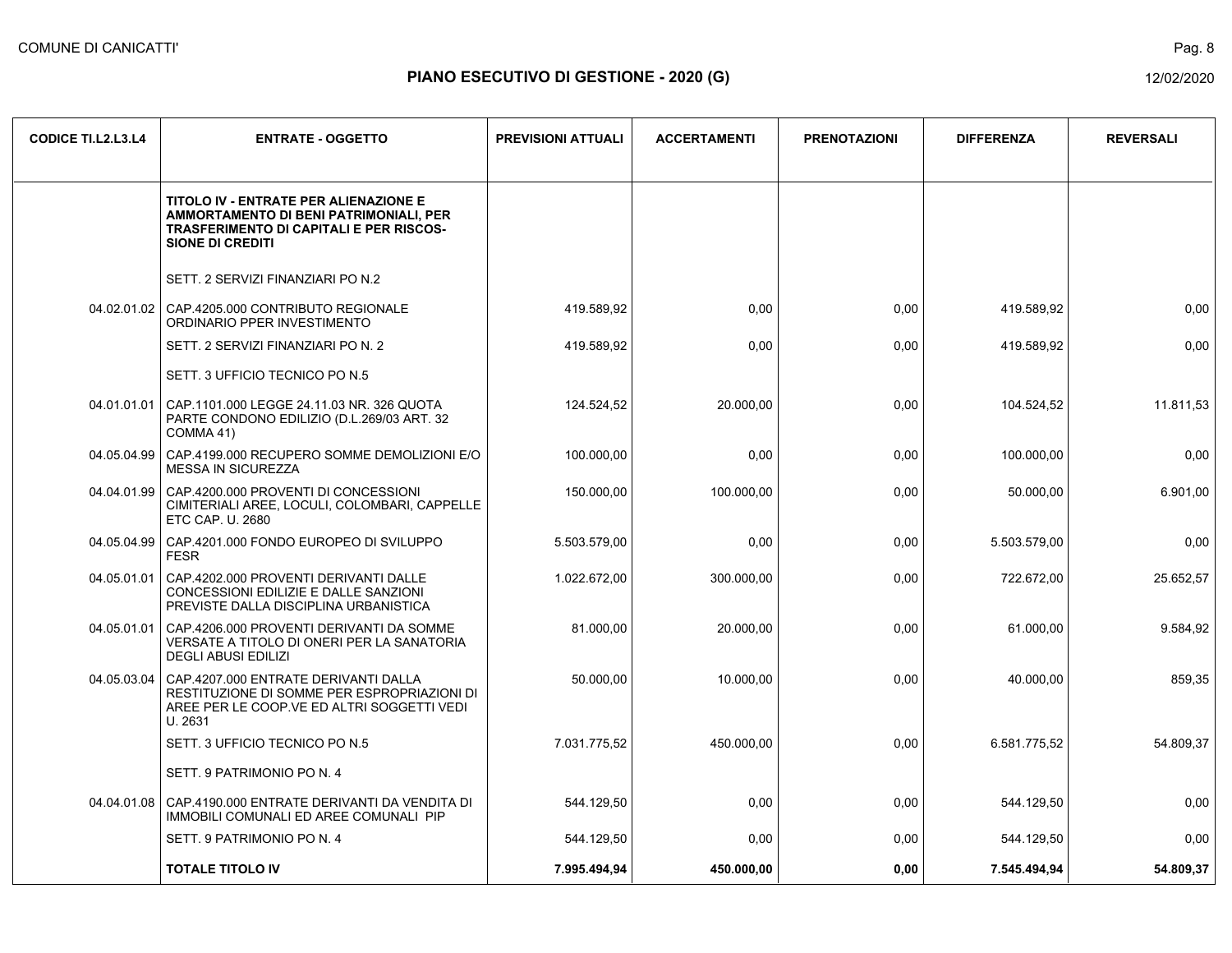| <b>CODICE TI.L2.L3.L4</b> | <b>ENTRATE - OGGETTO</b>                                           | <b>PREVISIONI ATTUALI</b> | <b>ACCERTAMENTI</b> | <b>PRENOTAZIONI</b> | <b>DIFFERENZA</b> | <b>REVERSALI</b> |
|---------------------------|--------------------------------------------------------------------|---------------------------|---------------------|---------------------|-------------------|------------------|
|                           | TITOLO V - ENTRATE DERIVANTI DA ACCEN-<br><b>SIONE DI PRESTITI</b> |                           |                     |                     |                   |                  |
|                           | I SETT. 2 SERVIZI FINANZIARI PO N.2                                |                           |                     |                     |                   |                  |
|                           | 07.01.01.01 CAP.4300.000 ANTICIPAZIONE DI TESORERIA.               | 16.000.000,00             | 5.000.000,00        | 0,00                | 11.000.000,00     | 0,00             |
|                           | SETT. 2 SERVIZI FINANZIARI PO N. 2                                 | 16.000.000,00             | 5.000.000,00        | 0,00                | 11.000.000,00     | 0,00             |
|                           | SETT. 3 UFFICIO TECNICO PO N.5                                     |                           |                     |                     |                   |                  |
|                           | <b>TOTALE TITOLO V</b>                                             | 16.000.000,00             | 5.000.000,00        | 0,00                | 11.000.000,00     | 0,00             |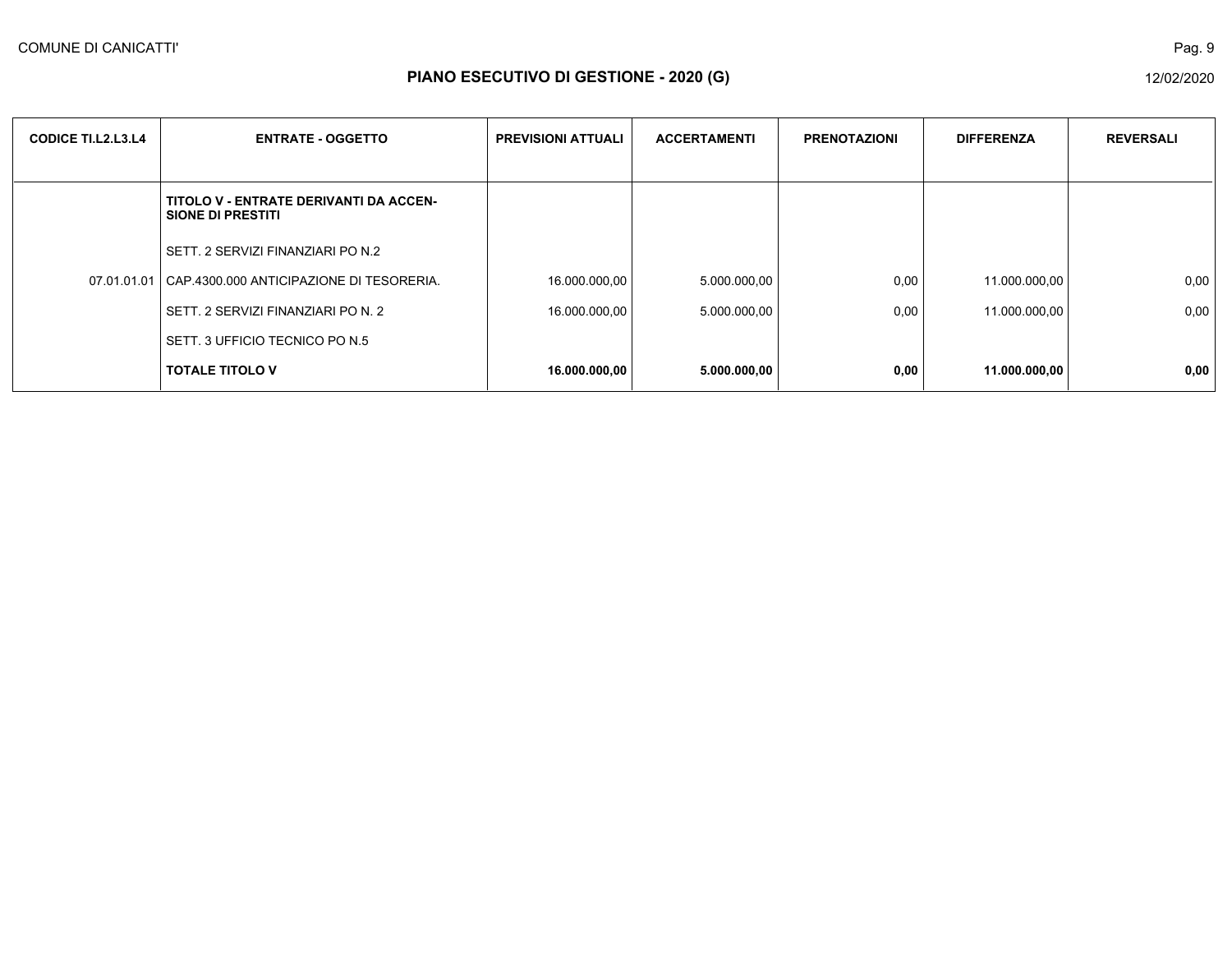| <b>CODICE TI.L2.L3.L4</b> | <b>ENTRATE - OGGETTO</b>                                                              | <b>PREVISIONI ATTUALI</b> | <b>ACCERTAMENTI</b> | <b>PRENOTAZIONI</b> | <b>DIFFERENZA</b> | <b>REVERSALI</b> |
|---------------------------|---------------------------------------------------------------------------------------|---------------------------|---------------------|---------------------|-------------------|------------------|
|                           |                                                                                       |                           |                     |                     |                   |                  |
|                           | TITOLO VI - ENTRATE PER PARTITE DI GIRO                                               |                           |                     |                     |                   |                  |
| 09.01.02.02               | CAP.4700.001 I.N.P.D.A.P.                                                             | 820.000,00                | 100.000,00          | 0,00                | 720.000,00        | 29.760,10        |
| 09.01.02.02               | CAP.4700.002 I.N.A.D.E.L.                                                             | 150.000,00                | 30.000,00           | 0,00                | 120.000,00        | 3.351,19         |
| 09.01.02.02               | CAP.4700.004 CONTRIBUTI AMMESSI A RISCATTO                                            | 40.000,00                 | 5.000,00            | 0,00                | 35.000,00         | 702,70           |
| 09.01.02.02               | CAP.4800.001 PER LAVORO DIPENDENTE                                                    | 1.300.000,00              | 500.000,00          | 0,00                | 800.000,00        | 44.098,52        |
| 09.01.03.01               | CAP.4800.002 PER LAVORO AUTONOMO                                                      | 900.000,00                | 505.040,16          | 0,00                | 394.959,84        | 69.838,84        |
| 09.02.02.02               | CAP.4900.000 ALTRE RITENUTE AL PERSONALE<br>PER CONTO DI TERZI                        | 550.000,00                | 100.000,00          | 0,00                | 450.000,00        | 22.658,91        |
| 09.01.99.99               | CAP.5000.000 DEPOSITI CAUZIONALI                                                      | 50.000,00                 | 0,00                | 0,00                | 50.000,00         | 0,00             |
| 09.01.99.99               | CAP.5010.000 DEPOSITO CAUZIONALE SERVIZIO<br><b>IDRICO</b>                            | 5.000,00                  | 0,00                | 0,00                | 5.000,00          | 0,00             |
| 09.02.99.99               | CAP.5100.000 RIMBORSO SPESE PER SERVIZI IN<br><b>CONTO DI TERZI</b>                   | 2.000.000,00              | 30.400,00           | 0,00                | 1.969.600,00      | 14.705,40        |
| 09.01.99.99               | CAP.5200.000 RIMBORSO ANTICIPAZIONE DI FONDI<br>PER IL SERVIZIO ECONOMATO             | 40.000,00                 | 0,00                | 0,00                | 40.000,00         | 0,00             |
|                           | 09.01.99.99   CAP.5300.000 DEPOSITI PER SPESE CONTRATTUALI                            | 10.000.00                 | 0,00                | 0,00                | 10.000,00         | 0,00             |
| 09.01.99.06               | CAP.6300.000 DESTINAZIONE ENTRATE DERIVANTI<br>DALLA GESTIONE DEGLI INCASSI VINCOLATI | 1.000.000.00              | 0,00                | 0,00                | 1.000.000.00      | 0,00             |
| 09.01.99.06               | CAP.6500.000 REINTEGRO INCASSI VINCOLATI                                              | 1.000.000,00              | 0,00                | 0,00                | 1.000.000,00      | 0,00             |
|                           | <b>TOTALE TITOLO VI</b>                                                               | 7.865.000,00              | 1.270.440,16        | 0,00                | 6.594.559,84      | 185.115,66       |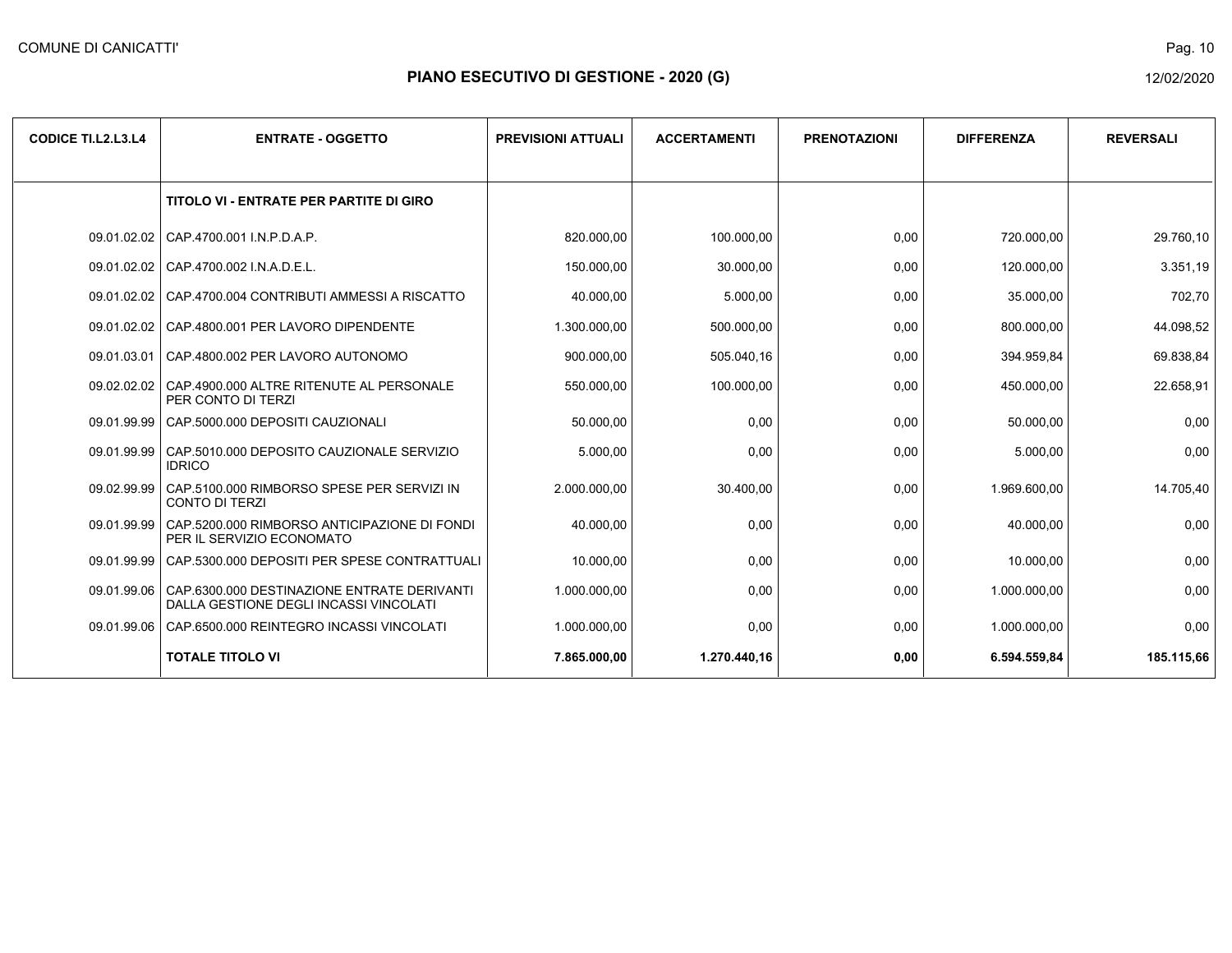| <b>CODICE TI.L2.L3.L4</b> | <b>ENTRATE - OGGETTO</b> | <b>PREVISIONI ATTUALI</b> | <b>ACCERTAMENTI</b> | <b>PRENOTAZIONI</b> | <b>DIFFERENZA</b> | <b>REVERSALI</b> |
|---------------------------|--------------------------|---------------------------|---------------------|---------------------|-------------------|------------------|
|                           | <b>TOTALE ENTRATE</b>    | 65.676.434,78             | 10.926.049,72       | 0,00                | 54.750.385,06     | 272.877,05       |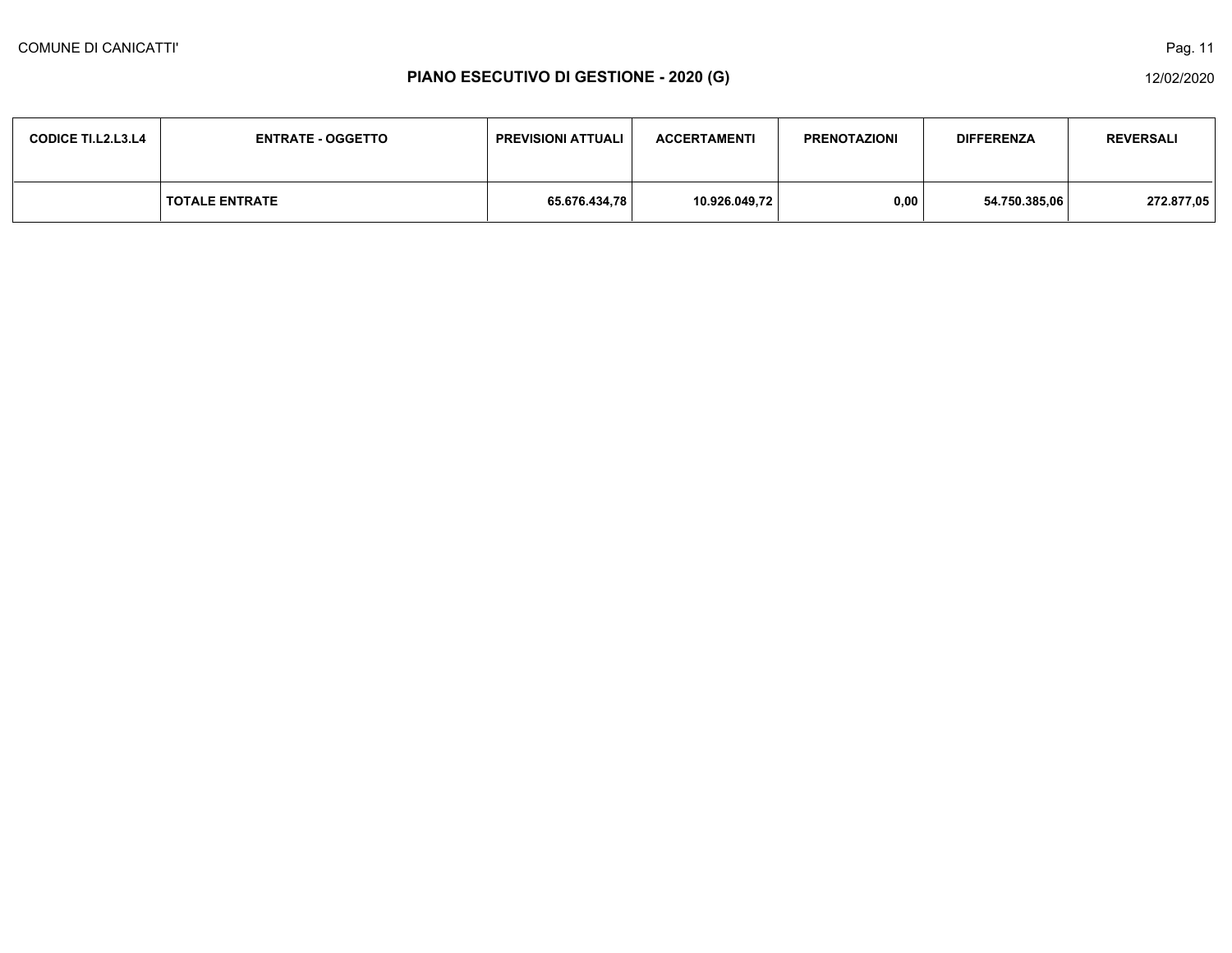| <b>CODICE</b><br>MM.PP.TI.MA.L3.L4 | <b>SPESE - OGGETTO</b>                                                                                             | <b>PREVISIONI ATTUALI</b> | <b>IMPEGNI</b> | <b>PRENOTAZIONI</b> | <b>DISPONIBILITA'</b> | <b>MANDATI</b> |
|------------------------------------|--------------------------------------------------------------------------------------------------------------------|---------------------------|----------------|---------------------|-----------------------|----------------|
|                                    | <b>TITOLO I - SPESE CORRENTI</b>                                                                                   |                           |                |                     |                       |                |
|                                    | SETT. 1 AFF. GEN., LEGALI E RIS. UMANE PO N.1                                                                      |                           |                |                     |                       |                |
| 001.01.01.10.99.99                 | CAP.10.000 SPESE DIVERSE CONSIGLIO<br><b>COMUNALE</b>                                                              | 1.000,00                  | 0,00           | 0,00                | 1.000,00              | 0,00           |
| 001.01.01.10.99.99                 | CAP.12.001 INDENNITA' AL SINDACO E ASSESSORI<br>E PRESIDENTE DEL CONSIGLIO.                                        | 120.000,00                | 70.000,00      | 0,00                | 50.000,00             | 13.235,46      |
| 001.01.01.03.02.01                 | CAP.12.002 GETTONI PRESENZA CONSIGLIERI<br>COMUNALI E COMPONENTI COMMISSIONI                                       | 18.000,00                 | 0,00           | 0,00                | 18.000,00             | 0,00           |
| 001.01.01.03.02.01                 | CAP.12.003 RIMBORSO AI DATORI DI LAVORO DI<br>ONERI RETRIBUTIVI E PREVIDENZIALI, PER<br>ASSENZE E ASPETTATIVA.     | 8.000,00                  | 0,00           | 0,00                | 8.000,00              | 0,00           |
| 001.01.01.03.01.02                 | CAP.20.000 SPESE DI RAPPRESENTANZA PER<br>SINDACO, GIUNTA E CONSIGLIO.                                             | 1.000,00                  | 0,00           | 0,00                | 1.000,00              | 0,00           |
| 001.01.01.03.02.01                 | CAP.31.000 COMPENSI E RIMBORSI SPESE AI<br>COMPONENTI IL COLLEGIO DEI REVISORI DEI<br>CONTI.                       | 55.000,00                 | 0,00           | 0,00                | 55.000,00             | 0,00           |
| 001.01.01.03.02.01                 | CAP.34.000 SPESE PER IL FUNZ TO DEL NUCLEO DI<br>VALUTAZIONE E CONTROLLO DI GESTIONE E<br>RELATIVO RIMBORSO SPESE. | 22.500,00                 | 22.500,00      | 0,00                | 0,00                  | 0,00           |
| 001.02.01.01.01.02                 | CAP.71.000 RIMBORSO SPESE MISSIONI<br><b>PERSONALE</b>                                                             | 50,00                     | 0,00           | 0,00                | 50,00                 | 0,00           |
| 001.02.01.03.02.99                 | CAP.180.000 SPESE DI MANUTENZIONE E DI<br>FUNZIONAMENTO DEGLI UFFICI: PRESTAZIONE DI<br><b>SERVIZI</b>             | 340.828,32                | 108.388,48     | 0,00                | 232.439,84            | 0,00           |
| 001.02.01.03.01.02                 | CAP.181.000 SPESE DI MANUTENZIONE E<br>FUNZIONAMENTO DEGLI UFFICI: ACQUISTO DI BENI                                | 9.000,00                  | 700,00         | 0,00                | 8.300,00              | 700,00         |
| 001.02.01.03.02.99                 | CAP.185.000 SPESE POSTALI PRESTAZIONI<br><b>POSTALI</b>                                                            | 50.000,00                 | 10.000,00      | 0,00                | 40.000,00             | 0,00           |
| 001.02.01.03.02.01                 | CAP.210.000 SPESE PER LA COMMISSIONE<br>ELETTORALE CIRCONDARIALE.-                                                 | 14.750,00                 | 0,00           | 0,00                | 14.750,00             | 0,00           |
| 001.02.01.03.02.01                 | CAP.211.000 SPESE PER LA COMMISSIONE<br>ELETTORALE COMUNALE                                                        | 100,00                    | 0,00           | 0,00                | 100,00                | 0,00           |
| 001.02.01.03.01.02                 | CAP.212.000 SPESE COMMISSIONI ELETTORALE<br>CIRCONDARIALE: ACQUISTO BENI                                           | 500,00                    | 0,00           | 0,00                | 500,00                | 0,00           |
| 001.02.01.03.01.01                 | CAP.260.000 ACQUISTO ED ABBONAMENTO A<br>GIORNALI, RIVISTE E PUBBLICAZIONI PER USO<br>DEGLI UFFICI E SERVIZI.      | 233,00                    | 0,00           | 0,00                | 233,00                | 0,00           |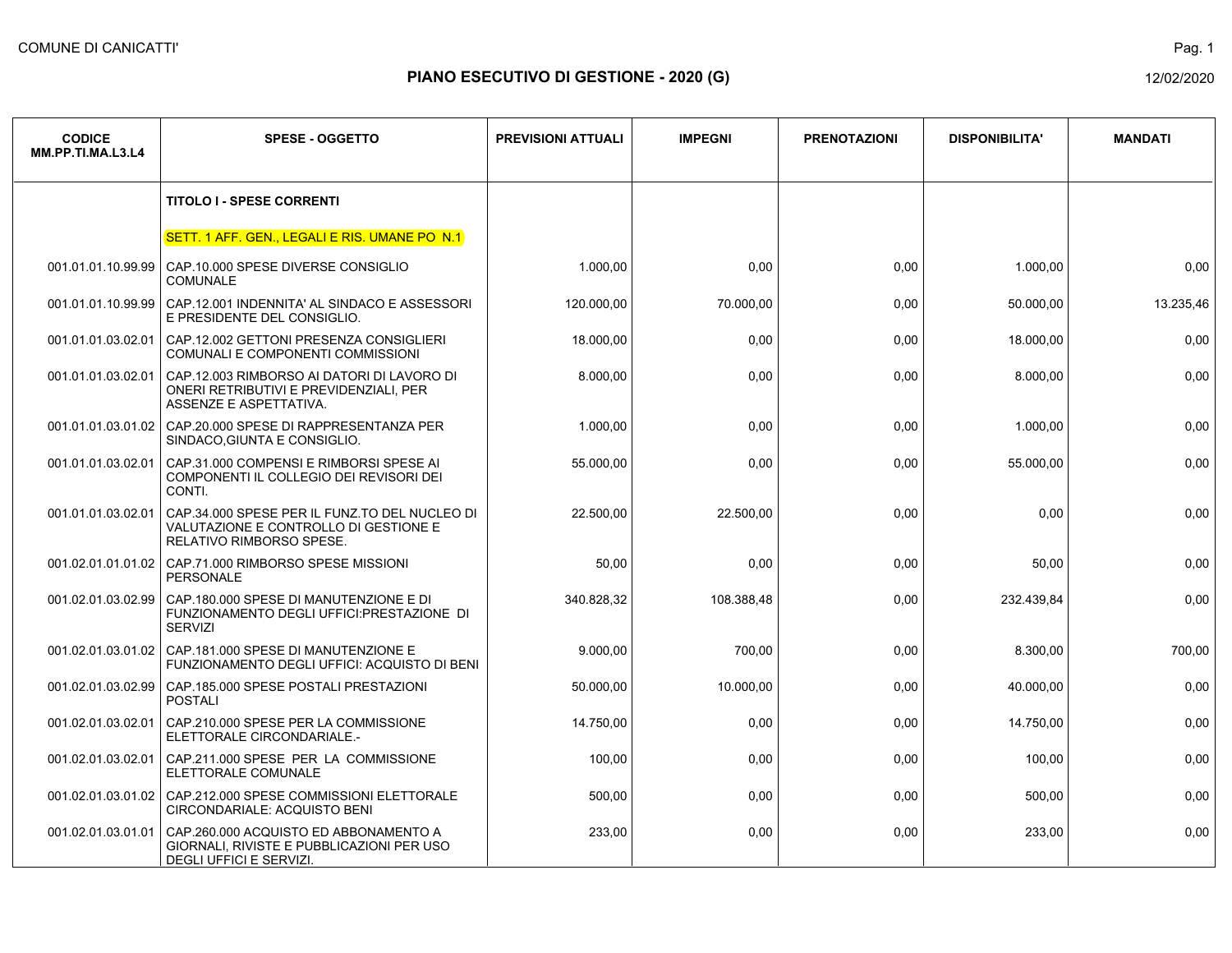Pag. 2

| <b>CODICE</b><br>MM.PP.TI.MA.L3.L4 | <b>SPESE - OGGETTO</b>                                                                                       | <b>PREVISIONI ATTUALI</b> | <b>IMPEGNI</b> | <b>PRENOTAZIONI</b> | <b>DISPONIBILITA'</b> | <b>MANDATI</b> |
|------------------------------------|--------------------------------------------------------------------------------------------------------------|---------------------------|----------------|---------------------|-----------------------|----------------|
| 001.02.01.03.02.11                 | CAP.310.000 SPESE PER LITI, ARBITRAGGI E<br><b>RISARCIMENTI</b>                                              | 45.000,00                 | 3.986,25       | 0,00                | 41.013,75             | 426,25         |
| 001.02.01.03.02.99                 | CAP.320.000 SPESE PER GARE DI APPALTO E<br><b>CONTRATTI</b>                                                  | 205,00                    | 0,00           | 0,00                | 205,00                | 0,00           |
| 001.02.01.04.01.01                 | CAP.330.000 CONTRIBUTI ASSOCIATIVI ANNUALI<br>ANCI NAZIONALE E REGIONALE.                                    | 10.000,00                 | 0,00           | 0,00                | 10.000,00             | 0,00           |
| 001.02.01.03.02.10                 | CAP.355.000 SPESE PER COLLABORAZIONI<br><b>ESTERNE</b>                                                       | 566,00                    | 0,00           | 0,00                | 566,00                | 0,00           |
| 001.02.01.01.01.02                 | CAP.375.000 SERVIZIO MENSA DIPENDENTI<br><b>COMUNALI</b>                                                     | 40.000,00                 | 0,00           | 0,00                | 40.000,00             | 0,00           |
| 001.02.01.10.99.99                 | CAP.625.000 ELEZIONI E CONSULTAZIONI<br><b>POPOLARI</b>                                                      | 13.000,00                 | 0,00           | 0,00                | 13.000,00             | 0,00           |
| 001.02.01.03.01.02                 | CAP.630.000 SPESE DI MANUTENZIONE E DI<br>FUNZIONAMENTO DEGLI UFFICI DEMOGRAFICI:<br><b>ACQUISTO DI BENI</b> | 3.000,00                  | 0,00           | 0,00                | 3.000,00              | 0,00           |
| 001.02.01.03.02.99                 | CAP 631,000 SPESE DI MANUTENZIONE E<br><b>FUNZIONAMENTO UFFICIO DEMOGRAFICI:</b><br>PRESTAZIO NI DI SERVIZI. | 6.000.00                  | 0,00           | 0,00                | 6.000.00              | 0,00           |
| 001.02.01.04.01.01                 | CAP.632.000 RESTITUZIONE SOMME CARTE<br><b>IDENTITA' AL MINISTERO LEGGE 43/2005</b>                          | 70.000,00                 | 67.160,00      | 0,00                | 2.840,00              | 0,00           |
| 001.02.01.03.01.02                 | CAP.722.000 SPESE PER LA LEVA MILITARE E<br>SERVIZIO SOSTITUTIVO VV.UU.                                      | 200,00                    | 0,00           | 0,00                | 200,00                | 0,00           |
| 001.01.01.01.01.01                 | CAP.737.002 STRAORDINARIO ELETTORALE                                                                         | 38.000,00                 | 11.173,99      | 0,00                | 26.826,01             | 0,00           |
| 001.02.01.10.99.99                 | CAP.745.000 SPESE PER L'ELEZIONI                                                                             | 33.044,00                 | 0,00           | 0,00                | 33.044,00             | 0,00           |
|                                    | SETT. 1 AFF. GEN., LEGALI E RIS. UMANE PO N.1                                                                | 899.976,32                | 293.908,72     | 0,00                | 606.067,60            | 14.361,71      |
|                                    | <b>SETT. 2 SERVIZI FINANZIARI PO N.2</b>                                                                     |                           |                |                     |                       |                |
| 001.02.01.01.01.01                 | CAP.40.000 STIPENDI ED ALTRI ASSEGNI FISSI AL<br>PERSONALE.                                                  | 503.760,99                | 253.034,34     | 0,00                | 250.726,65            | 41.483,88      |
| 001.02.01.01.02.01                 | CAP.50.000 ONERI PREVIDENZIALI, ASSISTENZIALI<br>E ASSICURATIVI OBBLIGATORI A CARICO DEL<br>COMUNE.          | 150.958,75                | 75.754,58      | 0,00                | 75.204,17             | 0,00           |
| 001.02.01.02.01.01                 | CAP.51.000 I.R.A.P.                                                                                          | 37.836,18                 | 19.016,15      | 0,00                | 18.820,03             | 0,00           |
| 001.02.01.03.02.17                 | CAP.280.000 SPESE PER IL SERVIZIO DI TESORERIA                                                               | 600,00                    | 0,00           | 0,00                | 600.00                | 0,00           |
| 001.01.01.07.05.04                 | CAP.385.000 INTERESSI PASSIVI ED ONERI SU<br>MUTUI                                                           | 7.455,85                  | 0,00           | 0,00                | 7.455,85              | 0,00           |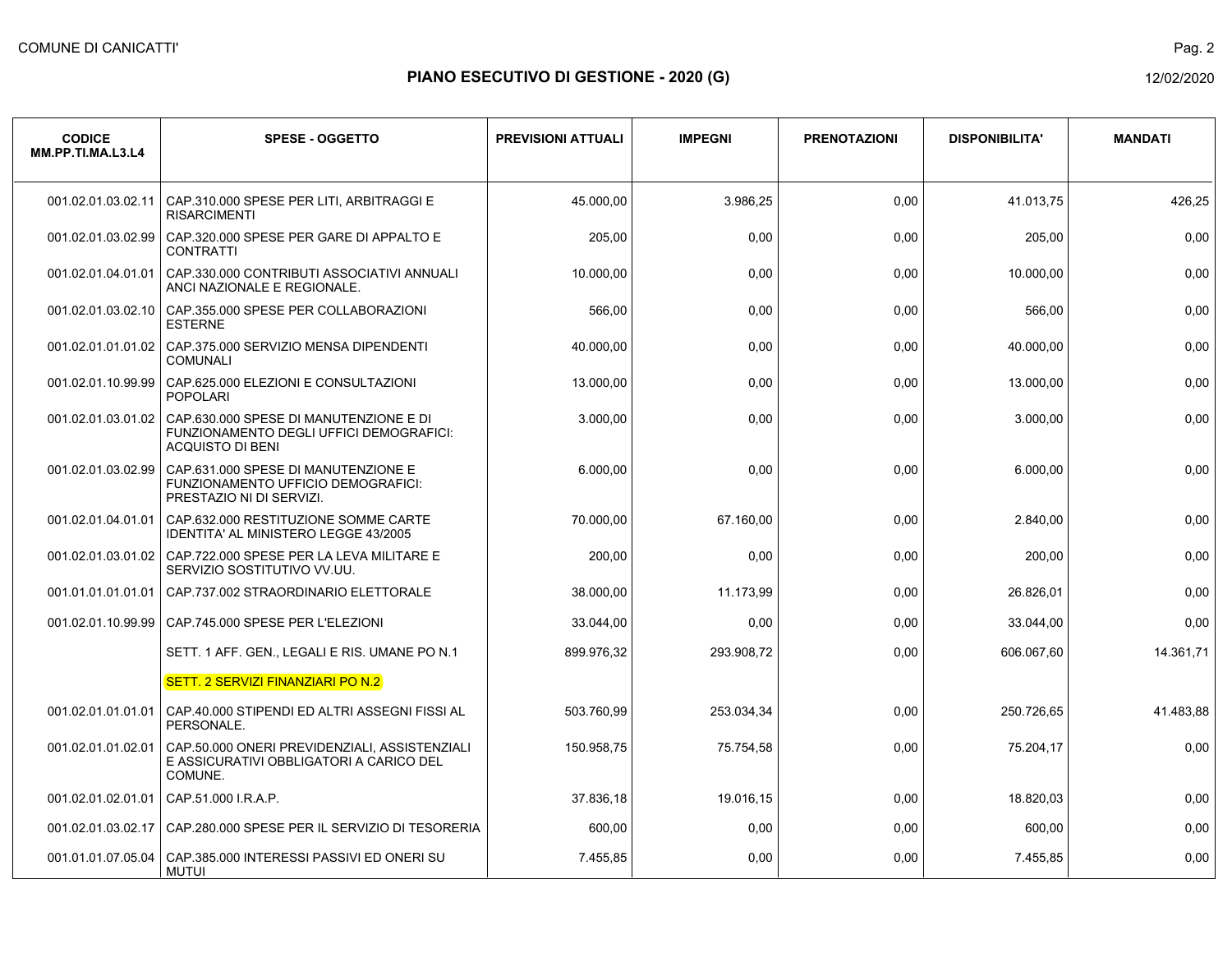Pag. 3

| <b>CODICE</b><br>MM.PP.TI.MA.L3.L4 | <b>SPESE - OGGETTO</b>                                                                                                       | <b>PREVISIONI ATTUALI</b> | <b>IMPEGNI</b> | <b>PRENOTAZIONI</b> | <b>DISPONIBILITA'</b> | <b>MANDATI</b> |
|------------------------------------|------------------------------------------------------------------------------------------------------------------------------|---------------------------|----------------|---------------------|-----------------------|----------------|
| 001.02.01.01.01.01                 | CAP.386.000 STIPENDI ED ALTRI ASSEGNI FISSI AL<br><b>PERSONALE</b>                                                           | 190.000,00                | 97.692,30      | 0,00                | 92.307,70             | 21.720,28      |
| 001.02.01.01.02.01                 | CAP.387.000 ONERI PREVIDENZIALI, ASSISTENZIALI<br>E ASSICURAZIONI OBBLIGATORI A CARICO DEL<br><b>COMUNE</b>                  | 51.000,00                 | 26.142,14      | 0,00                | 24.857,86             | 0,00           |
| 001.02.01.02.01.01                 | CAP.388.000 IRAP                                                                                                             | 15.600,00                 | 8.159,62       | 0,00                | 7.440,38              | 0,00           |
| 001.02.01.03.01.02                 | CAP.389.000 SPESE DI MANTENIMENTO E<br>FUNZIONAMENTO UFFICIO FINANZIARIO                                                     | 7.000,00                  | 570,96         | 0,00                | 6.429,04              | 0,00           |
| 001.02.01.01.01.01                 | CAP.390.000 STIPENDI ED ALTRI ASSEGNI FISSI AL<br>PERSONALE UFFICIO TRIBUTI                                                  | 176.945,80                | 90.011,36      | 0,00                | 86.934,44             | 9.769,38       |
| 001.03.01.01.02.01                 | CAP.391.000 ONERI PREVIDENZIALI, ASSISTENZIALI.<br>ASSICURATIVI OBBLIGATORI A CARICO DEL<br><b>COMUNE</b>                    | 53.256,06                 | 26.994,97      | 0,00                | 26.261,09             | 0,00           |
| 001.03.01.02.01.01                 | CAP.392.000 I.R.A.P.                                                                                                         | 14.890,39                 | 7.445,20       | 0,00                | 7.445,19              | 0,00           |
|                                    | 001.03.01.01.01.02 CAP.406.000 INDENNITA' DI MISSIONE AL<br><b>PERSONALE</b>                                                 | 100,00                    | 0,00           | 0,00                | 100,00                | 0,00           |
| 001.03.01.03.02.99                 | CAP.407.000 SPESE DI MANTENIMENTO E<br>FUNZIONAMENTO DELL'UFFICIO FINANZIARIO                                                | 25.000,00                 | 4.880,00       | 0,00                | 20.120,00             | 0,00           |
| 001.03.01.07.05.04                 | CAP.440.000 INTERESSI PASSIVI PER MUTUI ED<br><b>INDEBITAMENTI PATRIMONIALI</b>                                              | 86.413,65                 | 0,00           | 0,00                | 86.413.65             | 0,00           |
| 001.06.01.01.01.01                 | CAP.540.000 STIPENDI ED ALTRI ASSEGNI FISSI AL<br>PERSONALE                                                                  | 401.236,10                | 202.925,73     | 0,00                | 198.310,37            | 22.388,95      |
| 001.06.01.01.02.01                 | CAP.550.000 ONERI PREVIDENZIALI, ASSISTENZIALI<br>E ASSICURATIVI OBBLIGATORI A CARICO DEL<br>COMU NE                         | 131.325,79                | 66.213,30      | 0,00                | 65.112,49             | 0,00           |
| 001.06.01.02.01.01                 | CAP.551.000 I.R.A.P.                                                                                                         | 35.255,07                 | 17.921.72      | 0,00                | 17.333.35             | 0,00           |
| 001.02.01.02.01.01                 | CAP.610.000 I.R.A.P.                                                                                                         | 8.000,00                  | 4.000,00       | 0,00                | 4.000,00              | 0,00           |
| 001.02.01.01.01.01                 | CAP.611.000 STIPENDI ED ALTRI ASSEGNI FISSI AL<br>PERSONALE CONDONO EDILIZIO                                                 | 86.000,00                 | 43.000,00      | 0,00                | 43.000,00             | 3.883,22       |
| 001.02.01.01.02.01                 | CAP.612.000 ONERI PREVIDENZIALI. ASSISTENZIALI<br>E ASSICURATIVI OBBLIGATORI A CARICO DEL<br>COMU NE PER IL CONDONO EDILIZIO | 25.500,00                 | 12.750,00      | 0,00                | 12.750,00             | 0,00           |
| 001.02.01.01.01.01                 | CAP.620.000 STIPENDI ED ALTRI ASSEGNI FISSI AL<br>PERSONALE UFFICI DEMOGRAFICI                                               | 252.341.14                | 126.170,57     | 0,00                | 126.170,57            | 9.551,66       |
| 001.02.01.01.02.01                 | CAP.621.000 ONERI PREVIDENZIALI, ASSISTENZIALI<br>E ASSICURATIVI OBBLIGATORI A CARICO DEL<br><b>COMUNE</b>                   | 79.881,41                 | 39.940,71      | 0,00                | 39.940,70             | 0,00           |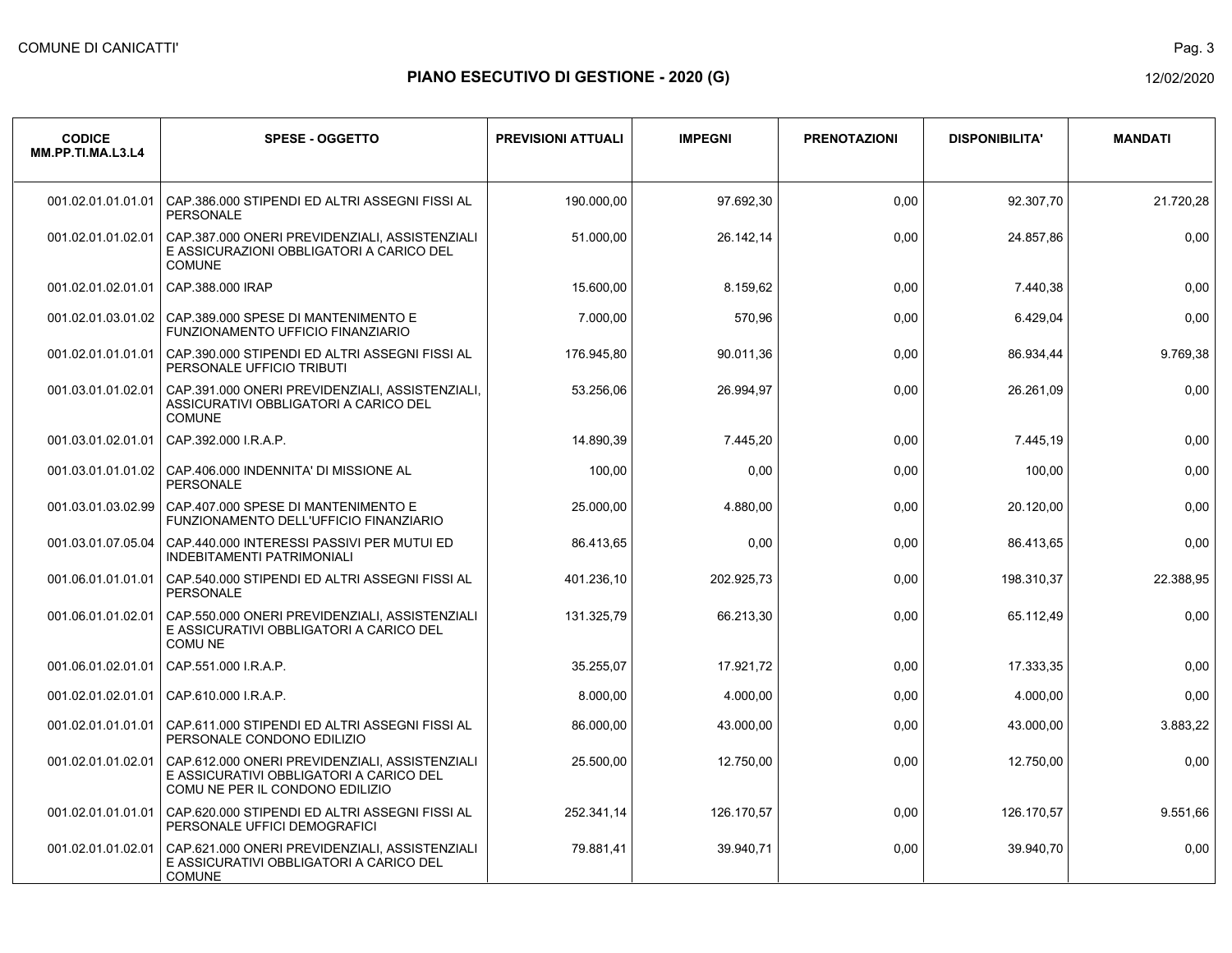| <b>CODICE</b><br>MM.PP.TI.MA.L3.L4 | <b>SPESE - OGGETTO</b>                                                                                                                                                                     | <b>PREVISIONI ATTUALI</b> | <b>IMPEGNI</b> | <b>PRENOTAZIONI</b> | <b>DISPONIBILITA'</b> | <b>MANDATI</b> |
|------------------------------------|--------------------------------------------------------------------------------------------------------------------------------------------------------------------------------------------|---------------------------|----------------|---------------------|-----------------------|----------------|
| 001.02.01.02.01.01                 | CAP.622.000 I.R.A.P.                                                                                                                                                                       | 21.908.99                 | 10.954,50      | 0,00                | 10.954,49             | 0,00           |
| 020.03.01.10.01.99                 | CAP.725.000 FONDO RISCHI CONTENZIOSO                                                                                                                                                       | 821.386,59                | 0,00           | 0,00                | 821.386,59            | 0,00           |
| 001.02.01.01.01.01                 | CAP.728.000 INTERVENTI FAVORE LAVORATORI<br>DISOCCUPATI LSU E LPU E PIANO<br>PROGRAMMATICO DI FUORIUSCITA LR.24/2000 E<br>ASSUNZIONE A TEMPO DETERMINATO                                   | 1.458.835,78              | 729.417,89     | 0,00                | 729.417,89            | 113.970,58     |
| 020.02.01.10.01.99                 | CAP.730.000 FONDO CREDITI DI DUBBIA<br><b>ESIGIBILITA'</b>                                                                                                                                 | 4.782.464.27              | 0,00           | 0,00                | 4.782.464,27          | 0,00           |
| 001.02.01.01.02.01                 | CAP.731.000 ONERI - INTERVENTI FAVORE<br>LAVORATORI DISOCCUPATI LSU E LPU E PIANO<br>PROGRAMMATICO DI FUORIUSCITA L.R. 24/2000<br>ASSUNZIONE A TEMPO DETERMINATO FONDI<br><b>REGIONALI</b> | 431.326,10                | 215.663,05     | 0,00                | 215.663,05            | 0,00           |
|                                    | 020.01.01.10.01.01   CAP.732.000 FONDO DI RISERVA                                                                                                                                          | 146.386,43                | 0,00           | 0,00                | 146.386,43            | 0,00           |
| 001.02.01.02.01.01                 | CAP.734.000 IRAP                                                                                                                                                                           | 111.651,04                | 55.825,52      | 0,00                | 55.825,52             | 0,00           |
| 001.02.01.01.01.01                 | CAP.736.000 ACCANTONAMENTO DI SOMME PER<br><b>FES</b>                                                                                                                                      | 338.035,39                | 17.006,95      | 0,00                | 321.028,44            | 0,00           |
| 001.02.01.01.02.01                 | CAP.737.004 ONERI PREV.LI, ASS.LI, E ASS. OBBL. A<br>CARICO COMUNE TRATTAMENTO ACCESSORIO                                                                                                  | 72.297.25                 | 6.292,53       | 0,00                | 66.004,72             | 0.00           |
| 001.02.01.07.05.04                 | CAP.739,000 INTERESSI PASSIVI SU MUTUI SU<br><b>DEBITI FUORI BILANCIO</b>                                                                                                                  | 14.700.17                 | 0,00           | 0,00                | 14.700,17             | 0.00           |
| 020.03.01.10.01.99                 | CAP.740.000 FONDO INDENNITA' FINE MANDATO                                                                                                                                                  | 3.000,00                  | 0,00           | 0,00                | 3.000,00              | 0,00           |
| 001.01.01.10.99.99                 | CAP.743.000 FONDO VINCOLATO AL<br>FINANZIAMENTO DEI DEBITI FUORI BILANCIO                                                                                                                  | 329.755,15                | 0,00           | 0,00                | 329.755,15            | 0,00           |
| 001.02.01.07.06.04                 | CAP.750.000 INTERESSI PASSIVI PER<br>ANTICIPAZIONE DI CASSA                                                                                                                                | 240.000,00                | 0,00           | 0,00                | 240.000,00            | 0,00           |
| 001.02.01.07.05.02                 | CAP.751.000 INTERESSI PASSIVI A CC.DD. E PP.<br><b>GESTIONE TESORO - ANTIC. DI LIQUID.</b>                                                                                                 | 32.747,88                 | 32.747,88      | 0,00                | 0,00                  | 0,00           |
| 003 01 01 01 01 01                 | CAP.770.000 STIPENDI ED ALTRI ASSEGNI FISSI AL<br>PERSONALE DEL SERV. POLIZIA URBANA                                                                                                       | 461.279,92                | 230.639,96     | 0,00                | 230.639,96            | 47.190,19      |
| 003.01.01.01.02.01                 | CAP.780.000 ONERI PREVIDENZIALI, ASSISTENZIALI<br>E ASSICURATIVI OBBLIGATORI A CARICO COMUNE                                                                                               | 140.736,68                | 70.368,34      | 0,00                | 70.368,34             | 0,00           |
| 003.01.01.02.01.01                 | CAP.781.000 I.R.A.P.                                                                                                                                                                       | 39.548,79                 | 19.774,40      | 0,00                | 19.774,39             | 0,00           |
| 004.06.01.07.05.04                 | CAP.970.000 INTERESSI PASSIVI SU MUTUI ED<br>INDEBITAMENTI PATRIMONIALI RELATIVI AI SERVIZI<br><b>COMPRESI NELLA RUBRICA.</b>                                                              | 20.625,94                 | 0,00           | 0,00                | 20.625,94             | 0,00           |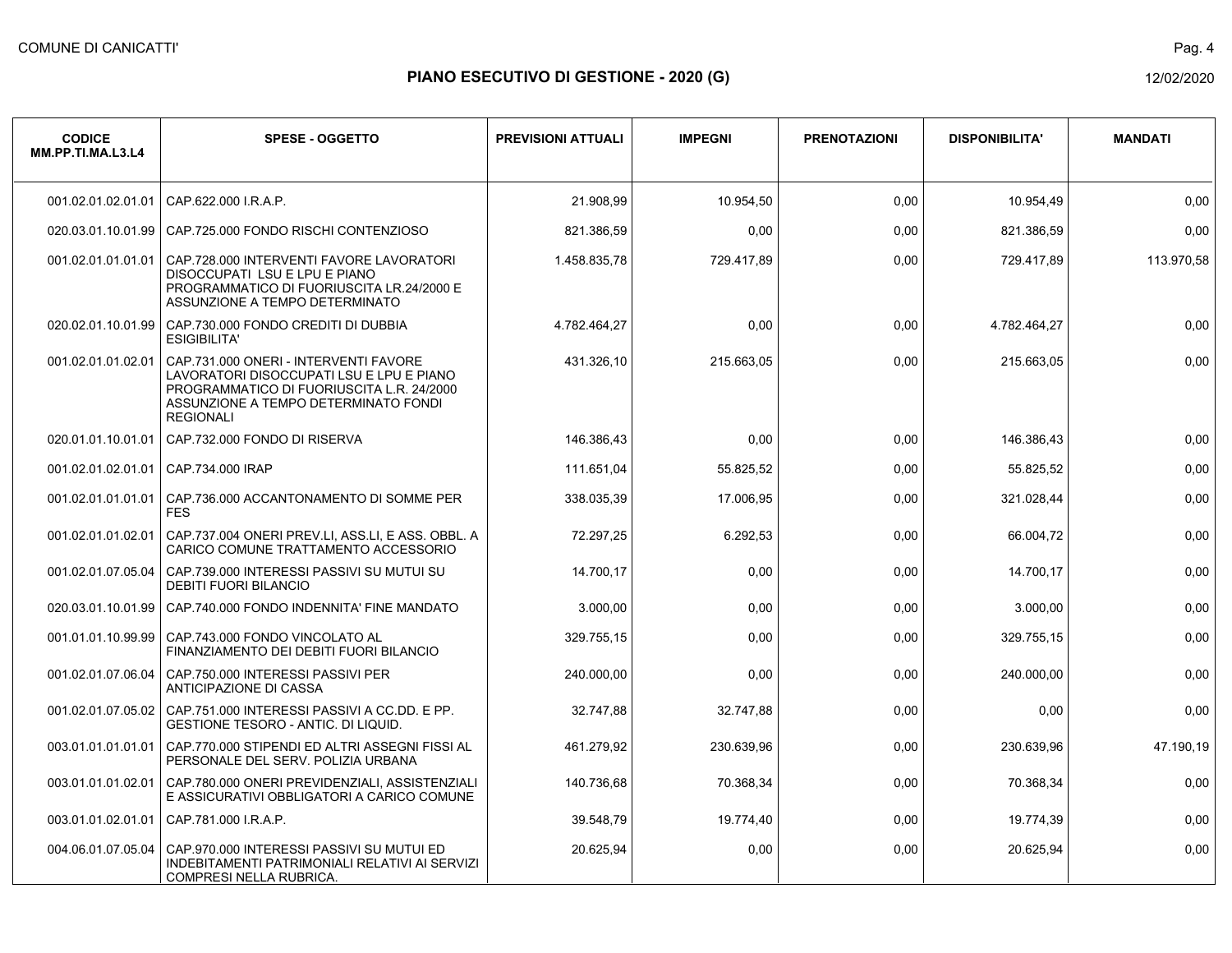Pag. 5

| <b>CODICE</b><br>MM.PP.TI.MA.L3.L4 | <b>SPESE - OGGETTO</b>                                                                                                         | <b>PREVISIONI ATTUALI</b> | <b>IMPEGNI</b> | <b>PRENOTAZIONI</b> | <b>DISPONIBILITA'</b> | <b>MANDATI</b> |
|------------------------------------|--------------------------------------------------------------------------------------------------------------------------------|---------------------------|----------------|---------------------|-----------------------|----------------|
| 005.02.01.01.01.01                 | CAP.1122.000 STIPENDI ED ALTRI ASSEGNI FISSI AL<br>PERSONALE UFFICIO BIBLIOTECA.                                               | 236.115,46                | 118.057,73     | 0,00                | 118.057,73            | 5.935,76       |
| 005.02.01.01.02.01                 | CAP.1123.000 ONERI PREVIDENZIALI, ASSICURATIVI<br>ED ASSISTENZIALI OBBLIGATORI A CARICO DEL<br>COMUNE.                         | 35.086,41                 | 17.543,21      | 0,00                | 17.543,20             | 0,00           |
| 001.02.01.02.01.01                 | CAP.1125.000 I.R.A.P.                                                                                                          | 16.729,00                 | 8.364,50       | 0,00                | 8.364,50              | 0,00           |
| 006.01.01.07.05.04                 | CAP.1236.000 INTERESSI PASSIVI PER MUTUO<br>PISCINA COMUNALE E CAMPO SPORTIVO                                                  | 7.342,15                  | 0,00           | 0,00                | 7.342,15              | 0,00           |
| 008.01.01.01.01.01                 | CAP.1254.000 STIPENDI ED ALTRI ASSEGNI FISSI AL<br>PERSONALE *                                                                 | 200.000,00                | 100.000,00     | 0,00                | 100.000,00            | 5.139,39       |
| 008.01.01.01.02.01                 | CAP.1255.000 ONERI PREVIDENZIALI ED<br>ASSICURATIVI E ASSISTENZIALI OBBLIGATORI A<br><b>CARICO DEL COMUNE.*</b>                | 32.934,00                 | 16.467,00      | 0,00                | 16.467,00             | 0.00           |
| 001.01.01.02.01.01                 | CAP.1256.000 I.R.A.P.                                                                                                          | 8.200.00                  | 4.100,00       | 0,00                | 4.100,00              | 0,00           |
| 008.01.01.07.05.04                 | CAP.1266.000 INTERESSI PASSIVI ED ONERI SU<br>MUTUI.*                                                                          | 45.158,33                 | 0,00           | 0,00                | 45.158,33             | 0,00           |
| 009.01.01.07.05.04                 | CAP.1278.000 INTERESSI PASSIVI PER MUTUI ED<br>INDEBITAMENTI PATRIMONIALI RELATIVI AI SERVIZI<br><b>COMPRESI NELLA RUBRICA</b> | 9.456,91                  | 0,00           | 0,00                | 9.456,91              | 0,00           |
| 001.01.01.07.05.04                 | CAP.1500.000 INTERESSI PASSIVI PER MUTUI ED<br>INDEBITAMENTI PATRIMONIALI RELATIVI AI SERVIZI<br><b>COMPRESI NELLA RUBRICA</b> | 112.843,83                | 0,00           | 0,00                | 112.843,83            | 0,00           |
| 009.06.01.07.05.04                 | CAP.1587.000 INTERESSI PASSIVI PER MUTUI<br><b>COMPRESI NELLA RUBRICA</b>                                                      | 11.582,67                 | 0,00           | 0,00                | 11.582,67             | 0,00           |
| 001.02.01.01.01.01                 | CAP.1726.000 STIPENDI ED ALTRI ASSEGNI FISSI AL<br>PERSONALE UFFICIO SOLIDARIETA' SOCIALE                                      | 154.571,13                | 78.439,41      | 0,00                | 76.131,72             | 14.055,71      |
| 001.02.01.01.02.01                 | CAP.1727.000 ONERI PREVIDENZIALI. ASSICURATIVI<br>E ASSISTENZIALI OBBLIGATORI A CARICO DEL<br><b>COMUNE</b>                    | 43.677,98                 | 22.114,19      | 0,00                | 21.563,79             | 0,00           |
| 001.02.01.02.01.01                 | CAP.1728.000 I.R.A.P.                                                                                                          | 8.833.69                  | 4.416,85       | 0,00                | 4.416,84              | 0,00           |
| 012.02.01.01.01.01                 | CAP. 1795.000 STIPENDI ED ALTRI ASSEGNI FISSI AL<br>PERSONALE SERVIZIO NECROSCOPICO.<br>CIMITERIALE, E TRASPORTI FUNEBRI.      | 101.461,85                | 50.730,93      | 0,00                | 50.730,92             | 8.118,18       |
| 001.02.01.01.02.01                 | CAP.1796.000 ONERI PREVIDENZIALI,<br>ASSISTENZIALI E ASSICURATIVI OBBLIGATORI A<br>CARICO DEL COMUNE.                          | 14.464,06                 | 7.232,03       | 0,00                | 7.232,03              | 0,00           |
| 001.02.01.02.01.01                 | CAP.1797.000 I.R.A.P.                                                                                                          | 6.000.00                  | 3.000.00       | 0.00                | 3.000.00              | 0,00           |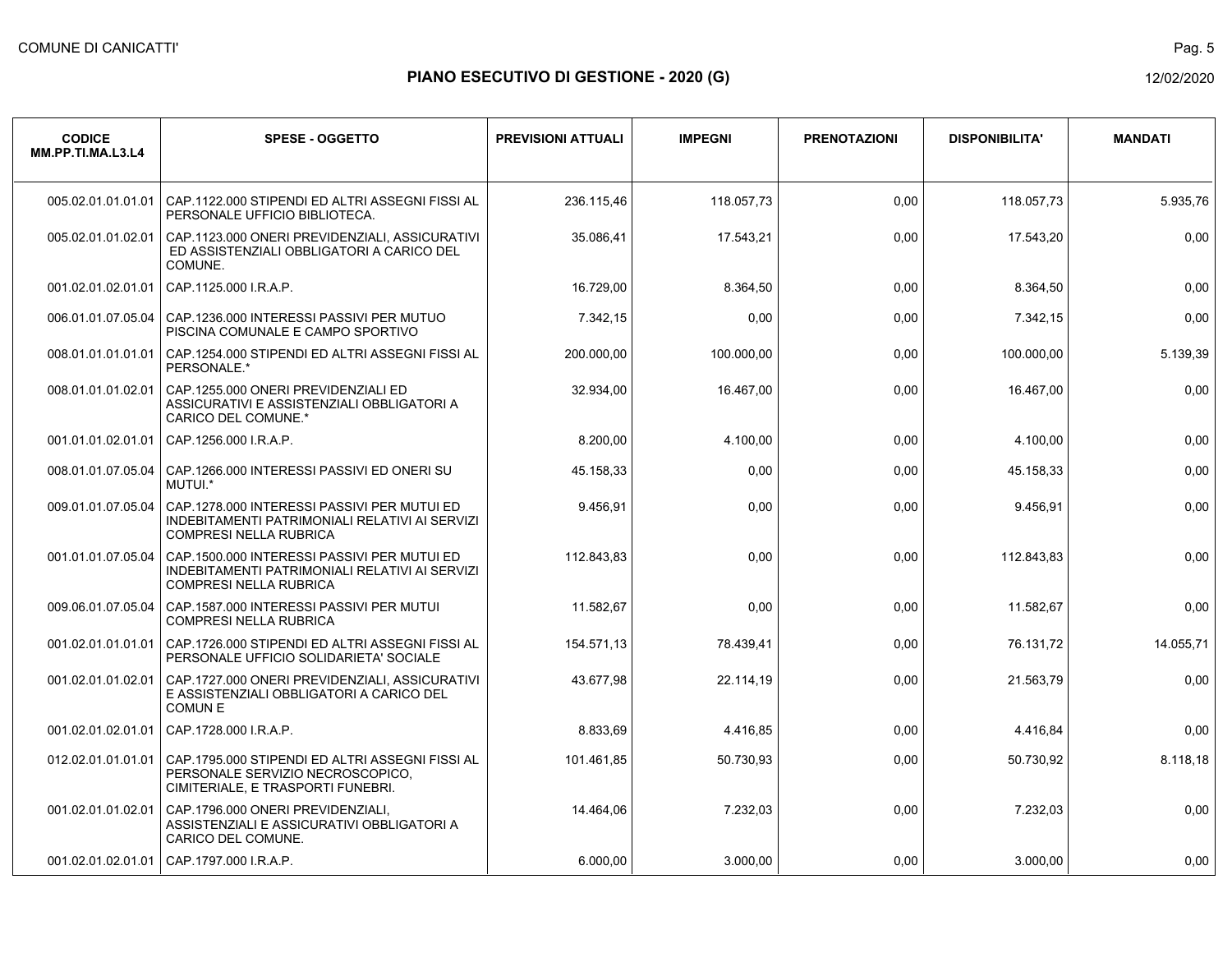| <b>CODICE</b><br>MM.PP.TI.MA.L3.L4 | <b>SPESE - OGGETTO</b>                                                                                                             | <b>PREVISIONI ATTUALI</b> | <b>IMPEGNI</b> | <b>PRENOTAZIONI</b> | <b>DISPONIBILITA'</b> | <b>MANDATI</b> |
|------------------------------------|------------------------------------------------------------------------------------------------------------------------------------|---------------------------|----------------|---------------------|-----------------------|----------------|
| 001.11.01.03.01.02                 | CAP.1880.000 SPESE DI MANUTENZIONE E DI<br>FUNZIONAMENTO DEGLI UFFICI E DEL SERVIZIO<br>AFFISSIONI E PUBBLICITA': ACQUISTO DI BENI | 250,00                    | 0,00           | 0,00                | 250,00                | 0.00           |
| 014.02.01.01.01.01                 | CAP.1950.000 STIPENDI ED ALTRI ASSEGNI FISSI AL<br>PERSONALE DELL'UFFICIO AGRICOLTURA.                                             | 24.000,00                 | 12.000,00      | 0,00                | 12.000,00             | 1.891,17       |
| 014.02.01.01.02.01                 | CAP.1952.000 ONERI PREVIDENZIALI, ASSICURATIVI<br>E ASSISTENZIALI OBBLIGATORI A CARICO DEL<br>COMUNE.                              | 7.000,00                  | 3.500,00       | 0,00                | 3.500,00              | 0,00           |
| 001.02.01.02.01.01                 | CAP.1954.000 IRAP                                                                                                                  | 2.000,00                  | 1.000,00       | 0,00                | 1.000,00              | 0,00           |
|                                    | SETT. 2 SERVIZI FINANZIARI PO N.2                                                                                                  | 12.884.751,02             | 2.958.280,52   | 0,00                | 9.926.470,50          | 305.098,35     |
|                                    | SETT. 3 UFFICIO TECNICO PO N.5                                                                                                     |                           |                |                     |                       |                |
| 001.02.01.03.02.05                 | CAP.183,000 SPESE DI MANUTENZIONE E<br><b>FUNZIONAMENTO DEGLI UFFICI: ENEL</b>                                                     | 25.000,00                 | 20.000,00      | 0,00                | 5.000,00              | 0,00           |
| 001.02.01.03.02.05                 | CAP.184.000 SPESE DI MANUTENZIONE E DI<br><b>FUNZIONAMENTO DEGLI UFFICI: TELEFONIA</b>                                             | 28.000,00                 | 0,00           | 0,00                | 28.000,00             | 0,00           |
| 001.02.01.03.02.05                 | CAP.186,000 SPESE DI MANUTENZIONE E DI<br>FUNZIONAMENTO DEGLI UFFICI COMUNALI: GAS                                                 | 39.000,00                 | 0,00           | 0,00                | 39.000,00             | 0,00           |
| 001.02.01.03.01.02                 | CAP.290.000 SPESE PER LA GESTIONE DEGLI<br>AUTOMEZZI DEL COMUNE: ACQUISTO DI BENI                                                  | 5.000,00                  | 0,00           | 0,00                | 5.000,00              | 0,00           |
| 001.02.01.03.02.99                 | CAP.291.000 SPESE PER LA GESTIONE DEGLI<br>AUTOMEZZI COMUNALI :PS                                                                  | 6.000,00                  | 0,00           | 0,00                | 6.000,00              | 0.00           |
| 001.02.01.02.01.09                 | CAP.293.000 SPESE GESTIONE AUTOMEZZI<br>COMUNALE: TASSE AUTOMOBILISTICHE                                                           | 4.000,00                  | 0,00           | 0,00                | 4.000,00              | 0,00           |
| 001.02.01.03.02.99                 | CAP.296.000 SPESE GESTIONE AUTOMEZZI<br>COMUNALI: PREST. SERVIZI BOLLI E<br><b>ASSICURAZIONI</b>                                   | 6.000,00                  | 3.500,00       | 0,00                | 2.500,00              | 3.500,00       |
| 001.02.01.03.02.99                 | CAP.370.000 SPESE PER LA SICUREZZA<br>NELL'AMBIENTE DEL LAVORO DECRETO LGS.<br>626/94                                              | 10.000,00                 | 9.277,50       | 0,00                | 722,50                | 0,00           |
| 001.06.01.03.01.02                 | CAP.432.000 SPESE MANUTENZIONE IMMOBILI<br><b>COMUNALI: ACQUISTO DI BENI</b>                                                       | 10.000,00                 | 0,00           | 0,00                | 10.000,00             | 0,00           |
| 001.06.01.03.02.09                 | CAP.434.000 SPESE MANUTENZIONE IMMOBILI<br>COMUNALI: PRESTAZIONI DI SERVIZI                                                        | 6.000,00                  | 554,00         | 0,00                | 5.446,00              | 550,00         |
| 001.06.01.01.01.02                 | CAP.570.000 INDENNITA' E RIMBORSO SPESE PER<br>LE MISSIONI EFFETTUATE DAL PERSONALE                                                | 100,00                    | 0,00           | 0,00                | 100,00                | 0,00           |
| 001.06.01.03.01.02                 | CAP.573.000 SPESE DI GESTIONE AUTOMEZZI<br>U.T.C. ACQUISTO BENI *                                                                  | 4.000,00                  | 0,00           | 0,00                | 4.000,00              | 0,00           |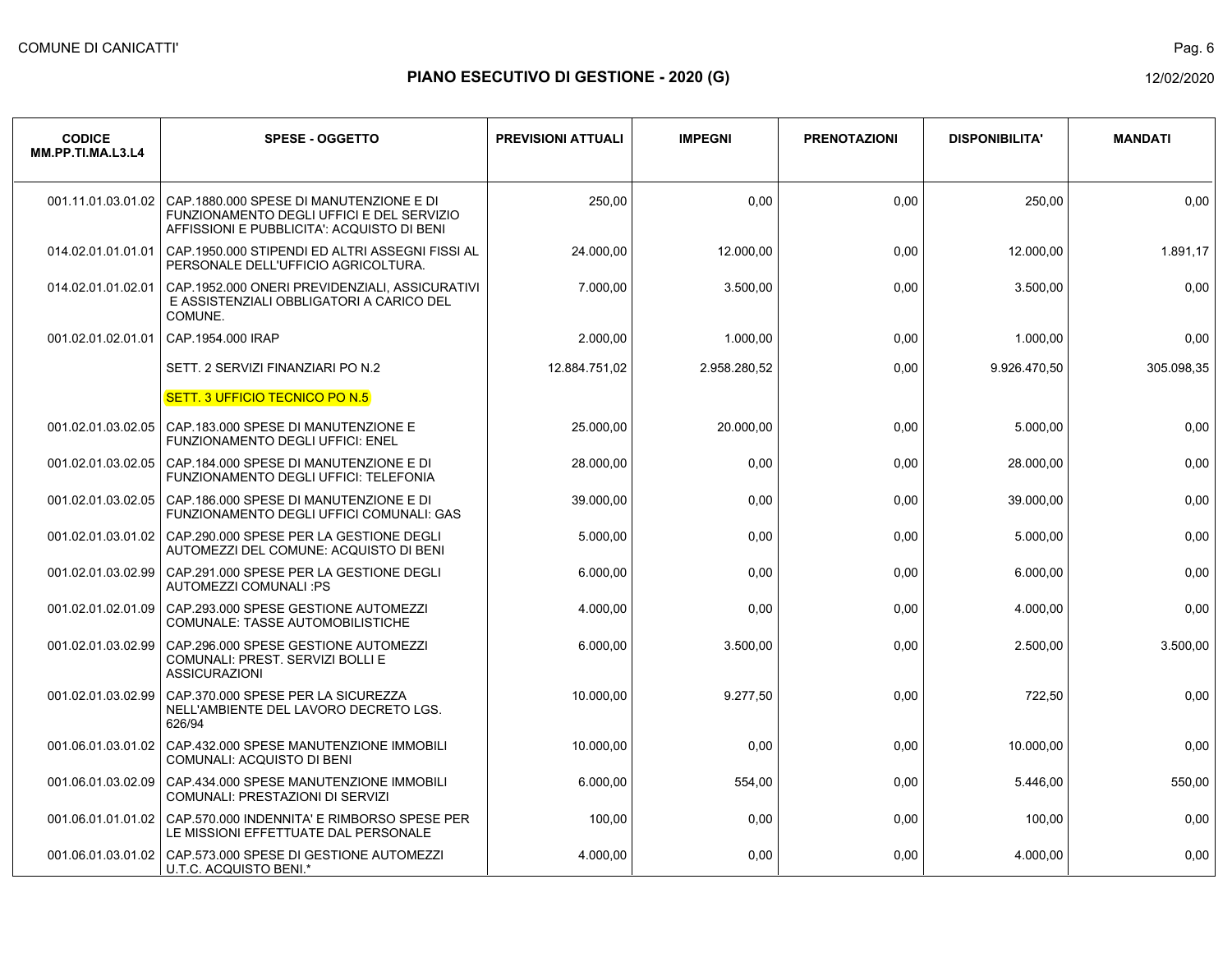| <b>CODICE</b><br>MM.PP.TI.MA.L3.L4 | <b>SPESE - OGGETTO</b>                                                                                       | <b>PREVISIONI ATTUALI</b> | <b>IMPEGNI</b> | <b>PRENOTAZIONI</b> | <b>DISPONIBILITA'</b> | <b>MANDATI</b> |
|------------------------------------|--------------------------------------------------------------------------------------------------------------|---------------------------|----------------|---------------------|-----------------------|----------------|
| 001.11.01.03.02.99                 | CAP.574.000 SPESE DI GESTIONE AUTOMEZZI<br>U.T.C. PRESTAZIONI DI SERVIZI.*                                   | 4.000,00                  | 0,00           | 0,00                | 4.000,00              | 0,00           |
| 001.06.01.03.01.02                 | CAP.577.000 SPESE PER L'ACQUISTO DI<br>MATERIALE PER LE GARE DI APPALTO VEDI CAP.<br>ENT. 3301               | 2.000,00                  | 0,00           | 0,00                | 2.000,00              | 0,00           |
| 001.06.01.03.01.02                 | CAP.578.000 RIMBORSO AI PROPRIETARI<br>INDENNITA' D'ESPROPRIO VEDI CAP. E. 3302                              | 100.000.00                | 0,00           | 0,00                | 100.000,00            | 0,00           |
| 001.06.01.03.02.11                 | CAP.580.000 PRESTAZIONI PROFESSIONALI PER<br>STUDI PROGETTAZIONI DIREZIONE LAVORI E<br><b>COLLAUDI</b>       | 1.000,00                  | 0,00           | 0,00                | 1.000,00              | 0,00           |
| 001.06.01.10.99.99                 | CAP.588.000 SPESE DI MANUTENZIONE E<br>FUNZIONAMENTO UFFICIO TECNICO: UTILIZZO BENI<br><b>DI TERZI</b>       | 2.000,00                  | 0,00           | 0,00                | 2.000,00              | 0,00           |
| 001.06.01.03.02.99                 | CAP.589.000 SPESE DI MANTENIMENTO E<br>FUNZIONAMENTO UFFICI TECNICI: PRESTAZIONI DI<br>SERVIZI.              | 11.000,00                 | 0,00           | 0,00                | 11.000,00             | 0,00           |
| 001.02.01.03.01.02                 | CAP.590.000 SPESE DI MANUTENZIONE E<br><b>FUNZIONAMENTO DEGLI UFFICI TECNICI:</b><br><b>ACQUISTO DI BENI</b> | 9.000,00                  | 0,00           | 0,00                | 9.000,00              | 0,00           |
| 001.06.01.03.02.05                 | CAP.591.000 SPESE DI MANUTENZIONE E<br>FUNZIONAMENTO DELL'UFFICIO TECNICO: ENEL                              | 3.000,00                  | 3.000,00       | 0,00                | 0,00                  | 0,00           |
| 001.11.01.03.02.05                 | CAP 592.000 SPESE DI MANUTENZIONE E<br><b>FUNZIONAMENTO DELL'UFFICIO</b><br><b>TECNICO:TELEFONIA</b>         | 3.500,00                  | 0,00           | 0,00                | 3.500,00              | 0,00           |
| 001.02.01.03.01.02                 | CAP.593.000 SPESE DI MANTENIMENTO E<br>FUNZIONAMENTO SPORTELLO CATASTALE                                     | 1.934,00                  | 0,00           | 0,00                | 1.934,00              | 0,00           |
| 001.02.01.03.02.05                 | CAP.633.000 SPESE DI MANUTENZIONE E DI<br>FUNZIONAMENTO DELL'UFFICI DEMOGRAFICI:<br><b>ENEL</b>              | 3.000,00                  | 3.000,00       | 0,00                | 0,00                  | 0,00           |
| 001.02.01.03.02.05                 | CAP.634.000 SPESE DI MANUTENZIONE E DI<br>FUNZIONAMENTO DELL'UFFICI DEMOGRAFICI:<br><b>TELEFONIA</b>         | 4.500,00                  | 0,00           | 0,00                | 4.500,00              | 0,00           |
| 003.01.01.03.02.05                 | CAP.832.000 SPESE DI MANTENIMENTO E DI<br>FUNZIONAMENTO UFFICIO POLIZIA MUNICIPALE:<br><b>ENEL</b>           | 4.000,00                  | 0,00           | 0,00                | 4.000,00              | 0,00           |
| 003.01.01.03.02.05                 | CAP.833,000 SPESE DI MANTENIMENTO E DI<br>FUNZIONAMENTO UFFICIO POLIZIA MUNICIPALE:<br><b>TELEFONIA</b>      | 5.000,00                  | 0,00           | 0,00                | 5.000,00              | 0,00           |
| 003.01.01.03.02.05                 | CAP.835,000 SPESE DI MANTENIMENTO E DI<br>FUNZIONAMENTO UFFICI POLIZIA URBANA:GAS                            | 15.000,00                 | 0,00           | 0,00                | 15.000.00             | 0,00           |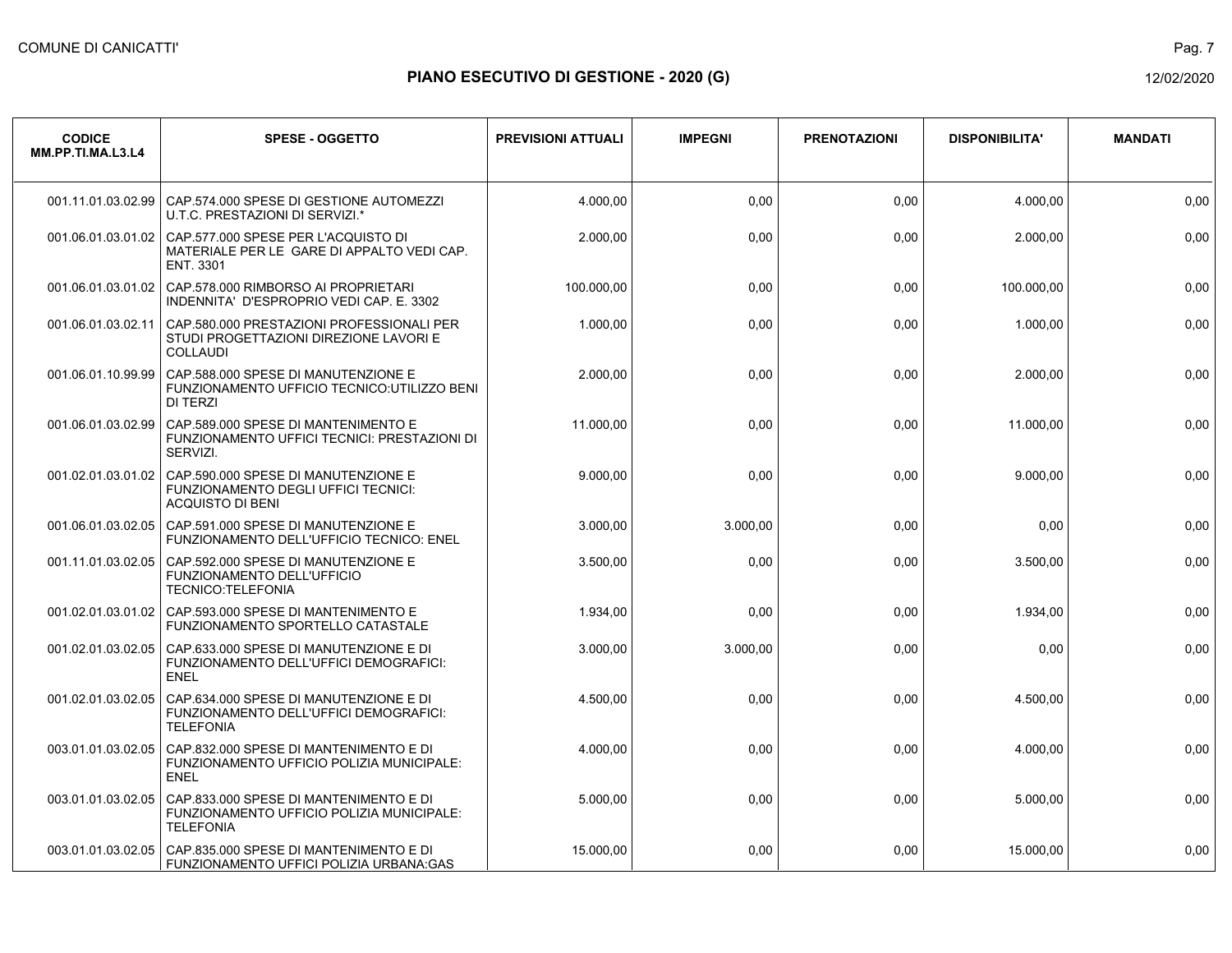| <b>CODICE</b><br>MM.PP.TI.MA.L3.L4 | <b>SPESE - OGGETTO</b>                                                                                                                                                    | <b>PREVISIONI ATTUALI</b> | <b>IMPEGNI</b> | <b>PRENOTAZIONI</b> | <b>DISPONIBILITA'</b> | <b>MANDATI</b> |
|------------------------------------|---------------------------------------------------------------------------------------------------------------------------------------------------------------------------|---------------------------|----------------|---------------------|-----------------------|----------------|
| 004.06.01.03.02.05                 | CAP.931.000 SPESE DI MANTENIMENTO E DI<br>FUNZIONAMENTO UFFICIO DI P.I.: ENEL                                                                                             | 500,00                    | 0,00           | 0,00                | 500,00                | 0,00           |
| 004.06.01.03.02.05                 | CAP.932.000 SPESE DI MANTENIMENTO E DI<br>FUNZIONAMENTO UFFICIO P.I.: GAS                                                                                                 | 500,00                    | 0,00           | 0,00                | 500,00                | 0,00           |
| 004.06.01.03.02.05                 | CAP.933.000 SPESE DI MANTENIMENTO E DI<br>FUNZIONAMENTO UFFICIO P.I.: TELEFONIA                                                                                           | 1.500,00                  | 0,00           | 0,00                | 1.500,00              | 0,00           |
| 004.06.01.03.02.99                 | CAP.951.000 SPESE DI MANTENIMENTO E<br>FUNZIONAMENTO ISTITUZIONE SCOLASTICHE ED<br>EDUCATIVE: PS                                                                          | 8.000,00                  | 0,00           | 0,00                | 8.000,00              | 0,00           |
| 004.06.01.10.99.99                 | CAP.952.000 SPESE DI MANTENIMENTO E DI<br>FUNZIONAMENTO ISTITUZIONE SCOLASTICHE ED<br>EDUCATIVE: UTILIZZO BENI DI TERZI.                                                  | 10.000,00                 | 2.490,73       | 0,00                | 7.509,27              | 2.490,73       |
| 004.06.01.03.02.05                 | CAP.954.000 SPESE DI MANTENIMENTO E DI<br>FUNZIONAMENTO ISTITUZIONE SCOLASTICHE                                                                                           | 70.000,00                 | 0,00           | 0,00                | 70.000,00             | 0,00           |
| 004.06.01.03.02.05                 | CAP.955.000 SPESE DI MANTENIMENTO E DI<br>FUNZIONAMENTO ISTITUZIONE SCOLASTICHE ED<br>EDUCATIVE:TELEFONIA                                                                 | 6.000,00                  | 0,00           | 0,00                | 6.000,00              | 0,00           |
| 004.06.01.03.02.05                 | CAP.956.000 SPESE DI MANTENIMENTO E DI<br>FUNZIONAMENTO ISTITUZIONE SCOLASTICHE ED<br><b>EDUCATIVE: GAS</b>                                                               | 35.000,00                 | 0,00           | 0,00                | 35.000,00             | 0,00           |
| 004.06.01.10.99.99                 | CAP.1006.000 INTERVENTI DI PULIZIA<br>DISINFESTAZIONE* ORDINARIA E STRAORDINARIA<br>NELLE SCUOLE DI OGNI ORDINE E GRADO E<br>RELATIVI SPAZI PERTINENTI E CURA DEL VERDE.* | 1.500,00                  | 0,00           | 0,00                | 1.500,00              | 0,00           |
| 005.02.01.03.02.05                 | CAP.1126.000 SPESE DI MANTENIMENTO E DI<br>FUNZIONAMENTO UFFICIO BIBLIOTECA<br>COMUNALE: ENEL                                                                             | 5.000,00                  | 5.000,00       | 0,00                | 0,00                  | 0,00           |
| 005.02.01.03.02.05                 | CAP.1127.000 SPESE DI MANTENIMENTO E DI<br>FUNZIONAMENTO UFFICIO BIBLIOTECA<br>COMUNALE:TELEFONIA                                                                         | 1.500,00                  | 0,00           | 0,00                | 1.500,00              | 0,00           |
| 008.01.01.03.01.02                 | CAP.1252.000 MANUTENZIONE STRADE COMUNALE:<br>ACQUISTO DI BENI.                                                                                                           | 3.000.00                  | 0,00           | 0,00                | 3.000,00              | 0.00           |
| 008.01.01.03.02.05                 | CAP.1259.000 SPESE PER LA SEGNALETICA<br>STRADALE E IMPIANTI SEMAFORICI: ENEL                                                                                             | 1.000,00                  | 0,00           | 0,00                | 1.000.00              | 0,00           |
| 008.02.01.03.02.99                 | CAP. 1262.000 INTERVENTI IGIENICO SANITARI PER<br>PUBBLICHE CALAMITA' NONCHE' PER INTERVENTI<br>URGENTI PER PULIZIE, DISINFEZIONI, DISIN<br>FESTAZIONE STRAORDINARIE.     | 6.000,00                  | 0,00           | 0,00                | 6.000,00              | 0,00           |
| 008.01.01.03.02.15                 | CAP.1270.000 SPESE PER LA PUBBLICA<br>ILLUMINAZIONE E MANUTENZIONE                                                                                                        | 778.881.68                | 62.000.00      | 0,00                | 716.881.68            | 0,00           |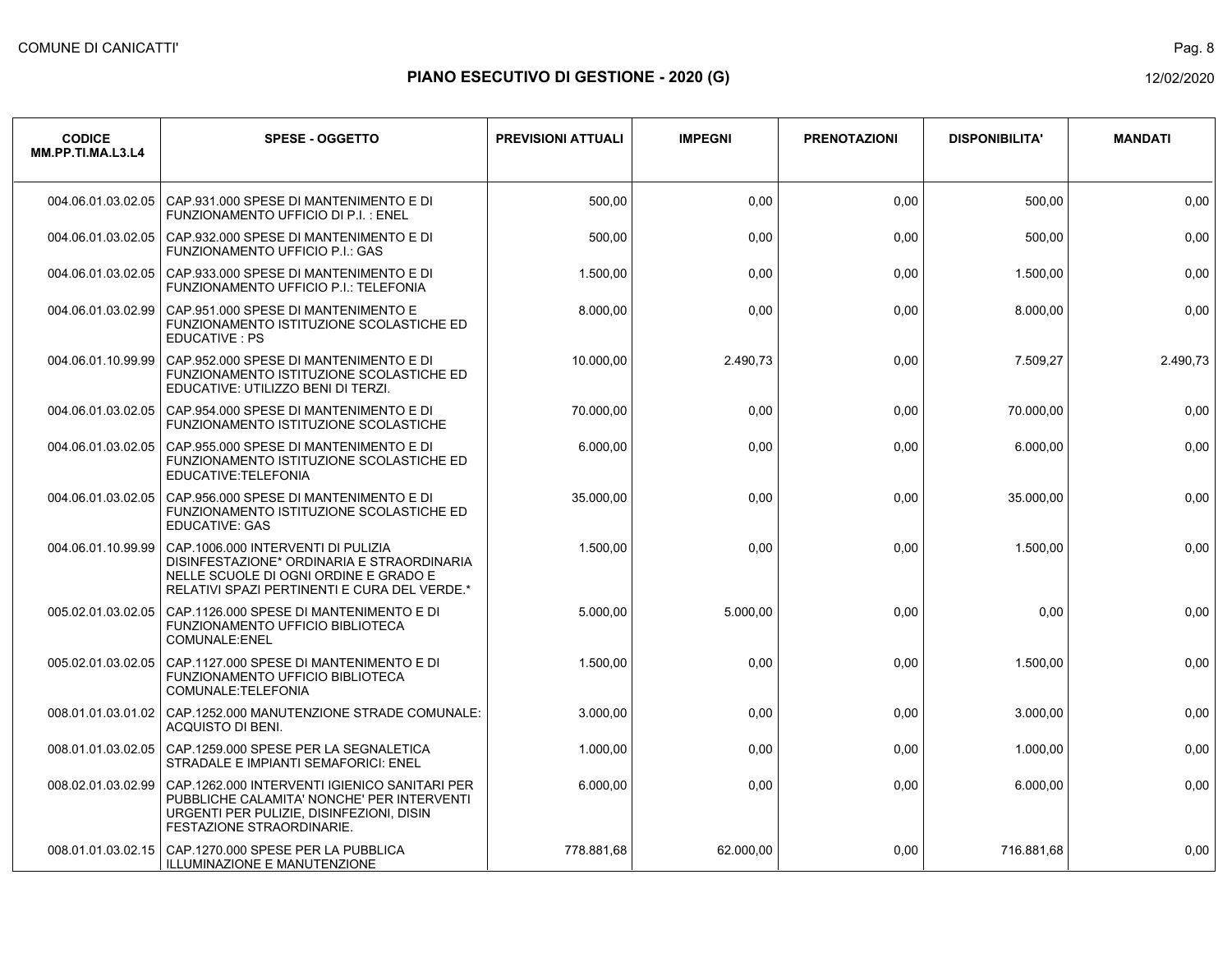| <b>CODICE</b><br>MM.PP.TI.MA.L3.L4 | <b>SPESE - OGGETTO</b>                                                                                                                                    | <b>PREVISIONI ATTUALI</b> | <b>IMPEGNI</b> | <b>PRENOTAZIONI</b> | <b>DISPONIBILITA'</b> | <b>MANDATI</b> |
|------------------------------------|-----------------------------------------------------------------------------------------------------------------------------------------------------------|---------------------------|----------------|---------------------|-----------------------|----------------|
| 009.01.01.03.01.02                 | CAP.1321.000 ACQUISTO ATTREZZATURE E<br>MATERIALE PER LA PROTEZIONE CIVILE:<br><b>ACQUISTO BENI.</b>                                                      | 200,00                    | 0,00           | 0,00                | 200,00                | 0,00           |
| 009.01.01.03.02.99                 | CAP.1322.000 ACQUISTO ATTREZZATURE E<br>MATERIALE PER LA PROTEZIONE CIVILE:<br>PRESTAZIONI SERVIZI                                                        | 500,00                    | 0,00           | 0,00                | 500,00                | 0,00           |
| 009.01.01.03.02.99                 | CAP.1323.000 PAGAMENTO CONSUMI IDRICI<br>SCUOLE, FONTANE PUBBLICHE, E SERVIZI<br>PUBBLICI.                                                                | 36.000,00                 | 0,00           | 0,00                | 36.000,00             | 0.00           |
| 009.04.01.03.02.99                 | CAP.1492.000 SPESE DI GESTIONE SERVIZIO DI<br>FOGNATURE PRESTAZIONI DI SERVIZI                                                                            | 7.062,00                  | 0,00           | 0.00                | 7.062,00              | 0.00           |
| 009.05.01.03.01.02                 | CAP.1582.000 SPESE DI FUNZIONAMENTO DEL<br>SERVIZIO PARCHI, GIARDINI E ACQUISTO PIANTE.                                                                   | 1.000.00                  | 0,00           | 0.00                | 1.000.00              | 0.00           |
| 009.05.01.03.02.99                 | CAP.1583.000 SPESE DI FUNZIONAMENTO DEL<br>SERVIZIO PARCHI E GIARDINI PRESTAZIONI DI<br>SERVIZI.                                                          | 1.500,00                  | 0,00           | 0.00                | 1.500,00              | 0,00           |
| 009.05.01.03.02.05                 | CAP.1585.000 SPESE DI MANTENIMENTO E DI<br><b>FUNZIONAMENTO SERVIZIO PARCHI E</b><br><b>GIARDINI:ENEL</b>                                                 | 1.000,00                  | 0,00           | 0,00                | 1.000,00              | 0,00           |
| 001.02.01.03.02.09                 | CAP.1725.000 SPESE PER GESTIONE AUTOMEZZI                                                                                                                 | 2.015.00                  | 0.00           | 0.00                | 2.015.00              | 0.00           |
|                                    | 012.02.01.03.02.05 CAP.1757.000 SPESE DIVERSE PER L'UFFICIO<br><b>SOLIDARIETA' ENEL</b>                                                                   | 2.000.00                  | 0.00           | 0.00                | 2.000,00              | 0.00           |
| 001.02.01.03.01.02                 | CAP.1798.000 SPESE DI MANUTENZIONE<br>ORDINARIA E GESTIONE DEI CIMITERI COMUNALI E<br>DEGLI UFFICI PREPOSTI AL SERVIZIO: ACQUISTO DI<br>BENI <sup>*</sup> | 6.000,00                  | 500,00         | 0.00                | 5.500,00              | 500,00         |
| 001.02.01.03.02.05                 | CAP.1799.000 SPESE DI MANUTENZIONE<br>ORDINARIA E GESTIONE CIMITERO CUMUNALE<br><b>ENEL</b>                                                               | 2.000.00                  | 2.000.00       | 0.00                | 0.00                  | 0.00           |
| 001.02.01.03.02.05                 | CAP.1800.000 SPESE DI MANUTENZIONE<br>ORDINARIA E GESTIONE DEI CIMITERI COMUNALI<br><b>TELEFONIA</b>                                                      | 1.000,00                  | 0,00           | 0,00                | 1.000,00              | 0,00           |
| 001.02.01.03.01.02                 | CAP. 1804.000 SPESE PER L'ACQUISTO VESTIARIO E<br>ATTREZZATURE PER LA SICUREZZA E LA<br>SALVAGUARDIA DEL PERSONALE.*                                      | 1.000,00                  | 0,00           | 0.00                | 1.000,00              | 0,00           |
| 001.02.01.03.02.99                 | CAP.1806.000 SPESE DI MANUTENZIONE<br>ORDINARIA E GESTIONE DEI CIMITERI COMUNALI E<br>DEGLI UFFICI PREPOSTI AL SERVIZIO:<br>PRESTAZIONI SERVIZI           | 1.000,00                  | 0,00           | 0,00                | 1.000,00              | 0,00           |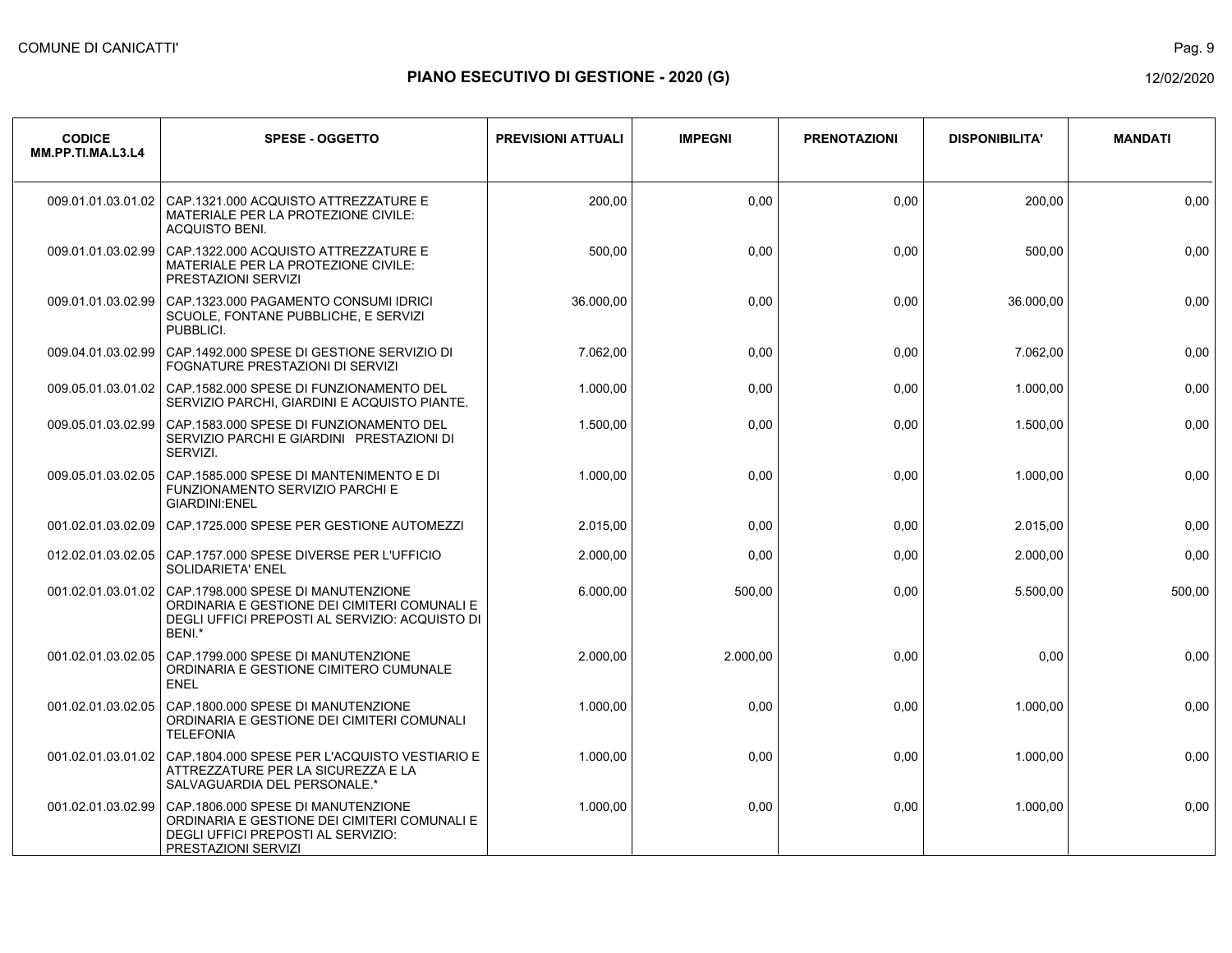| <b>CODICE</b><br>MM.PP.TI.MA.L3.L4 | <b>SPESE - OGGETTO</b>                                                                                                 | <b>PREVISIONI ATTUALI</b> | <b>IMPEGNI</b> | <b>PRENOTAZIONI</b> | <b>DISPONIBILITA'</b> | <b>MANDATI</b> |
|------------------------------------|------------------------------------------------------------------------------------------------------------------------|---------------------------|----------------|---------------------|-----------------------|----------------|
| 014.01.01.03.01.02                 | CAP.1882.000 SPESE DIVERSE PER IL SERVIZIO<br>INFORMA GIOVANI E INFORMA IMPRESE:<br>ACQUISTO DI BENI.                  | 100,00                    | 0,00           | 0,00                | 100,00                | 0,00           |
| 014.01.01.03.02.99                 | CAP.1883.000 SPESE DIVERSE PER IL SERVIZIO<br>INFORMA GIOVANI E INFORMA IMPRESE<br>PRESTAZIONI DI SERVIZI.             | 100,00                    | 0,00           | 0,00                | 100,00                | 0,00           |
| 014.02.01.03.02.05                 | CAP. 1957.000 SPESE DIVERSE PER L'UFFICIO<br><b>VITIVINICOLO ENEL</b>                                                  | 1.000,00                  | 0,00           | 0,00                | 1.000,00              | 0,00           |
| 014.02.01.03.02.05                 | CAP.1958.000 SPESE DIVERSE PER L'UFFICIO<br>VITIVINICOLO:TELEFONIA                                                     | 500,00                    | 0,00           | 0,00                | 500,00                | 0,00           |
| 014.02.01.03.02.05                 | CAP.1959.000 SPESE DIVERSE PER L'UFFICIO<br>VITIVINICOLO:GAS                                                           | 1.500,00                  | 0,00           | 0,00                | 1.500,00              | 0.00           |
|                                    | SETT. 3 UFFICIO TECNICO PO N.5                                                                                         | 1.305.892,68              | 111.322,23     | 0,00                | 1.194.570.45          | 7.040,73       |
|                                    | SETT. 4 SERVIZI DELLA CITTA' PO N.6                                                                                    |                           |                |                     |                       |                |
| 001.01.01.03.02.01                 | CAP.30.000 INTERVENTI DIRETTI A FAVORIRE<br>FORME DI DEMOCRAZIA PARTECIPATA                                            | 15.000.00                 | 0,00           | 0.00                | 15.000.00             | 0.00           |
| 004.06.01.03.01.02                 | CAP.930.000 SPESE DI MANTENIMENTO E<br>FUNZIONAMENTO UFFICI P.ISTRUZIONE: ACQUISTO<br>BENI:                            | 660,00                    | 0,00           | 0,00                | 660,00                | 0,00           |
| 004.07.01.03.02.99                 | CAP.940.000 SPESE DI MANTENIMENTO E<br>FUNZIONAMENTO UFFICI P.I. PRESTAZIONE DI<br>SERVIZI.                            | 2.000,00                  | 0,00           | 0,00                | 2.000,00              | 0,00           |
| 004.06.01.03.01.02                 | CAP.950.000 SPESE DI MANTENIMENTO E DI<br>FUNZIONAMENTO ISTITUZIONE SCOLASTICHE ED<br>EDUCATIVE: ACQUISTO BENI         | 2.500,00                  | 750,00         | 0,00                | 1.750,00              | 750,00         |
| 004.01.01.04.04.01                 | CAP.957.000 SOSTEGNO AL SISTEMA INTEGRATO<br>DI EDUCAZIONE ED ISTRUZIONE DALLA NASCITA'<br>DL 65/17 VEDI CAP. E 1709   | 41.560,30                 | 0,00           | 0,00                | 41.560,30             | 0,00           |
| 004.06.01.03.01.02                 | CAP.992.000 ISTRUZIONE PUBBLICA SCUOLA<br>MEDIA: Acquisto Suppellettili.                                               | 500,00                    | 0,00           | 0,00                | 500,00                | 0,00           |
| 004.06.01.03.02.99                 | CAP.1070.000 ASSISTENZA SCOLASTICA: SPESE<br>PER TRASPORTO ALUNNI PENDOLARI SCUOLE<br>MEDIE SUPERIORI CAP ENTRATA 2021 | 35.000,00                 | 0,00           | 0,00                | 35.000,00             | 0,00           |
| 004.05.01.04.02.05                 | CAP.1072.000 FORNITURA GRATUITA E<br>SEMIGRATUITA LIBRI DI TESTO L.448/98 *VEDI<br><b>ENTRATA CAP. 1710</b>            | 200.000,00                | 0,00           | 0,00                | 200.000,00            | 0,00           |
| 004.05.01.04.02.05                 | CAP.1075.000 BUONI LIBRO SCUOLA DELL'OBBLIGO<br>ASS. REG.                                                              | 3.146.02                  | 0,00           | 0.00                | 3.146.02              | 0,00           |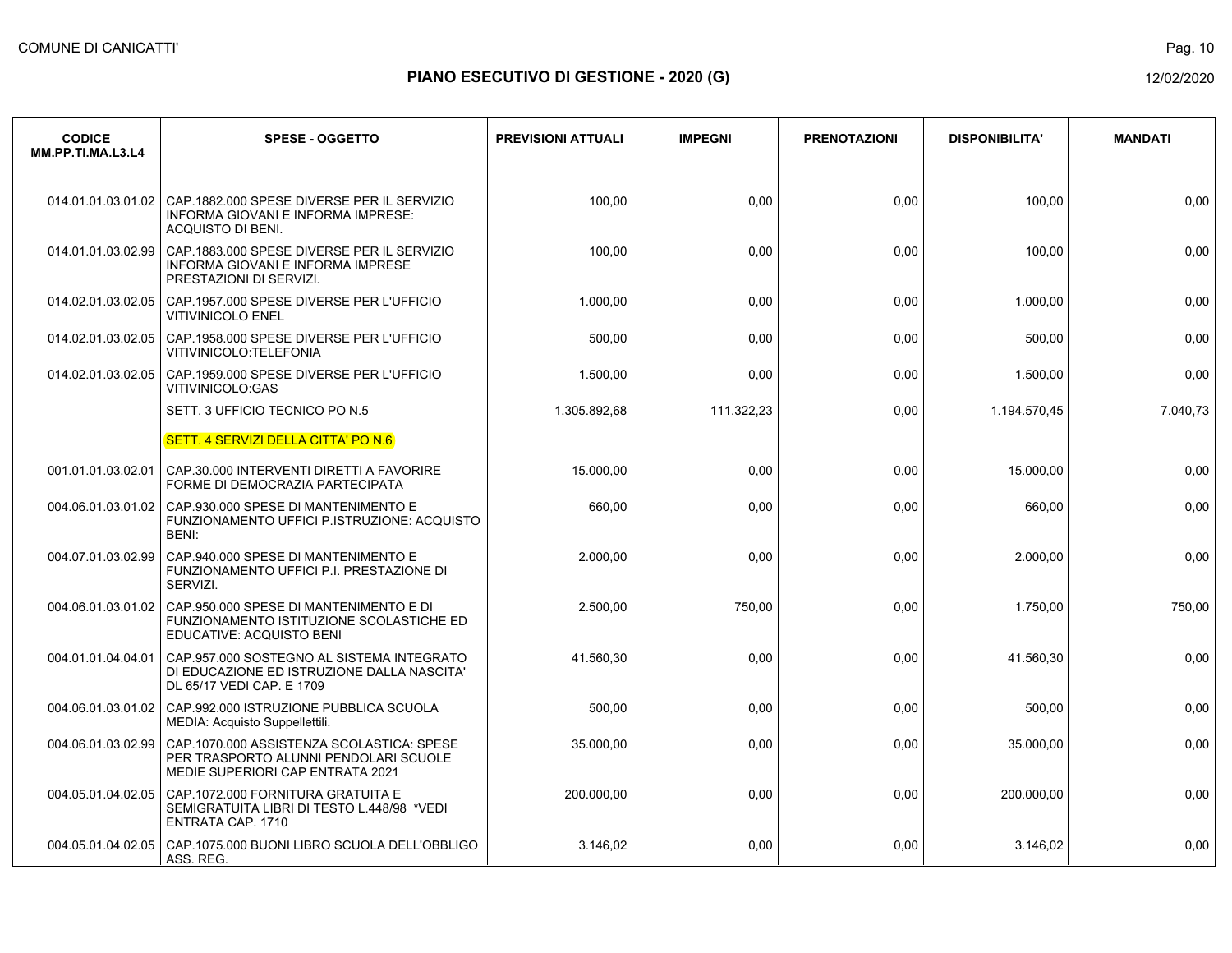| <b>CODICE</b><br>MM.PP.TI.MA.L3.L4 | <b>SPESE - OGGETTO</b>                                                                                                                | <b>PREVISIONI ATTUALI</b> | <b>IMPEGNI</b> | <b>PRENOTAZIONI</b> | <b>DISPONIBILITA'</b> | <b>MANDATI</b> |
|------------------------------------|---------------------------------------------------------------------------------------------------------------------------------------|---------------------------|----------------|---------------------|-----------------------|----------------|
|                                    | 004.05.01.04.02.05 CAP.1077.000 RIMBORSO SOMME BORSE DI<br>STUDIO ASSEGNAZIONE REGIONALE VEDI CAP.<br><b>ENT. 1703</b>                | 80.000,00                 | 0,00           | 0,00                | 80.000,00             | 0,00           |
| 012.04.01.04.02.02                 | CAP.1078.000 PROGRAMMA OPERATIVO<br>NAZIONALE (PON) INCLUSIONE SIA B (CAP.<br>ENTRATA 1704)                                           | 637.998.67                | 0.00           | 0,00                | 637.998.67            | 0.00           |
| 004.06.01.03.02.15                 | CAP.1100.000 SPESE PER LA REFEZIONE<br>SCOLASTICA *                                                                                   | 20.000.00                 | 19.431.36      | 0.00                | 568.64                | 0.00           |
| 005.02.01.03.01.01                 | CAP.1124.000 SPESE DI MANTENIMENTO E DI<br>FUNZIONAMENTO BIBLIOTECA COMUNALE                                                          | 1.661,81                  | 100,00         | 0,00                | 1.561,81              | 100,00         |
| 005.02.01.01.01.02                 | CAP.1129.000 INDENNITA' E RIMBORSO SPESE PER<br>LE MISSIONI DEL PERSONALE                                                             | 300,00                    | 0,00           | 0,00                | 300,00                | 0,00           |
| 005.02.01.03.02.99                 | CAP.1130.000 SPESE DI MANTENIMENTO E DI<br>FUNZIONAMENTO UFFICI DI VIA CAVALLOTTI *<br>PRESTAZIONI DI SERVIZI                         | 1.000,00                  | 0,00           | 0,00                | 1.000,00              | 0.00           |
| 005.02.01.03.02.99                 | CAP.1170.000 CONVENZIONE CON LA BANDA<br>MUSICALE CITTADINA E SPESE DI MANTENIMENTO.                                                  | 250,00                    | 0,00           | 0,00                | 250,00                | 0.00           |
| 005.02.01.04.03.99                 | CAP.1171.000 CONTRIBUTI PER ATTIVITA'<br>RICREATIVE E CULTURALI.                                                                      | 1.500,00                  | 0,00           | 0,00                | 1.500,00              | 0,00           |
| 005.02.01.03.01.01                 | CAP.1172.000 ACQUISTI PER LA BIBBLIOTECA<br>FINANZIATI DALLA REGIONE VEDI CAP. E. 2100                                                | 3.450,00                  | 0,00           | 0,00                | 3.450,00              | 0,00           |
| 005.02.01.03.02.02                 | CAP.1173.000 SPESE DERIVANTI DA<br>SPONSORIZZAZIONE ATTIVITA' TEATRALI,<br>CONCERTISTICA E CULTURALI VEDI CAP. 3303<br><b>ENTRATA</b> | 1.000,00                  | 0,00           | 0,00                | 1.000,00              | 0,00           |
| 005.02.01.03.02.04                 | CAP.1174.000 SPESE PER LA FORMAZIONE DEL<br>PERSONALE.                                                                                | 200,00                    | 0,00           | 0,00                | 200,00                | 0,00           |
|                                    | 005.02.01.03.01.02   CAP.1193.000 REALIZZAZIONE INIZIATIVE DI<br>CARATTERE CULTURALE E RICREATIVO:<br><b>ACQUISTO BENI.</b>           | 500,00                    | 0,00           | 0,00                | 500,00                | 0,00           |
| 005.02.01.03.02.99                 | CAP.1197.000 GESTIONE TEATRO SOCIALE                                                                                                  | 4.000,00                  | 0,00           | 0,00                | 4.000,00              | 0.00           |
| 005.02.01.03.02.99                 | CAP.1198.000 ATTIVITA' CONNESSE PER ATTIVITA'<br>TEATRALI VEDI CAP. 3300 ENTRATA                                                      | 10.000,00                 | 0,00           | 0,00                | 10.000,00             | 0,00           |
| 006.01.01.03.02.15                 | CAP.1233.000 SPESE DI FUNZIONAMENTO IMPIANTI<br>SPORTIVII CAP. E. 2299                                                                | 6.779,88                  | 0,00           | 0,00                | 6.779,88              | 0,00           |
| 001.01.01.03.02.99                 | CAP.1234.000 SPESE PER GESTIONE IN<br>CONCESSIONE IMPIANTI SPORTIVI                                                                   | 1.800,00                  | 0,00           | 0,00                | 1.800,00              | 0.00           |
| 006.01.01.03.01.02                 | CAP.1244.000 SPESE DI GESTIONE UFFICI<br>CULTURA, SPORT E TEMPO LIBERO: ACQUISTO                                                      | 500,00                    | 0,00           | 0,00                | 500,00                | 0,00           |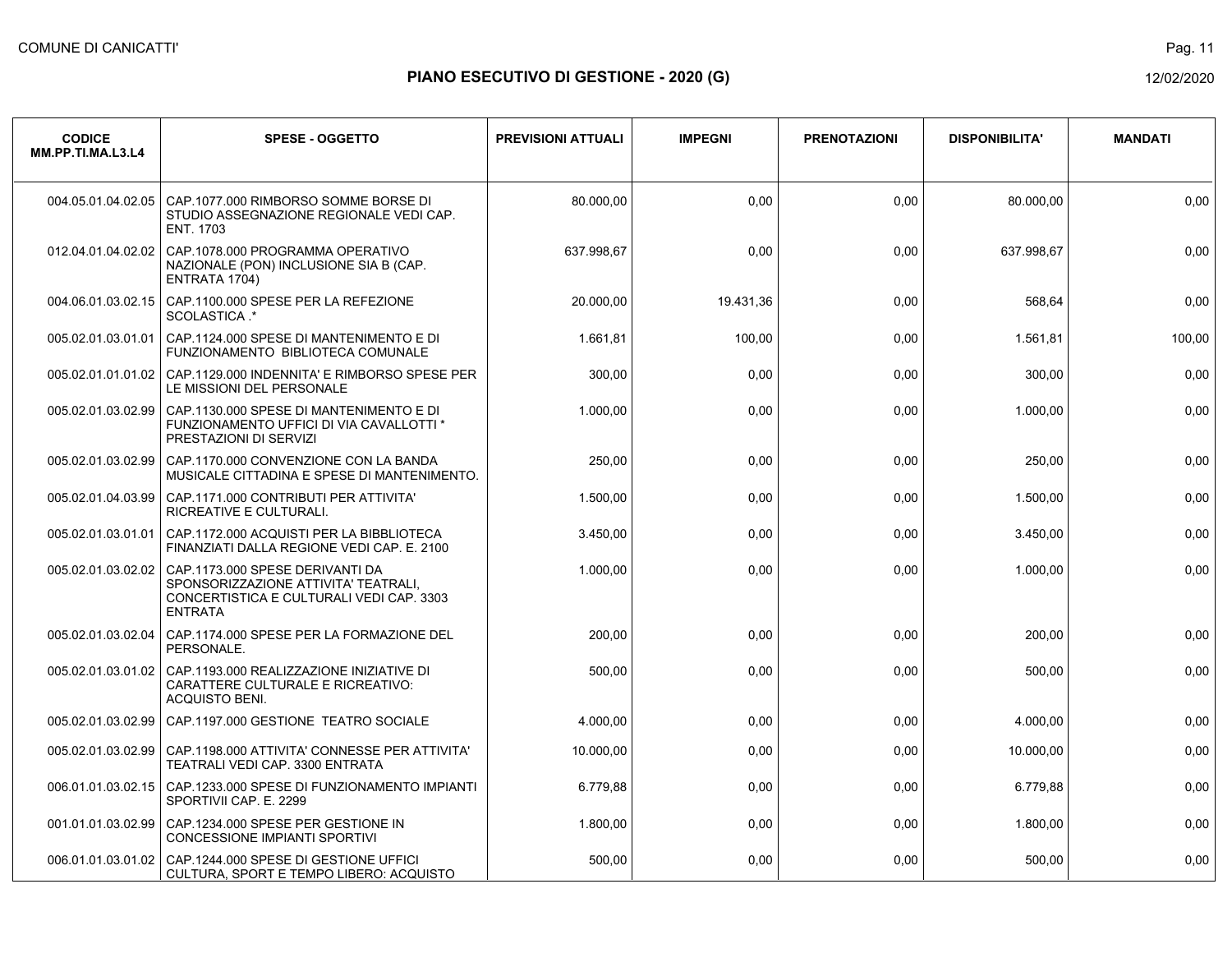| <b>CODICE</b><br>MM.PP.TI.MA.L3.L4 | <b>SPESE - OGGETTO</b>                                                                                                                 | <b>PREVISIONI ATTUALI</b> | <b>IMPEGNI</b> | <b>PRENOTAZIONI</b> | <b>DISPONIBILITA'</b> | <b>MANDATI</b> |
|------------------------------------|----------------------------------------------------------------------------------------------------------------------------------------|---------------------------|----------------|---------------------|-----------------------|----------------|
|                                    | <b>BENI</b>                                                                                                                            |                           |                |                     |                       |                |
| 007.01.01.03.02.99                 | CAP.1249.000 SPESE DI GESTIONE UFFICI<br>CULTURA, SPORT E TEMPO LIBERI: PRESTAZIONE<br>DI SERVIZI.                                     | 1.000,00                  | 0,00           | 0,00                | 1.000,00              | 0,00           |
| 008.02.01.04.03.99                 | CAP. 1263.000 INTERVENTI LINEA URBANA VEDI<br>CAP. 2104 E                                                                              | 130.000.00                | 0,00           | 0,00                | 130.000,00            | 0,00           |
| 012.05.01.04.02.02                 | CAP.1681.000 BONUS SOCIO SANITARIO<br>ASSEGNAZIONE REGIONALE VEDI CAP. 2106                                                            | 750.000,00                | 0,00           | 0,00                | 750.000,00            | 0,00           |
| 012.05.01.04.02.02                 | CAP. 1683,000 RIMBORSO ASS, REG. NASCITA'<br>FIGLIO VEDI CAP. 1705                                                                     | 15.000,00                 | 0,00           | 0,00                | 15.000,00             | 0,00           |
| 012.05.01.04.02.02                 | CAP. 1684.000 RIMBORSO ASSEGNAZIONE REG.<br>FAMIGLIE NUMEROSE VEDI CAP. E 1706 ART.                                                    | 50.000.00                 | 0,00           | 0,00                | 50.000,00             | 0,00           |
| 012.05.01.04.02.02                 | CAP. 1685,000 RIMBORSO ASS, REGION, PER<br>SOSTEGNO ECONOMICO LOCAZIONE E CAP. 1707                                                    | 30.000,00                 | 0,00           | 0,00                | 30.000,00             | 0,00           |
| 012.04.01.04.01.02                 | CAP.1686.000 TRASFERIMENTI DA ALTRI COMUNI<br>LEGGE 328/2000 VEDI CAP. ENTRATA 2108                                                    | 500.000,00                | 0,00           | 0,00                | 500.000,00            | 0,00           |
| 012.04.01.04.01.02                 | CAP.1687.000 SPESE PER TRASFER. DALLA<br>REGIONE LEGGE 328/2000 VEDI CAP. ENTRATA<br>2109                                              | 742.586,00                | 0,00           | 0,00                | 742.586,00            | 0,00           |
| 012.04.01.04.01.02                 | CAP. 1688.000 SPESE PER TRASFERIMENTI DALLA<br>REGIONE LEGGE 328/2000 VEDI CAP. ENTRATA<br>2110                                        | 449.740,28                | 0,00           | 0,00                | 449.740,28            | 0,00           |
| 012.03.01.04.02.02                 | CAP. 1693.000 PAC SERV. DI CURA ANZIANI DEL DS.<br>SANITARIO D/3 CAP. ENTRATA 1404                                                     | 1.000.000,00              | 0,00           | 0,00                | 1.000.000,00          | 0,00           |
| 012.01.01.04.02.02                 | CAP.1694.000 PAC SERVIZI DI CURA PRIMA<br>INFANZIA D.S. SANITARIO D/3 CAP. ENTRATA 1405                                                | 1.000.000,00              | 0,00           | 0,00                | 1.000.000,00          | 0,00           |
|                                    | 012.01.01.03.02.15 CAP.1695.000 SERVIZI DI ACCOGLIENZA,<br>INTEGRAZIONE E TUTELA DEI MINORI STRANIERI<br>NON ACCOMP. CAP. ENTRATA 1407 | 1.300.000,00              | 0,00           | 0,00                | 1.300.000,00          | 0,00           |
| 012.07.01.03.02.18                 | CAP.1696.000 SPESE PER LA GESTIONE DEI<br>SERVIZI SOCIO SANITARI VEDI CAP. ENTRATA 1406                                                | 50.000,00                 | 0,00           | 0,00                | 50.000,00             | 0,00           |
| 012.02.01.03.02.99                 | CAP.1697.000 SPESE PER PROGETTI SPERIMENT.<br>DI VITA IND. ED INCLUSIONE SOCIALE DELLE<br>PERSONE DISABILI DISTRETTO D/3 E. CAP. 2113  | 88.000,00                 | 0,00           | 0,00                | 88.000,00             | 0,00           |
| 012.05.01.03.02.99                 | CAP.1698.000 SPESE PER PROGETTI P.I.P.P.I.<br>DISTRETTO D/3 VEDI CAP. E. 2114                                                          | 80.000,00                 | 0,00           | 0,00                | 80.000,00             | 0,00           |
| 012.03.01.04.01.02                 | CAP. 1699.000 GESTIONE CANTIERI DI SERVIZIO<br>CAP. E. 2116                                                                            | 340.043.32                | 0.00           | 0,00                | 340.043.32            | 0,00           |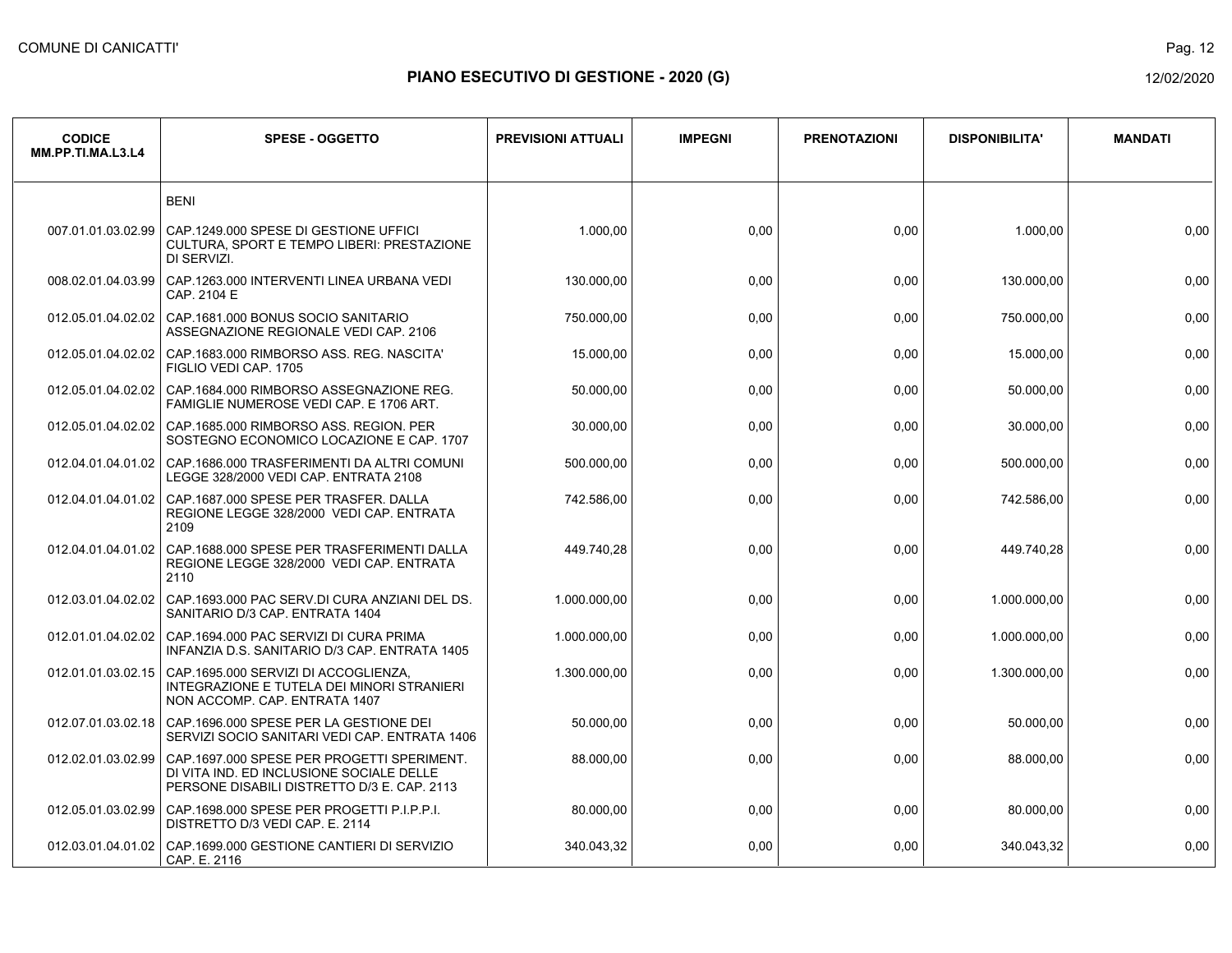Pag. 13

| <b>CODICE</b><br>MM.PP.TI.MA.L3.L4 | <b>SPESE - OGGETTO</b>                                                                                                               | <b>PREVISIONI ATTUALI</b> | <b>IMPEGNI</b> | <b>PRENOTAZIONI</b> | <b>DISPONIBILITA'</b> | <b>MANDATI</b> |
|------------------------------------|--------------------------------------------------------------------------------------------------------------------------------------|---------------------------|----------------|---------------------|-----------------------|----------------|
| 012.02.01.04.02.02                 | CAP.1701.000 CONTRIBUTO REGIONALE PER<br>ELIMINAZIONE BARRIERE ARCHITETTONICHE<br>NEGLI EDIFICI PRIVATI ENT. CAP. 1711               | 5.470.00                  | 0,00           | 0.00                | 5.470.00              | 0.00           |
| 012.05.01.04.02.02                 | CAP.1704.000 BONUS REG. NASCITA' FIGLIO ASS.<br>LEGGE REG. 10/2003 VEDI CAP. 2101                                                    | 8.000,00                  | 0,00           | 0,00                | 8.000,00              | 0,00           |
| 012.05.01.03.02.02                 | CAP.1709.000 PORTATORI DI HANDICAP: RICOVERO<br>INABILI, DISABILI PSICHICI, COMUNITA' ALLOGGIO<br>ED ATTIVITA' DI RISOCIALIZZAZIONE. | 480.000.00                | 0,00           | 0,00                | 480.000,00            | 0.00           |
| 012.05.01.04.02.02                 | CAP.1718.000 SOSTEGNO ECONOMICO PER<br>ABITAZIONE E LOCAZIONE                                                                        | 2.000,00                  | 0,00           | 0,00                | 2.000,00              | 0,00           |
| 012.03.01.04.03.99                 | CAP.1720.000 QUOTA A CARICO DEL COMUNE<br>LEGGE 328                                                                                  | 150.000,00                | 0,00           | 0,00                | 150.000,00            | 0,00           |
| 012.05.01.03.01.02                 | CAP.1724.000 GESTIONE DELLE STRUTTURE<br>DESTINATE ASILO NIDI A/B 3011 E QUOTA PARTE                                                 | 29.878,32                 | 0,00           | 0,00                | 29.878,32             | 0,00           |
| 012.05.01.04.02.02                 | CAP.1730.000 AFFIDAMENTO FAMILIARE MINORI E<br>SOSTEGNO ECONOMICO AGLI AFFIDATARI                                                    | 100,00                    | 0,00           | 0,00                | 100,00                | 0,00           |
| 012.01.01.04.03.99                 | CAP.1752.000 AREA MINORI: RICOVERO A<br>CONVITTO E A SEMICONVITTO                                                                    | 600.000,00                | 0,00           | 0,00                | 600.000,00            | 0,00           |
| 012.02.01.03.01.02                 | CAP.1753.000 SPESE DIVERSE PER L'UFFICIO<br>SOLIDARIETA' ACQUISTO BENI                                                               | 1.000,00                  | 0,00           | 0,00                | 1.000,00              | 0,00           |
| 001.02.01.03.02.99                 | CAP.1756.000 SPESE DIVERSE PER L'UFFICIO<br>SOLIDARIETA' PRESTAZIONI DI SERVIZI                                                      | 2.000,00                  | 0,00           | 0,00                | 2.000,00              | 0,00           |
| 012.01.01.03.02.99                 | CAP.1759.000 SPESE PER L'ASSISTENZA<br>ALL'AUTONOMIA E COMUNICAZIONE DELLE<br>PERSONE CIECHE E SORDE P/S                             | 60.000,00                 | 0,00           | 0,00                | 60.000,00             | 0,00           |
| 012.03.01.04.04.01                 | CAP.1770.000 AREA ANZIANI: RICOVERO ANZIANI IN<br><b>ISTITUTI</b>                                                                    | 96.000,00                 | 0,00           | 0,00                | 96.000,00             | 0,00           |
| 012.02.01.04.03.99                 | CAP.1802.000 SPESE PER TRASPORTO SALME DEI<br><b>NON ABBIENTI -</b>                                                                  | 1.000,00                  | 0,00           | 0,00                | 1.000,00              | 0,00           |
| 014.01.01.03.01.02                 | CAP.1884.000 ATTIVAZIONE SPORTELLO PER<br>L'IMPRESE E LE POLITICHE COMUNITARIE:<br><b>ACQUISTO DI BENI</b>                           | 100,00                    | 0,00           | 0,00                | 100,00                | 0,00           |
| 014.01.01.03.02.99                 | CAP.1899.000 SPESE DIVERSE SPORTELLO UNICO<br>P/S                                                                                    | 1.000,00                  | 0,00           | 0,00                | 1.000.00              | 0.00           |
| 014.01.01.03.01.02                 | CAP.1900.000 SPESE DIVERSE SPORTELLO UNICO                                                                                           | 1.000,00                  | 0,00           | 0,00                | 1.000,00              | 0,00           |
| 014.02.01.03.02.99                 | CAP.1902.000 SPESE DERIVANTE DA<br>SPONSORAZIONE ATTIVITA' COMMERCIALE VEDI<br>CAP. ENT. 3304                                        | 5.000,00                  | 0,00           | 0,00                | 5.000,00              | 0,00           |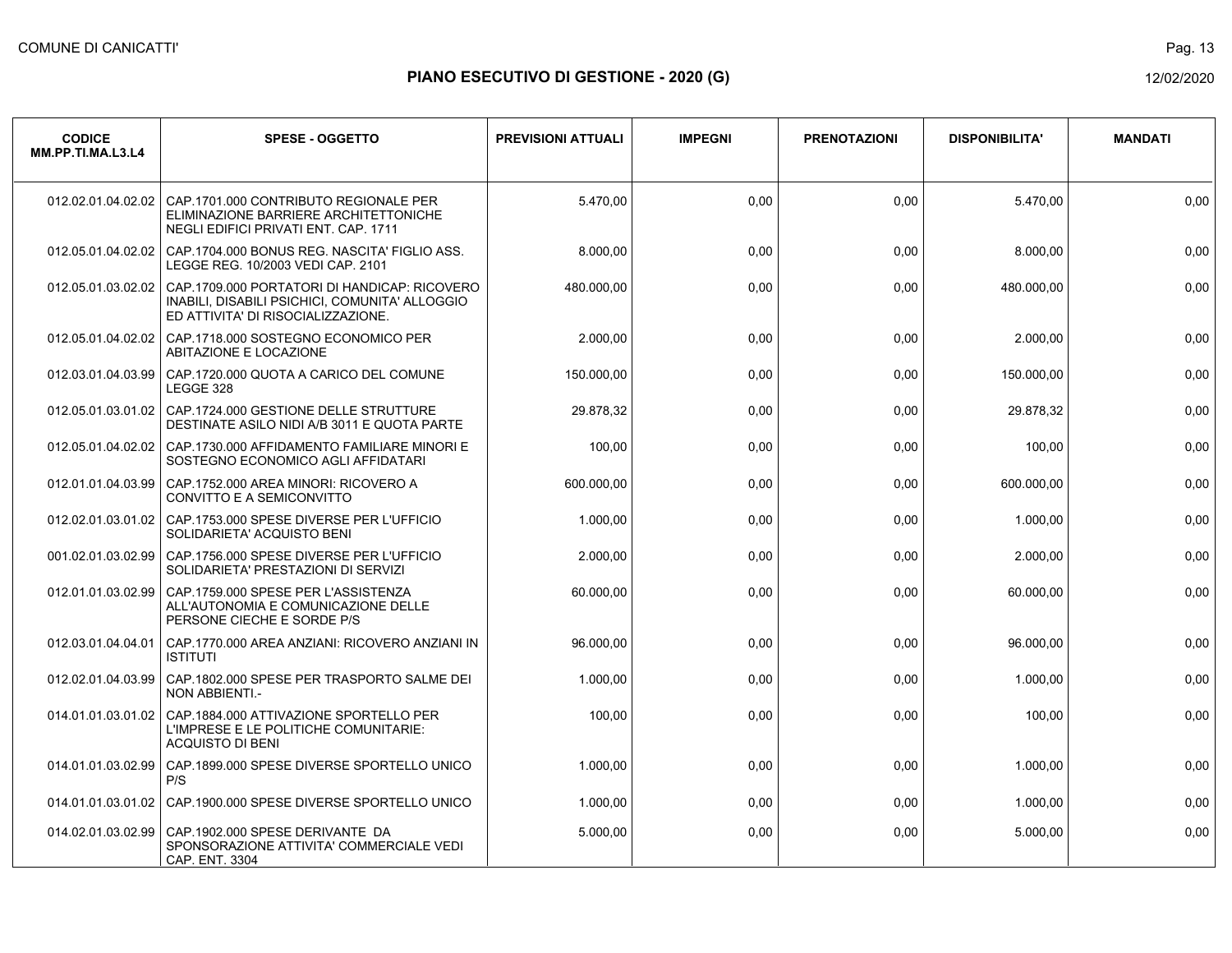| <b>CODICE</b><br>MM.PP.TI.MA.L3.L4 | <b>SPESE - OGGETTO</b>                                                                                                                                           | <b>PREVISIONI ATTUALI</b> | <b>IMPEGNI</b> | <b>PRENOTAZIONI</b> | <b>DISPONIBILITA'</b> | <b>MANDATI</b> |
|------------------------------------|------------------------------------------------------------------------------------------------------------------------------------------------------------------|---------------------------|----------------|---------------------|-----------------------|----------------|
| 014.02.01.03.02.99                 | CAP.1903.000 PUBBLICAZIONE PER<br>PARTECIPAZIONE A BANDI DELLA COMUNITA'<br>EUROPEA, NAZIONALE E REGIONALE.                                                      | 1.000.00                  | 0,00           | 0.00                | 1.000.00              | 0.00           |
| 014.02.01.03.01.02                 | CAP.1960.000 SPESE PER IL FUNZIONAMENTO DEL<br>SERVIZIO COMUNALE DELLA VITIVINICOLTURA                                                                           | 1.500,00                  | 0,00           | 0,00                | 1.500,00              | 0,00           |
|                                    | SETT. 4 SERVIZI ALLA CITTA' PO N.6                                                                                                                               | 9.042.724,60              | 20.281,36      | 0,00                | 9.022.443,24          | 850,00         |
|                                    | <b>SETT. 5 POLIZIA URBANA</b>                                                                                                                                    |                           |                |                     |                       |                |
| 003.01.01.01.02.01                 | CAP.782.000 ART. 208 C.D.S ASSICURAZIONE E<br>PREVIDENZA PERSONALE PM                                                                                            | 10.862,10                 | 0,00           | 0,00                | 10.862,10             | 0,00           |
| 003.01.01.01.01.01                 | CAP.801.000 ART. 208 CDS SPESE PER IL<br>MIGLIORAMENTO DELLA CIRCOLAZIONE SULLE<br>STRADE FORME DI CONTRATTO A TEMPO<br>DETERMINATO FORME FLESSIBILI DI LAVORO - | 14.482,80                 | 0,00           | 0,00                | 14.482,80             | 0,00           |
| 003.01.01.03.01.02                 | CAP 802.000 ART. 208 CDS GESTIONE ED<br>ACQUISTO BENI E MEZZI ED ATTREZZATURE<br>TECNICHE PER I SERVIZI DI POLIZIA STRADALE                                      | 18.103,50                 | 4.646,35       | 0,00                | 13.457,15             | 0,00           |
| 003.01.01.03.01.04                 | CAP.810.000 SPESE PER IL VESTIARIO DI SERVIZIO<br>E ARMAMENTO PERSONALE: ACQUISTO DI BENI                                                                        | 500,00                    | 0,00           | 0,00                | 500,00                | 0,00           |
| 003.01.01.01.01.01                 | CAP.820.000 TRASFEIMENTO REGIONALI ART. 13<br>L.R. 17/90                                                                                                         | 15.000,00                 | 0,00           | 0,00                | 15.000,00             | 0,00           |
| 003.01.01.03.01.02                 | CAP.821.000 ART.208 CDS INTERVENTI SICUREZZA<br>STRADALE UTENTI DEBOLI AC/BENI.                                                                                  | 1.086,21                  | 0,00           | 0.00                | 1.086.21              | 0.00           |
| 003.01.01.03.02.99                 | CAP.829.000 SPESE DI MANTENIMENTO E<br>FUNZIONAMENTO UFFICI POLIZIA MUNICIPALE<br>:PREST.SERV.                                                                   | 7.000,00                  | 0,00           | 0,00                | 7.000,00              | 0,00           |
| 003.01.01.03.01.02                 | CAP.830.000 SPESE DI MANTENIMENTO E DI<br><b>FUNZIONAMENTO DEGLI UFFICI DI POLIZIA</b><br>MUNICIPALE ACQUISTO DI BENI                                            | 4.000,00                  | 0,00           | 0,00                | 4.000,00              | 0,00           |
| 003.01.01.03.02.99                 | CAP.831.000 SPESE PER ISCRIZIONE<br>OBBLIGATORIA TIRO A SEGNO NAZIONALE E<br>RELATIVO ADDESTRAMEN                                                                | 4.500,00                  | 2.156,00       | 0,00                | 2.344,00              | 0,00           |
| 003.01.01.03.02.99                 | CAP.839.000 ART. 208 CDS STUDI, COMVEGNI,<br>RICERCHE E PROPAGANDA AI FINI DELLA<br>SICUREZZA STRADALE.                                                          | 756,16                    | 0,00           | 0,00                | 756,16                | 0,00           |
| 003.01.01.03.01.02                 | CAP.840.000 SPESE PER IL PARCO MEZZI IN<br>DOTAZIONE AI SERVIZI DI POLIZIA MUNICIPALE<br><b>ACQUISTO DI BENI</b>                                                 | 11.450,00                 | 0,00           | 0,00                | 11.450,00             | 0,00           |
| 003.01.01.03.02.99                 | CAP.841.000 SPESE PER IL PARCO MEZZI IN<br>DOTAZIONE AI SERVIZI POLIZIA MUNICIPALE :                                                                             | 11.000,00                 | 0,00           | 0,00                | 11.000,00             | 0,00           |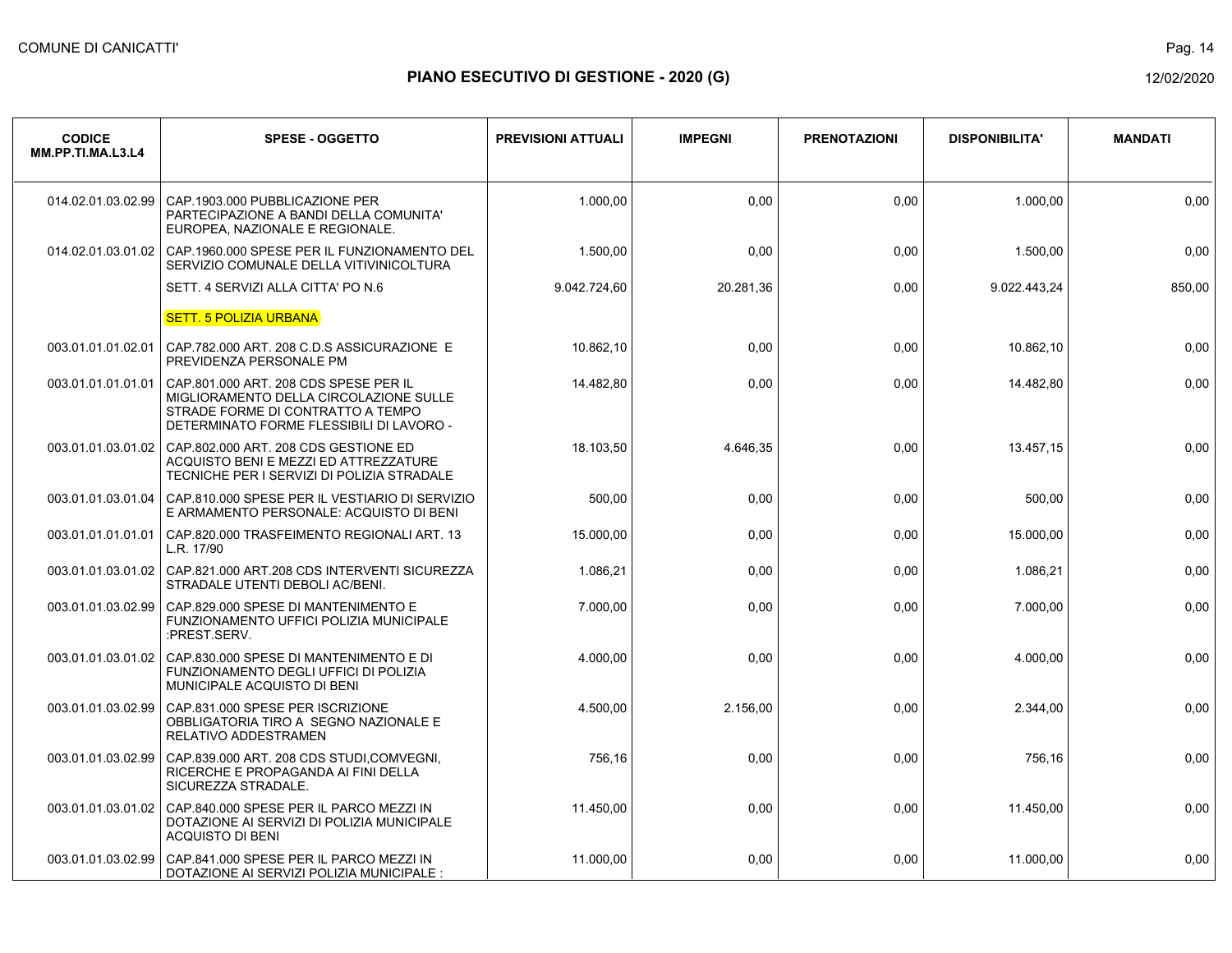Pag. 15

| <b>CODICE</b><br>MM.PP.TI.MA.L3.L4 | <b>SPESE - OGGETTO</b>                                                                                                | <b>PREVISIONI ATTUALI</b> | <b>IMPEGNI</b> | <b>PRENOTAZIONI</b> | <b>DISPONIBILITA'</b> | <b>MANDATI</b> |
|------------------------------------|-----------------------------------------------------------------------------------------------------------------------|---------------------------|----------------|---------------------|-----------------------|----------------|
|                                    | PRESTAZIONI DI SERVIZI                                                                                                |                           |                |                     |                       |                |
| 003.01.01.03.01.02                 | CAP.842.000 ART. 208 CDS STUDI, CONVEGNI,<br>RICERCHE, E PROPAGANDA AI FINI DELLA<br>SICUREZZA ED EDUCAZIONE STRADALE | 724,14                    | 0,00           | 0,00                | 724,14                | 0,00           |
| 003.01.01.03.02.99                 | CAP.846.000 FUNZIONAMENTO CED: PRESTAZIONI<br><b>SERVIZI</b>                                                          | 2.318.00                  | 905,00         | 0.00                | 1.413,00              | 0,00           |
| 003.01.01.04.03.99                 | CAP.847.000 PAGAMENTO ONERI CONTRATTUALI AI<br>CONCESSIONARI STALLI DI SOSTA A PAGAMENTO                              | 15.000,00                 | 0,00           | 0,00                | 15.000,00             | 0,00           |
| 003.01.01.03.01.02                 | CAP.911.000 ATTUAZIONE DI INIZIATIVE DI<br>MIGLIORAMENTO DEL DECORO URBANO                                            | 1.000,00                  | 0,00           | 0,00                | 1.000,00              | 0,00           |
| 008.01.01.03.01.02                 | CAP.1257.000 SPESE PER LA SEGNALETICA<br>STRADALE, IMPIANTI SEMAFORICI: ACQUISTO DI<br>BENI.*                         | 250,00                    | 0,00           | 0,00                | 250,00                | 0,00           |
| 008.01.01.03.02.99                 | CAP.1258.000 SPESE PER LA SEGNALETICA<br>STRADALE IMPIANTI SEMAFORICI: PRESTAZIONI<br>SERVIZI.                        | 333,00                    | 0,00           | 0,00                | 333,00                | 0,00           |
| 008.01.01.03.01.02                 | CAP.1260.000 ART. 208 CDS ACQUISTO BENI ED<br>ATTREZZATURE PER IL POTENZIAMENTO DELLA<br>SEGNALETICA STRADALE         | 16.655,22                 | 950,00         | 0,00                | 15.705,22             | 950,00         |
| 008.01.01.03.02.99                 | CAP.1261.000 ART. 208 CDS POTENZIAMENTO<br>SEGNALETICA STRADALE PREST. SERVIZI quota<br>parte spesa corrente 11.000   | 8.689,68                  | 0,00           | 0,00                | 8.689,68              | 0,00           |
| 008.01.01.03.02.99                 | CAP.1264.000 ART. 208 CDS INTERVENTI<br>SICUREZZA STRADALE UTENTI DEBOLI PREST.<br><b>SERVIZI</b>                     | 1.086.21                  | 0,00           | 0.00                | 1.086.21              | 0,00           |
| 009.01.01.03.02.15                 | CAP.1580.000 SPESE PER LA PREVENZIONE DEL<br>RANDAGISMO. E ISTITUZIONE E GESTIONE<br>ANAGRAFE CANINA X                | 50.000,00                 | 0,00           | 0,00                | 50.000,00             | 0,00           |
|                                    | SETT. 5 POLIZIA URBANA                                                                                                | 194.797,02                | 8.657,35       | 0,00                | 186.139,67            | 950,00         |
|                                    | SETT.0 UFFICIO DIRETTA COLL.SEGR.GENERALE                                                                             |                           |                |                     |                       |                |
| 001.01.01.03.01.02                 | CAP.11.000 SPESE FUNZIONAMENTO UFFICIO<br>DIRETTA COLLABORAZIONE: ACQUISTO DI BENI                                    | 300,00                    | 0,00           | 0,00                | 300,00                | 0,00           |
| 001.02.01.01.01.02                 | CAP.70.000 INDENNITA' E RIMBORSO SPESE PER<br>LE MISSIONI EFFETTUATE DAL PERSONALE.                                   | 100,00                    | 100,00         | 0,00                | 0,00                  | 100,00         |
| 001.02.01.01.01.01                 | CAP.311.000 COMPENSI PROFESSIONALI<br>AVVOCATURA COMUNALE                                                             | 50.000.00                 | 0,00           | 0,00                | 50.000,00             | 0.00           |
| 001.02.01.03.02.19                 | CAP.360.000 SPESE DIVERSE PER<br>FUNZIONAMENTO SERVIZI INFORMATIZZATI:                                                | 3.655,00                  | 0,00           | 0,00                | 3.655,00              | 0,00           |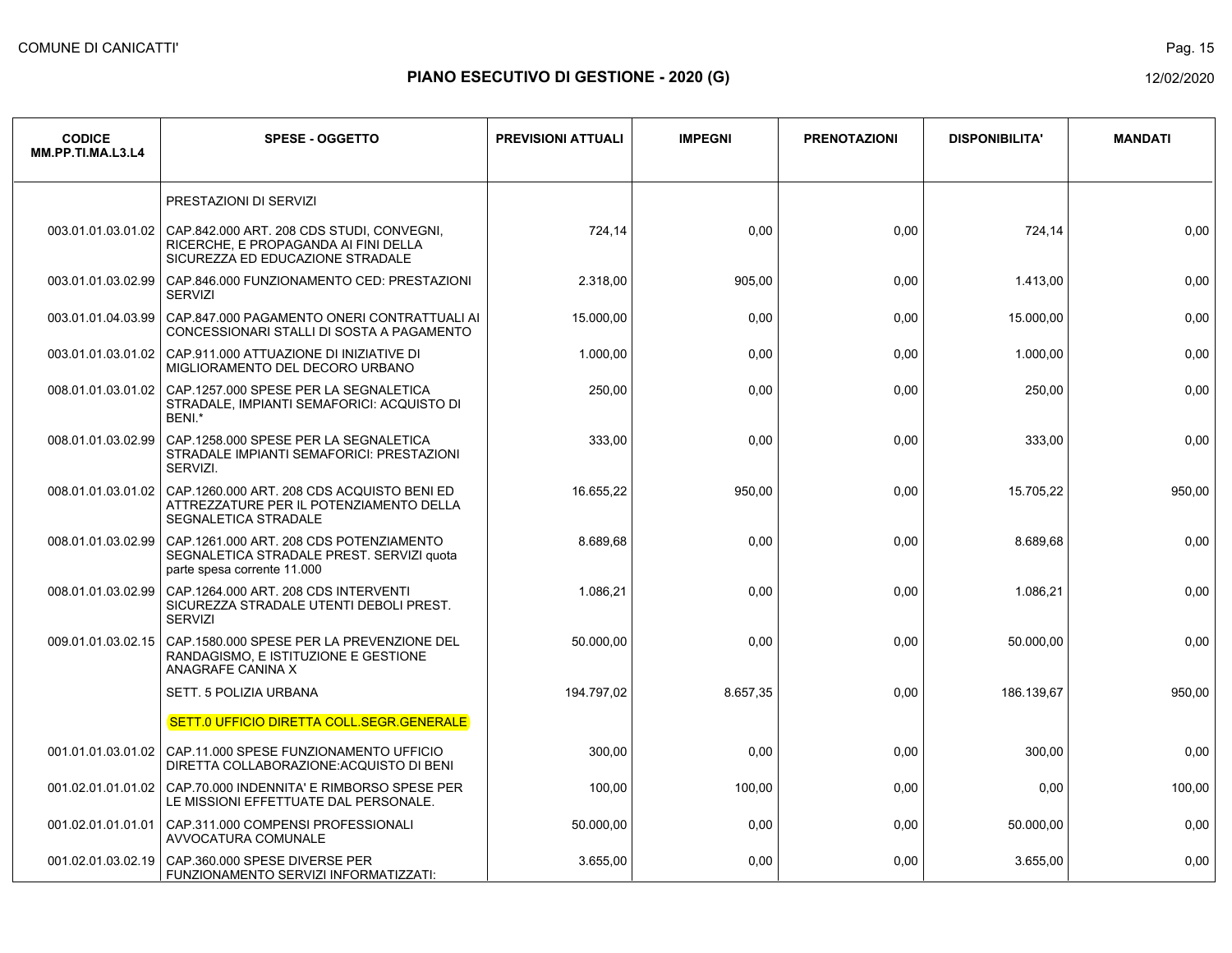Pag. 16

| <b>CODICE</b><br>MM.PP.TI.MA.L3.L4 | <b>SPESE - OGGETTO</b>                                                                             | <b>PREVISIONI ATTUALI</b> | <b>IMPEGNI</b> | <b>PRENOTAZIONI</b> | <b>DISPONIBILITA'</b> | <b>MANDATI</b> |
|------------------------------------|----------------------------------------------------------------------------------------------------|---------------------------|----------------|---------------------|-----------------------|----------------|
|                                    | PRESTAZIONI DI SERVIZI                                                                             |                           |                |                     |                       |                |
| 001.02.01.10.99.99                 | CAP.376.000 ONERI STRAORDINARI DELLA<br><b>GESTIONE CORRENTE</b>                                   | 40.000.00                 | 1.761,00       | 0,00                | 38.239,00             | 0,00           |
| 001.02.01.10.05.01                 | CAP.377.000 ONERI STRAORDINARI PER SANZIONE<br>AMMINISTRATIVE VEDI CAP. ENTRATA 2612               | 10.000,00                 | 0,00           | 0,00                | 10.000,00             | 0,00           |
| 001.11.01.03.01.02                 | CAP.575.000 SPESE DI FUNZIONAMENTO SERVIZI<br>INFORMATIZZATI . ACQUISTO BENI                       | 3.578,00                  | 0,00           | 0,00                | 3.578,00              | 0,00           |
| 001.11.01.03.02.19                 | CAP.576.000 SPESE DI FUNZIONAMENTO SERVIZI<br>INFORMATIZZATI U.T.C. PRESTAZIONI DI SERVIZI         | 2.500,00                  | 0,00           | 0,00                | 2.500,00              | 0,00           |
| 001.02.01.01.01.01                 | CAP.746.000 FONDO DIRIGENZA                                                                        | 16.094,00                 | 0,00           | 0,00                | 16.094,00             | 0,00           |
| 001.02.01.01.01.01                 | CAP.747.000 LAVORO STRAORDINARIO                                                                   | 26,000.00                 | 2.166,40       | 0,00                | 23.833,60             | 0,00           |
|                                    | SETT. 0 UFFICIO DIR. COLL. SEGR. GENERALE                                                          | 152.227,00                | 4.027,40       | 0,00                | 148.199.60            | 100,00         |
|                                    | SETT. 7 DIR. TRIBUTI PO N.3                                                                        |                           |                |                     |                       |                |
| 001.04.01.04.03.99                 | CAP.331.000 QUOTA ASSOCIATIVA CONSERVIZI                                                           | 1.291,00                  | 0,00           | 0,00                | 1.291,00              | 0,00           |
| 001.03.01.03.01.02                 | CAP.395.000 SPESE DI MANTENIMENTO E<br>FUNZIONAMENTO DELL'UFFICIO TRIBUTI:<br><b>ACQUISTO BENI</b> | 5.000,00                  | 950,00         | 0,00                | 4.050,00              | 950,00         |
| 001.03.01.03.02.99                 | CAP.397.000 SPESE DI MANTENIMENTO E DI<br>FUNZIONAMENTO UFFICIO TRIBUTI: PRESTAZIONI<br>DI SERVIZI | 23.000.00                 | 0,00           | 0,00                | 23.000,00             | 0,00           |
| 001.03.01.02.01.06                 | CAP.400.000 ADDIZIONALE PROVINCIALE 5% TARI<br>VEDI CAP. ENTRATA 802                               | 332.885.32                | 0,00           | 0,00                | 332.885,32            | 0,00           |
| 001.03.01.03.02.13                 | CAP.404.000 SPESE POSTALI PER RECAPITO E<br>NOTIFICA ATTI TRIBUTARI                                | 90.000,00                 | 0,00           | 0,00                | 90.000,00             | 0,00           |
| 001.03.01.10.99.99                 | CAP.405.000 SGRAVI E RESTITUZIONE DI TRIBUTI                                                       | 40.000,00                 | 0,00           | 0,00                | 40.000,00             | 0,00           |
| 001.03.01.10.99.99                 | CAP.410.000 RIMBORSO DI QUOTE IN DEBITO O<br><b>INESIGIBILI DI TRIBUTI COMUNALI</b>                | 500,00                    | 45,40          | 0,00                | 454,60                | 0,00           |
|                                    | SETT. 7 DIR. TRIBUTI PO N.3                                                                        | 492.676,32                | 995,40         | 0,00                | 491.680,92            | 950,00         |
|                                    | SETT. 08 TUTELA AMBIENTALE PO N.7                                                                  |                           |                |                     |                       |                |
| 009.03.01.10.99.99                 | CAP.1551.000 SPESE PER IL SERVIZIO DI<br>SMALTIMENTO RSU E RIFIUTI SPECIALI                        | 100,00                    | 0,00           | 0,00                | 100,00                | 0,00           |
| 009.06.01.10.99.99                 | CAP.1552.000 SPESE PULIZIA STRAORD. CITTA'                                                         | 2.000,00                  | 0,00           | 0.00                | 2.000,00              | 0,00           |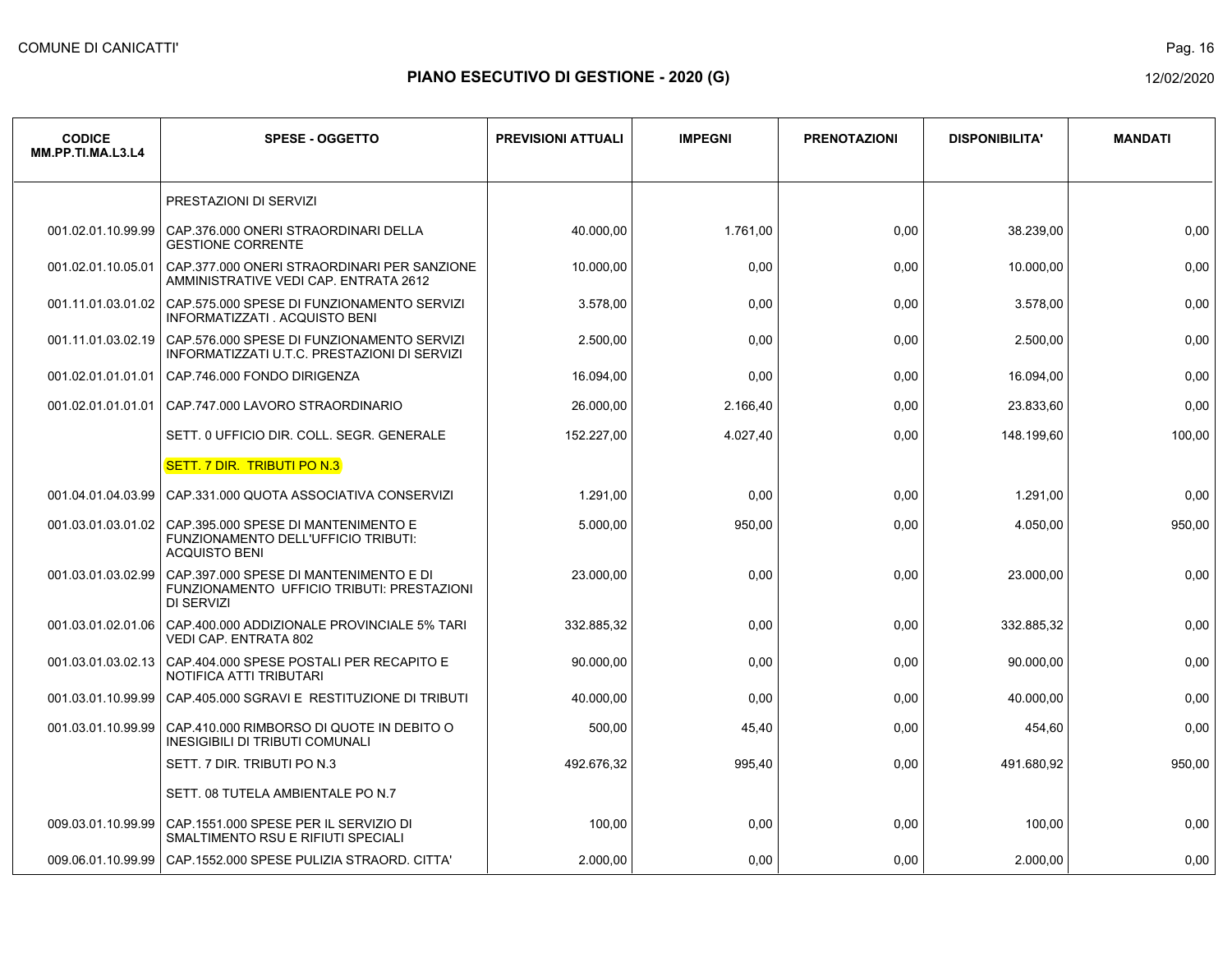Pag. 17

| <b>CODICE</b><br>MM.PP.TI.MA.L3.L4 | <b>SPESE - OGGETTO</b>                                                                                                    | <b>PREVISIONI ATTUALI</b> | <b>IMPEGNI</b> | <b>PRENOTAZIONI</b> | <b>DISPONIBILITA'</b> | <b>MANDATI</b> |
|------------------------------------|---------------------------------------------------------------------------------------------------------------------------|---------------------------|----------------|---------------------|-----------------------|----------------|
|                                    |                                                                                                                           |                           |                |                     |                       |                |
| 009.03.01.03.02.15                 | CAP.1570.000 SERVIZIO RACCOLTA E TRASPORTO<br>DEI RIFIUTI SOLIDI URBANI                                                   | 4.320.293,94              | 769.192,82     | 0,00                | 3.551.101,12          | 432.066,41     |
| 009.03.01.03.02.15                 | CAP.1573.000 RACCOLTA, TRASPORTO IN<br>DISCARICA TRATTAMENTO E SMALTIMENTO<br><b>RIFIUTI</b>                              | 2.313.815,00              | 110.105,86     | 0,00                | 2.203.709,14          | 110.105,86     |
|                                    | SETT. 08 TUTELA AMBIENTALE PO N.7                                                                                         | 6.636.208,94              | 879.298,68     | 0,00                | 5.756.910,26          | 542.172,27     |
|                                    | SETT. 09 PATRIMONIO PO N.4                                                                                                |                           |                |                     |                       |                |
| 014.01.01.04.03.02                 | CAP.1891.000 ADESIONE ACCORDO PROPITER                                                                                    | 5.000,00                  | 0,00           | 0,00                | 5.000,00              | 0,00           |
| 014.02.01.04.01.02                 | CAP.1901.000 CONSORZIO PER LA LEGALITA'                                                                                   | 5.000,00                  | 0,00           | 0,00                | 5.000,00              | 0,00           |
| 014.02.01.10.99.99                 | CAP. 1982.000 SPESE PER L'UFFICIO DI<br>COLLOCAMENTO CIRCOSCRIZIONALE ED AGENZIA<br>DELLE ENTRATE: UTILIZZO BENI DI TERZI | 20.000,00                 | 4.941,90       | 0,00                | 15.058,10             | 4.941,90       |
|                                    | SETT. 09 PATRIMONIO PO N. 4                                                                                               | 30.000,00                 | 4.941,90       | 0,00                | 25.058,10             | 4.941,90       |
|                                    | <b>TOTALE TITOLO I</b>                                                                                                    | 31.639.253,90             | 4.281.713,56   | 0,00                | 27.357.540,34         | 876.464,96     |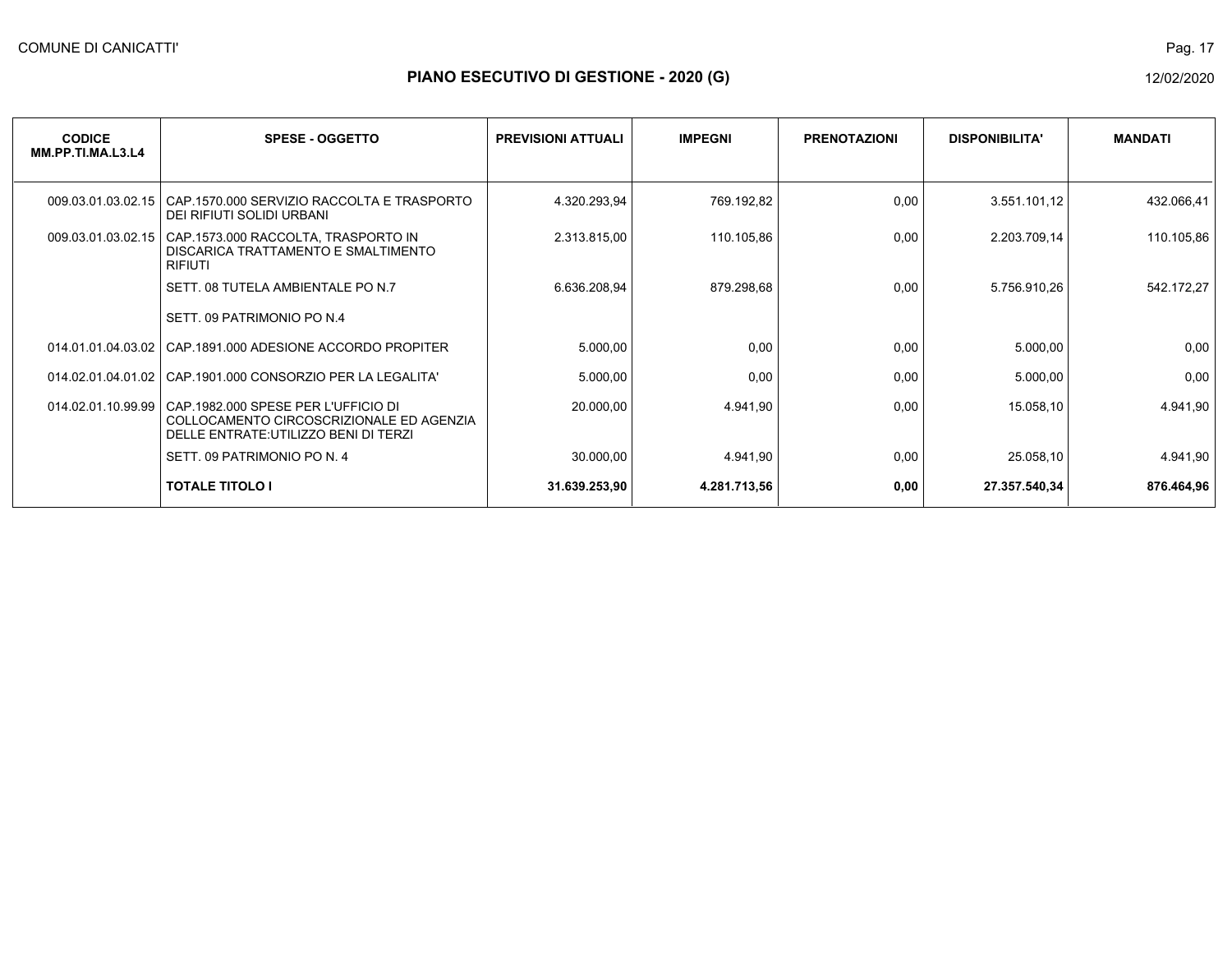| <b>CODICE</b><br>MM.PP.TI.MA.L3.L4 | <b>SPESE - OGGETTO</b>                                                                                                               | <b>PREVISIONI ATTUALI</b> | <b>IMPEGNI</b> | <b>PRENOTAZIONI</b> | <b>DISPONIBILITA'</b> | <b>MANDATI</b> |
|------------------------------------|--------------------------------------------------------------------------------------------------------------------------------------|---------------------------|----------------|---------------------|-----------------------|----------------|
|                                    | <b>TITOLO II - SPESE IN CONTO CAPITALE</b>                                                                                           |                           |                |                     |                       |                |
|                                    | SETT. 3 UFFICIO TECNICO PO N.5                                                                                                       |                           |                |                     |                       |                |
| 008.01.02.05.99.99                 | CAP.2110.000 COSTRUZIONE, RIPARAZ. SIST.NE<br>MANUT IMMOBILI COM.LI.                                                                 | 121.146.68                | 0,00           | 0,00                | 121.146,68            | 0,00           |
| 008.01.02.02.01.09                 | CAP.2471.000 COSTRUZIONE, RISTRUTTURAZIONE,<br>MANUTENZIONE IMPIANTI SPORTIVI COMUNALI ED<br>ACQUISTO ATTREZZATURE: FONDI COMUNALI - | 80.000,00                 | 0,00           | 0,00                | 80.000,00             | 0,00           |
| 006.01.02.02.01.09                 | CAP.2474.000 RISTRUTTURAZIONE E<br>COLLOCAZIONE ERBA SINTETICA STADIO<br>COMUNALE CARLOTTA BORDONARO<br>CAP.ENTRATA 4214             | 403.149,27                | 0,00           | 0,00                | 403.149,27            | 0,00           |
| 008.01.02.02.01.09                 | CAP.2551.000 ELIMINAZIONE SITUAZIONE DI<br><b>PERICOLO</b>                                                                           | 100.000,00                | 0,00           | 0,00                | 100.000,00            | 0,00           |
| 009.05.02.05.99.99                 | CAP.2555.000 COSTRUZIONE E MANUTENZIONE<br>OPERE URBANIZZAZIONE PRIMARIA FONDI<br><b>COMUNALI</b>                                    | 149.196,65                | 3.605,37       | 0,00                | 145.591,28            | 0,00           |
| 003.02.02.05.99.99                 | CAP.2563.000 REALIZZ.NE SISTEMA VIDEO<br>SORVEGLIANZA CAP.4201                                                                       | 510.000,00                | 0,00           | 0,00                | 510.000,00            | 0,00           |
| 004.07.02.05.99.99                 | CAP.2568.000 COST.ZIONE SCUOLA MEDIA VERGA II<br>STRALCIO CORPO C FIN CAP.4201                                                       | 4.993.579,00              | 0,00           | 0,00                | 4.993.579,00          | 0,00           |
| 008.01.02.05.99.99                 | CAP.2570.000 COSTRUZIONE, COMPLETAMENTO E<br>MIGLIORAMENTO, RIPARAZIONE, MANUTENZIONE<br><b>STRADE COMUNALI</b>                      | 66.767.16                 | 0,00           | 0,00                | 66.767,16             | 0,00           |
| 009.01.02.05.99.99                 | CAP.2574.000 SPESE PER PAGAMENTO CANONI DI<br>ATTRAVERSAMENTO R.F.I. ANAS                                                            | 2.000,00                  | 0,00           | 0,00                | 2.000,00              | 0,00           |
| 020.01.02.05.01.99                 | CAP.2588.003 FONDO RISCHI MANCATA<br><b>ALIENAZIONE</b>                                                                              | 544.129,50                | 0,00           | 0,00                | 544.129,50            | 0,00           |
| 008.01.02.05.99.99                 | CAP.2631.000 OPERE PUBBLICHE DA FINANZIARE<br>CON LA RELATIVA ENTRATA CAP.4207                                                       | 50.000,00                 | 0,00           | 0,00                | 50.000,00             | 0,00           |
| 008.01.02.05.99.99                 | CAP.2638.000 INVESTIMENTI FINANZIATI DALLA<br><b>REGIONE ENTRATA 4203</b>                                                            | 600.000.00                | 0,00           | 0,00                | 600.000,00            | 0,00           |
| 001.09.02.05.99.99                 | CAP.2680.000 INTERVENTI NEL CIMITERO vedi cap.<br>E. 4200                                                                            | 150.000,00                | 0,00           | 0,00                | 150.000,00            | 0,00           |
|                                    | SETT. 3 UFFICIO TECNICO PO N.5                                                                                                       | 7.769.968,26              | 3.605,37       | 0,00                | 7.766.362,89          | 0,00           |
|                                    | SETT. 5 POLIZIA URBANA                                                                                                               |                           |                |                     |                       |                |
|                                    | <b>TOTALE TITOLO II</b>                                                                                                              | 7.769.968.26              | 3.605.37       | 0,00                | 7.766.362.89          | 0,00           |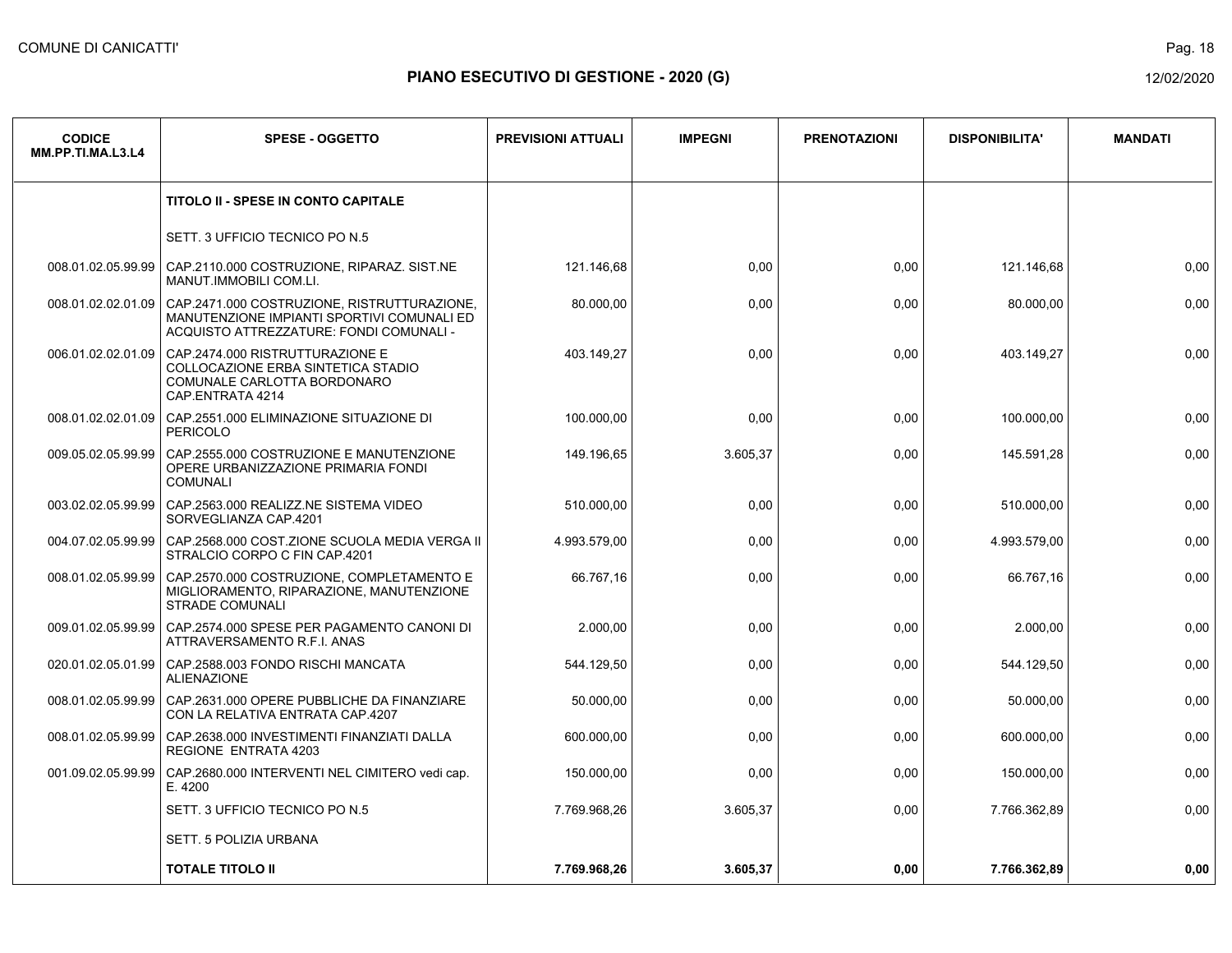| <b>CODICE</b><br>MM.PP.TI.MA.L3.L4 | <b>SPESE - OGGETTO</b>                                                                         | <b>PREVISIONI ATTUALI</b> | <b>IMPEGNI</b> | <b>PRENOTAZIONI</b> | <b>DISPONIBILITA'</b> | <b>MANDATI</b> |
|------------------------------------|------------------------------------------------------------------------------------------------|---------------------------|----------------|---------------------|-----------------------|----------------|
|                                    |                                                                                                |                           |                |                     |                       |                |
|                                    | <b>TITOLO III - SPESE PER RIMBORSO DI</b><br><b>PRESTITI</b>                                   |                           |                |                     |                       |                |
|                                    | SETT. 2 SERVIZI FINANZIARI PO N.2                                                              |                           |                |                     |                       |                |
| 060.01.05.01.01.01                 | CAP.2719.000 RIMBORSO PER ANTICIPAZIONE DI<br>CASSA.                                           | 16.000.000,00             | 0,00           | 0,00                | 16.000.000,00         | 0,00           |
| 050.02.04.03.01.01                 | CAP.2720.000 QUOTE DI CAPITALE PER<br>AMMORTAMENTO DI MUTUI                                    | 990.320,24                | 0,00           | 0,00                | 990.320,24            | 0,00           |
| 050.02.04.03.01.01                 | CAP.2721.000 rimborso quota fondo di rotazione                                                 | 1.071.660,00              | 0,00           | 0,00                | 1.071.660,00          | 0,00           |
| 050.01.04.03.01.01                 | CAP.2722.000 FONDO ANTICIPAZIONE DI LIQUIDITA'<br>DI CUI L'ARTICOLO 1 COMMA 13, DEL D.L. 35/13 | 28.623,38                 | 28.623,38      | 0,00                | 0,00                  | 0,00           |
|                                    | SETT. 2 SERVIZI FINANZIARI PO N.2                                                              | 18.090.603,62             | 28.623,38      | 0,00                | 18.061.980,24         | 0,00           |
|                                    | <b>TOTALE TITOLO III</b>                                                                       | 18.090.603,62             | 28.623,38      | 0,00                | 18.061.980,24         | 0,00           |

Pag. 19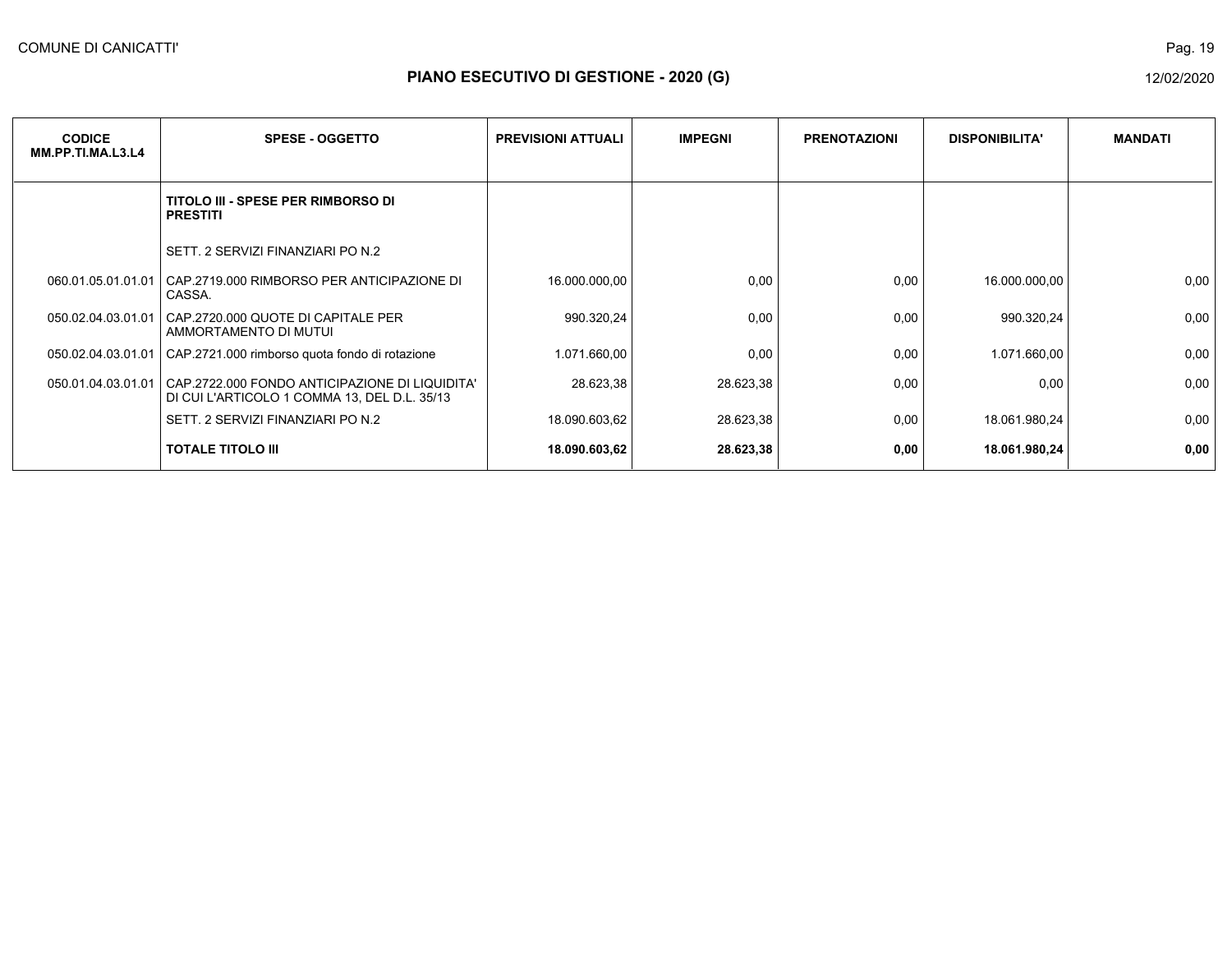| <b>CODICE</b><br>MM.PP.TI.MA.L3.L4 | <b>SPESE - OGGETTO</b>                                                                                                 | <b>PREVISIONI ATTUALI</b> | <b>IMPEGNI</b> | <b>PRENOTAZIONI</b> | <b>DISPONIBILITA'</b> | <b>MANDATI</b> |
|------------------------------------|------------------------------------------------------------------------------------------------------------------------|---------------------------|----------------|---------------------|-----------------------|----------------|
|                                    | TITOLO IV - SPESE PER PARTITE DI GIRO                                                                                  |                           |                |                     |                       |                |
|                                    | 099.01.07.01.02.02 CAP.3000.000 VERSAMENTO DELLE RITENUTE<br>PREVIDENZIALI ED ASSISTENZIALI PER IL<br><b>PERSONALE</b> | 1.010.000.00              | 30.000.00      | 0,00                | 980.000.00            | 0,00           |
| 099.01.07.01.02.01                 | CAP.3010.000 VERSAMENTO DELLE RITENUTE<br><b>ERARIALI</b>                                                              | 2.200.000,00              | 500.000,00     | 0,00                | 1.700.000,00          | 15.752,12      |
| 099.01.07.01.02.99                 | CAP.3020.000 VERSAMENTO DI ALTRE RITENUTE AL<br>PERSONALE, PER CONTO DI TERZI                                          | 550.000,00                | 100.000,00     | 0,00                | 450.000,00            | 22.658,91      |
|                                    | 099.01.07.01.99.99   CAP.3030.000 RESTITUZIONE DEPOSITI CAUZIONALI                                                     | 50.000,00                 | 0,00           | 0,00                | 50.000,00             | 0,00           |
|                                    | 099.01.07.02.04.02 CAP.3035.000 RESTITUZIONE DEPOSITO<br>CAUZIONALE SERVIZIO IDRICO                                    | 5.000,00                  | 0,00           | 0,00                | 5.000,00              | 0,00           |
| 099.01.07.02.99.99                 | CAP.3040.000 SERVIZI PER CONTO DI TERZI                                                                                | 2.000.000,00              | 30.400,00      | 0,00                | 1.969.600,00          | 697,92         |
|                                    | 099.01.07.01.99.99 CAP.3050.000 ANTICIPAZIONE DI FONDI PER IL<br>SERVIZIO E CONOMATO                                   | 40.000,00                 | 0,00           | 0,00                | 40.000,00             | 0,00           |
|                                    | 099.01.07.02.04.02 CAP.3060.000 RESTITUZIONE DI DEPOSITI<br><b>CONTRATTUALI</b>                                        | 10.000,00                 | 0,00           | 0,00                | 10.000,00             | 0,00           |
|                                    | 099.01.07.01.99.06   CAP.3090.000 UTILIZZO INCASSI VINCOLATI                                                           | 1.000.000,00              | 0,00           | 0,00                | 1.000.000,00          | 0,00           |
|                                    | 099.01.07.01.99.06   CAP.3110.000 DESTINANAZIONE INCASSI LIBERI AL<br><b>REINTEGRO INCASSI VINCOLATI</b>               | 1.000.000.00              | 0,00           | 0,00                | 1.000.000.00          | 0,00           |
|                                    | SETT. 2 SERVIZI FINANZIARI PO N.2                                                                                      |                           |                |                     |                       |                |
|                                    | <b>TOTALE TITOLO IV</b>                                                                                                | 7.865.000,00              | 660.400,00     | 0,00                | 7.204.600,00          | 39.108,95      |